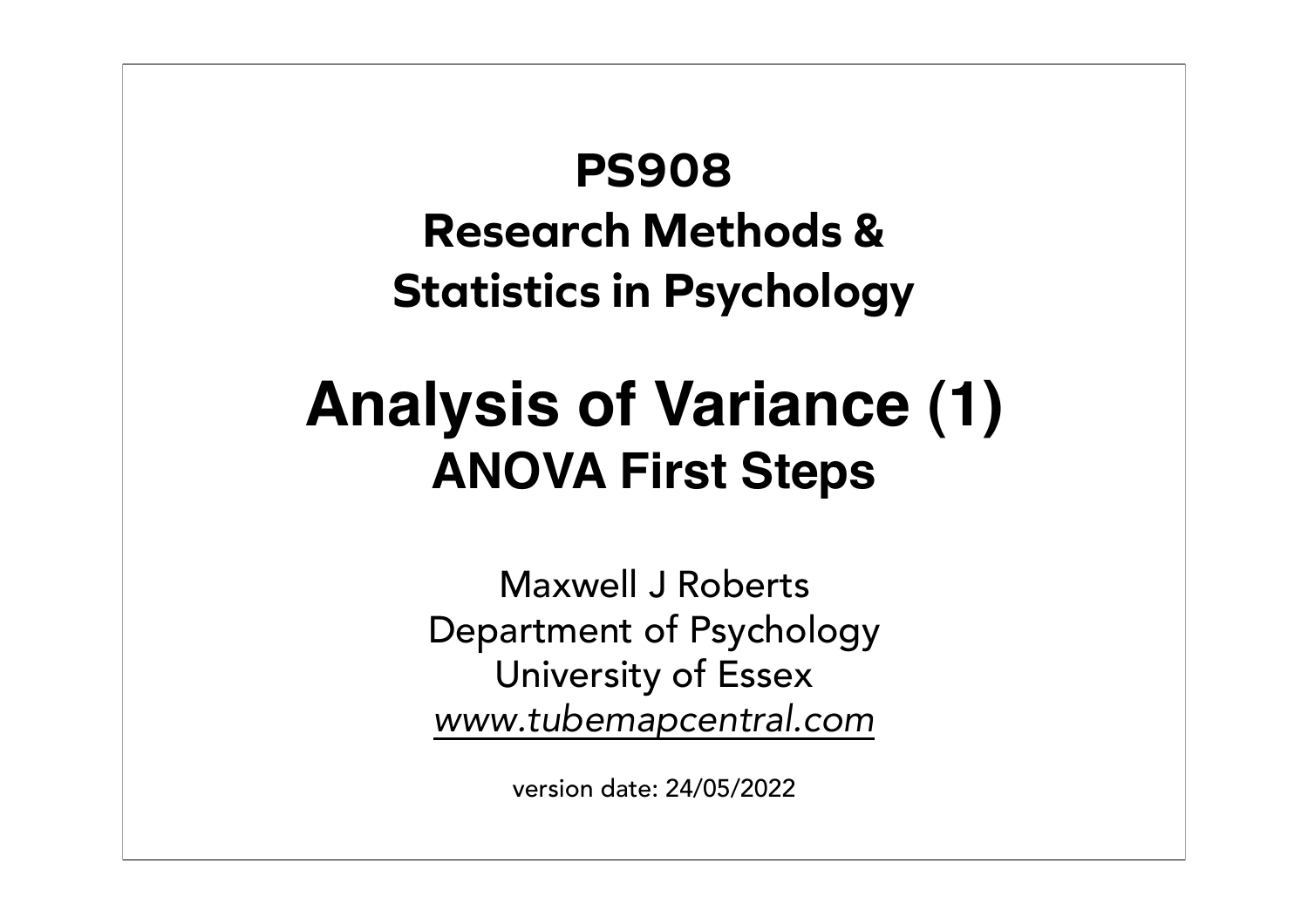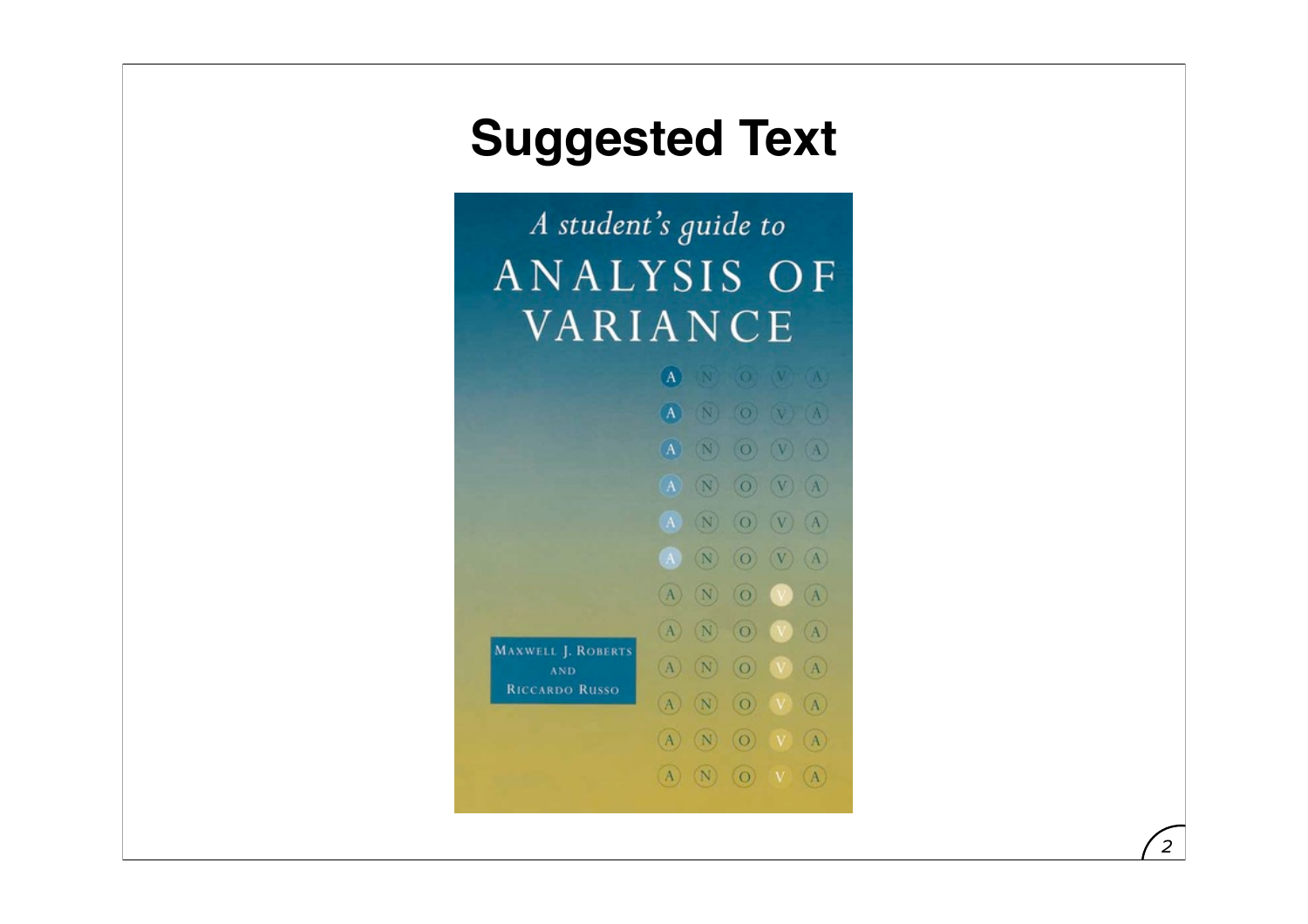# **Topic 1: ANOVA First Steps**

- Sources of variability in data
- Measuring data variability
- Types of variance
- Implications of variance for statistics
- Introduction to Analysis of Variance
- Single-factor between-subjects Analysis of Variance
- Interpreting the ANOVA table
- Simplifying the notation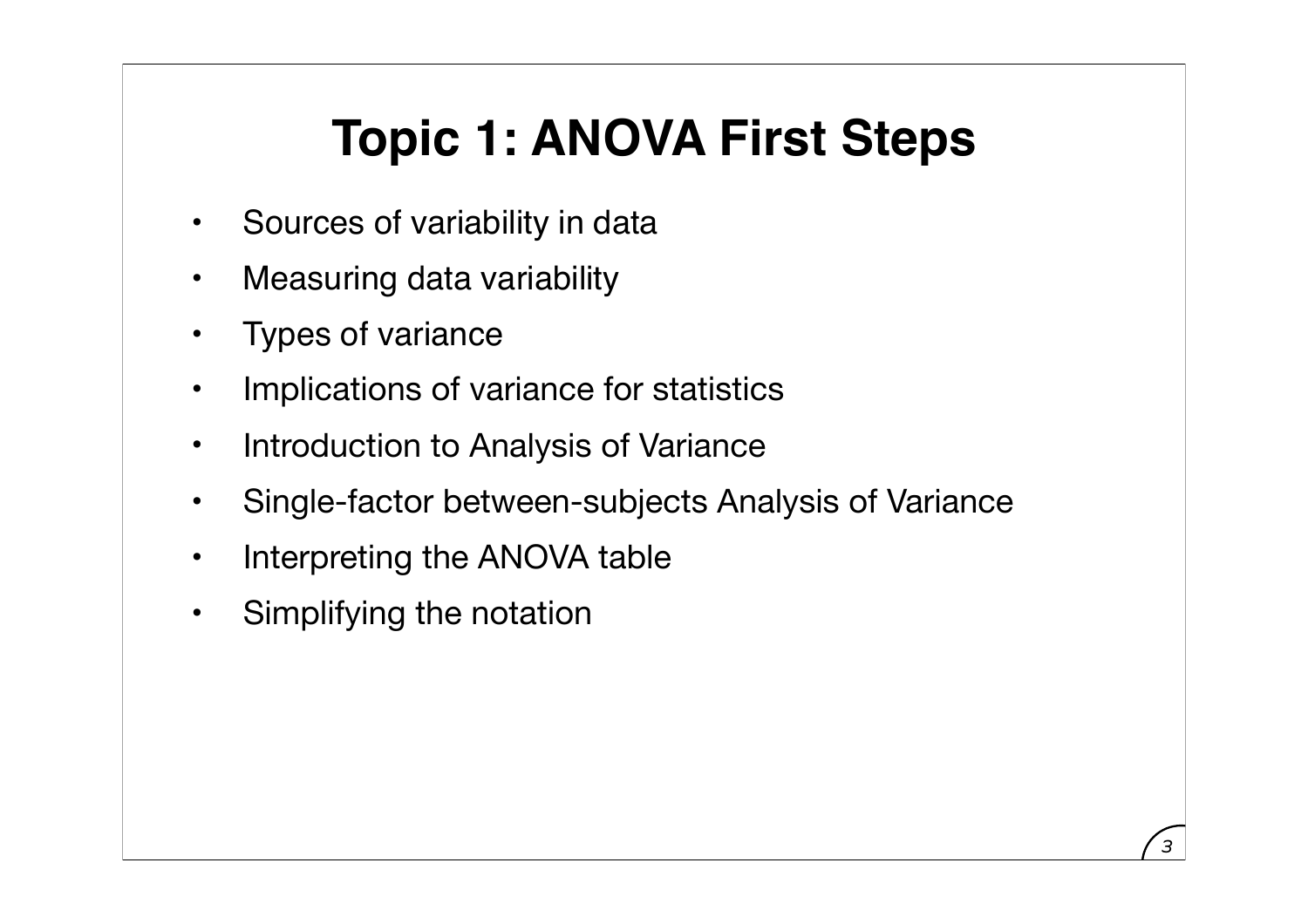## **Sources of Variability in Data**

- Investigating memory strategies
	- One between-subjects factor with two levels

| <b>Mnemonic</b><br>Group    | No Mnemonic<br>Group |
|-----------------------------|----------------------|
| 11                          | 11                   |
| 12                          | 8                    |
| 15                          | 10                   |
| 12                          | 10                   |
| 10                          | 11                   |
| <b>Level Means</b><br>$-12$ | 10                   |
| <b>Grand Mean</b>           |                      |

*Grand Mean is the mean of all scores*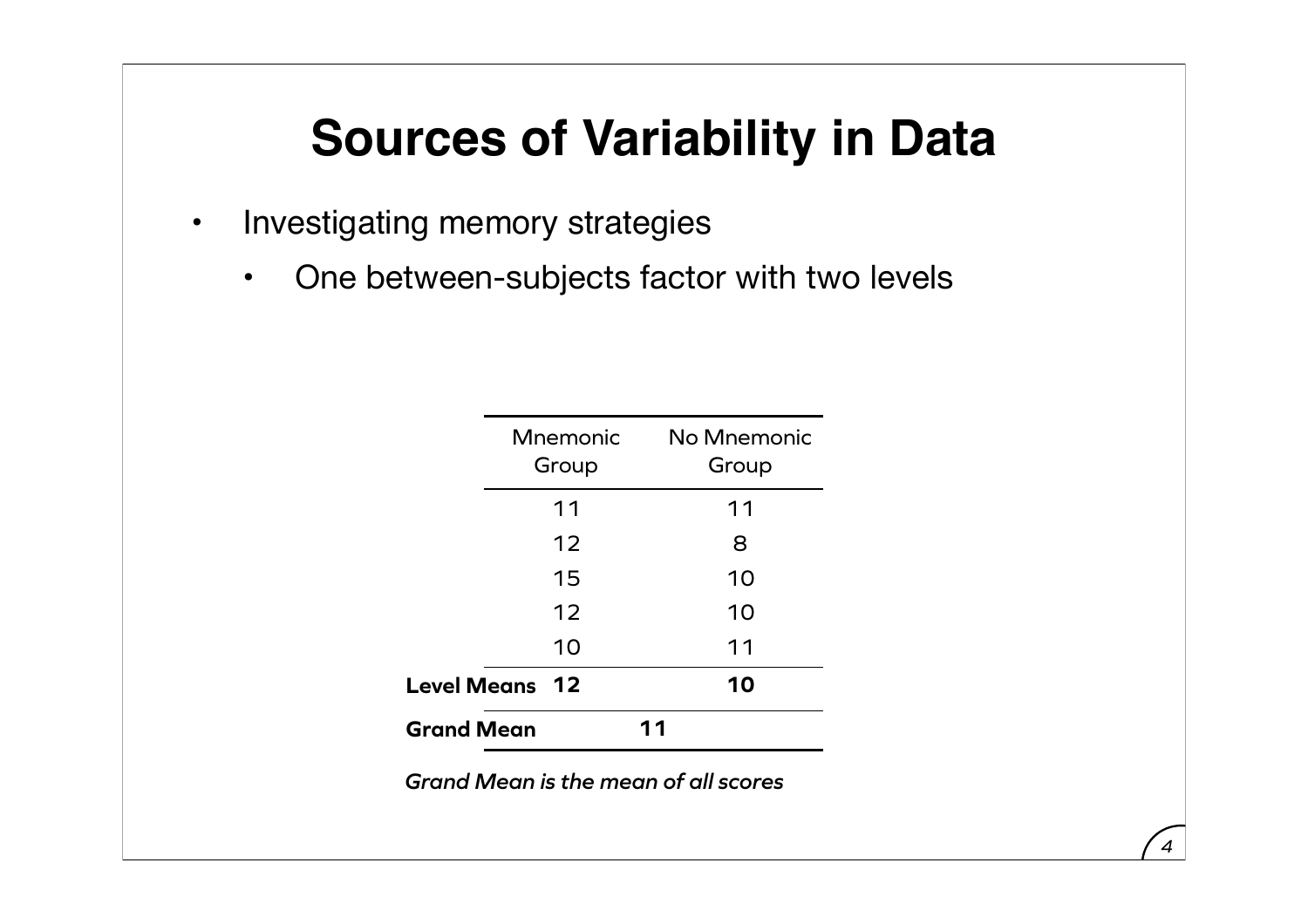## **Sources of Variability in Data**

- Investigating memory strategies
	- Few people obtained the same scores
	- Even people treated *identically*

|                    | <b>Mnemonic</b><br>Group | No Mnemonic<br>Group |
|--------------------|--------------------------|----------------------|
|                    | 11                       | 11                   |
|                    | 12                       | 8                    |
|                    | 15                       | 10                   |
|                    | 12                       | 10                   |
|                    | 10                       | 11                   |
| <b>Level Means</b> | $-12$                    | 10                   |
| <b>Grand Mean</b>  |                          |                      |

*Grand Mean is the mean of all scores*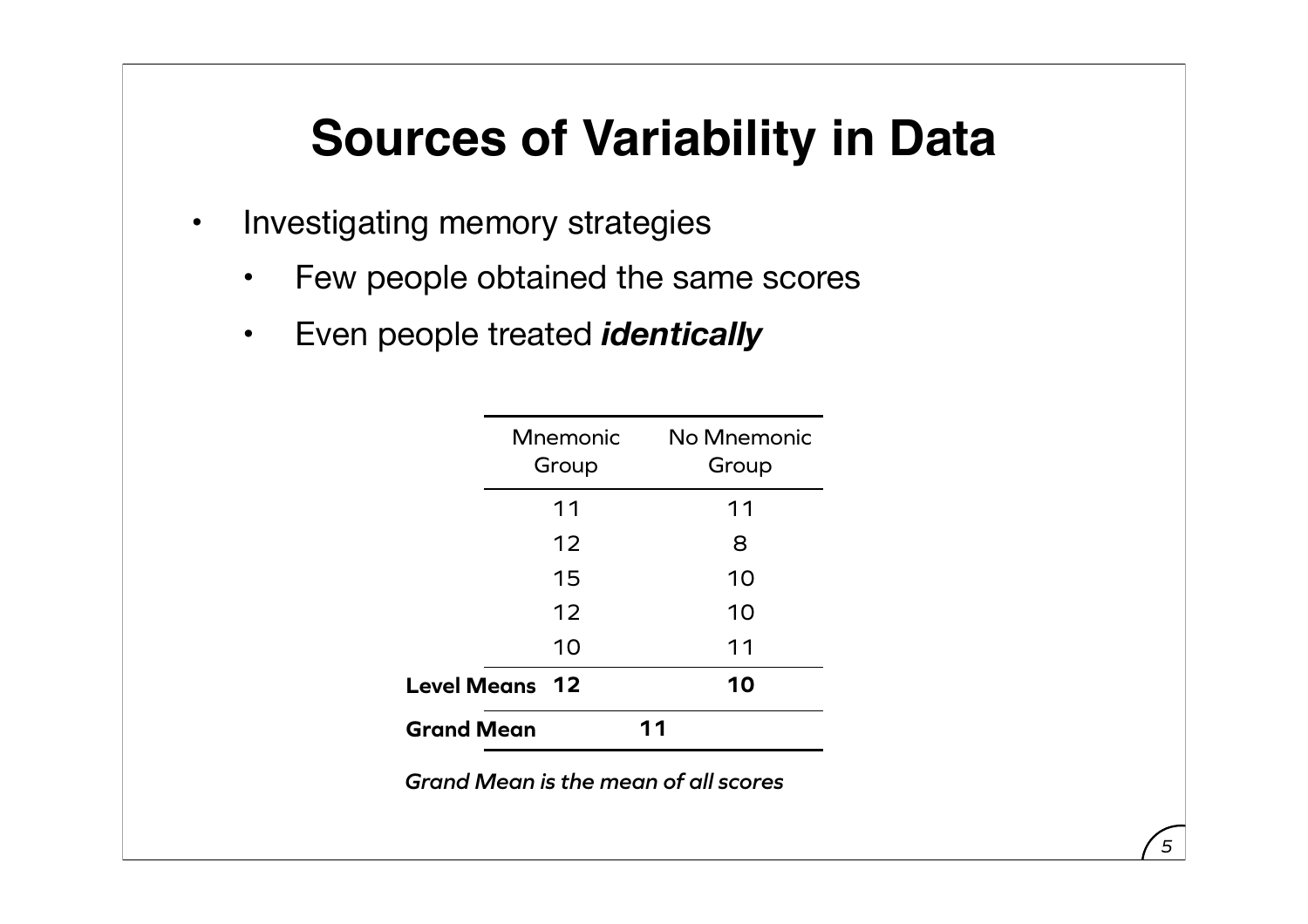# **Sources of Variability in Data**

- Why might scores be different from each other
	- *Treatment effects*
		- People treated *identically* should behave *identically*
		- People treated *differently* should behave *differently*
	- *• Experimental error*
		- *•* In cold hard reality, people treated identically do not necessarily behave identically
		- *• Individual differences*
			- People naturally differ in levels of attainment
		- *Random/residual errors*
			- Perfect measurement of true ability is never possible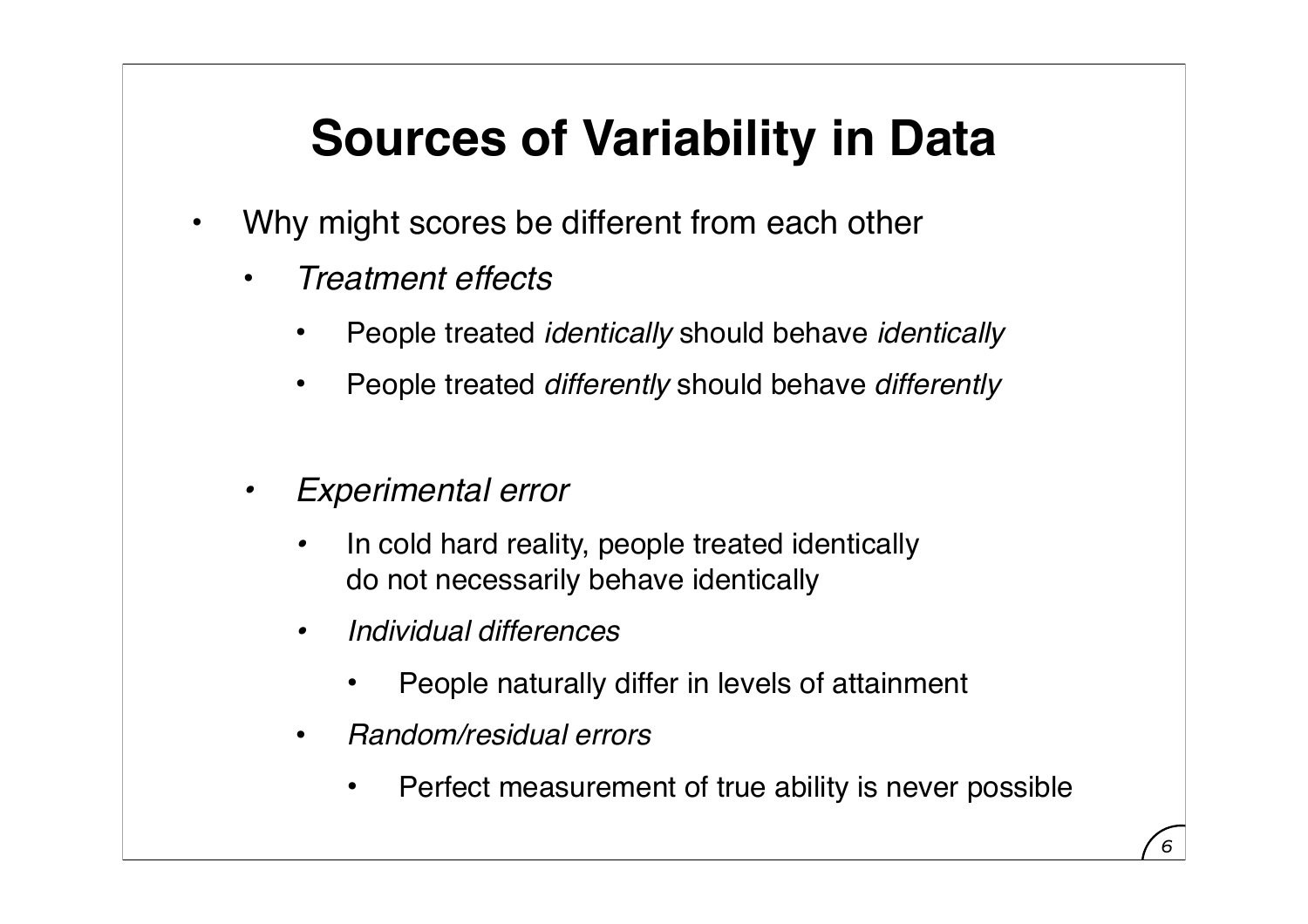- Informal descriptions: *variability*, *variety*, *distances*
- Mathematical measurement: *variance*, *standard deviation*
- All are conceptually the same

|         | Smaller 14 16       | 567                           | 2 2 3 4 4 |
|---------|---------------------|-------------------------------|-----------|
|         | Larger <b>10 20</b> | 459                           | 1 2 3 4 5 |
| Largest | 25<br>5             | $\overline{\mathbf{1}}$<br>89 | 1 1 3 5 5 |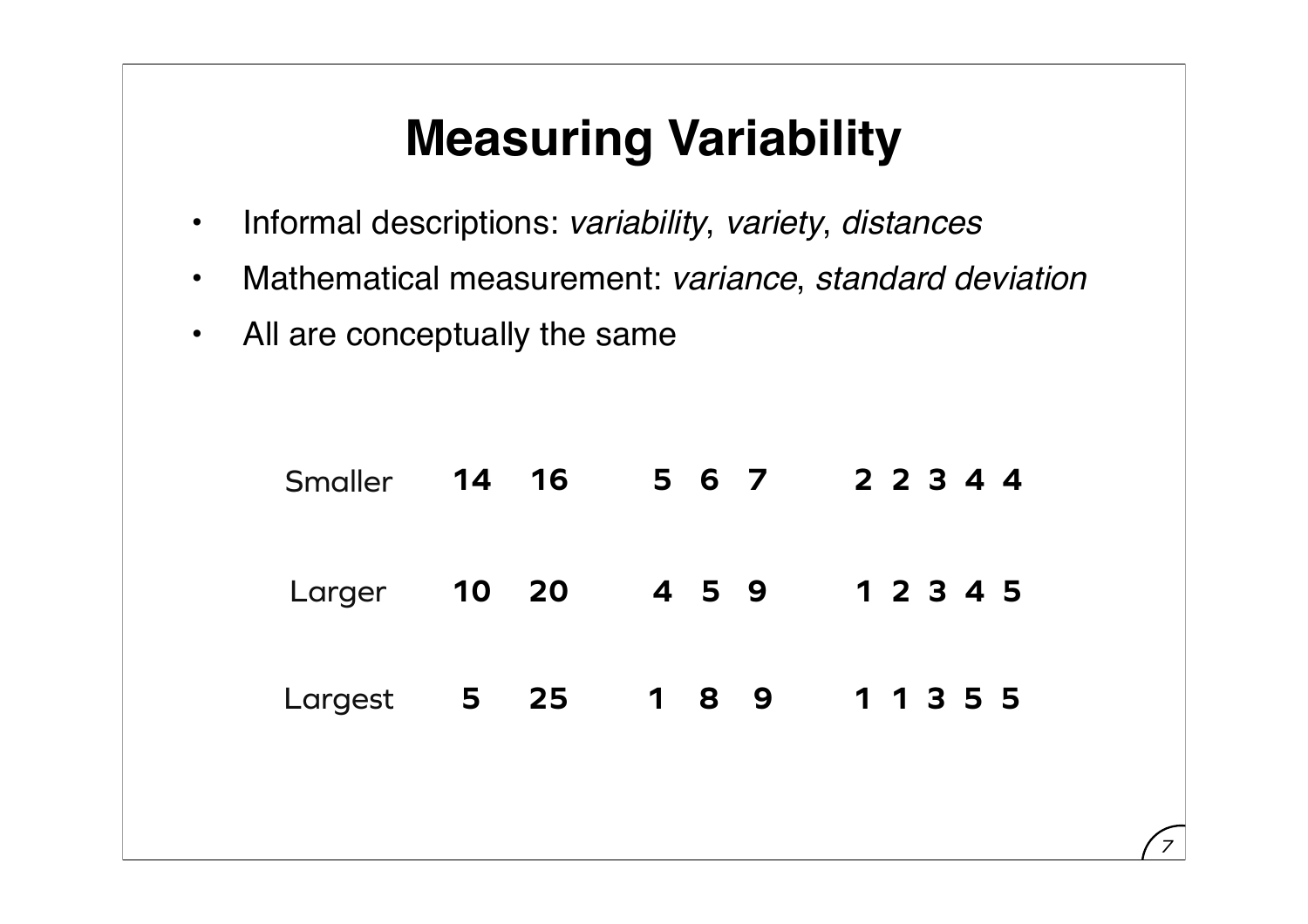- Variance, standard deviation: same mathematical principles for both
- Arithmetic mean is the baseline, compare each data point to the baseline

Variance = 
$$
\frac{\sum (x - \overline{x})^2}{N-1}
$$
Standard = 
$$
\sqrt{\frac{\sum (x - \overline{x})^2}{N-1}}
$$
  
X is a set of scores  
 $\overline{X}$  is the mean of the scores  
N is the number of scores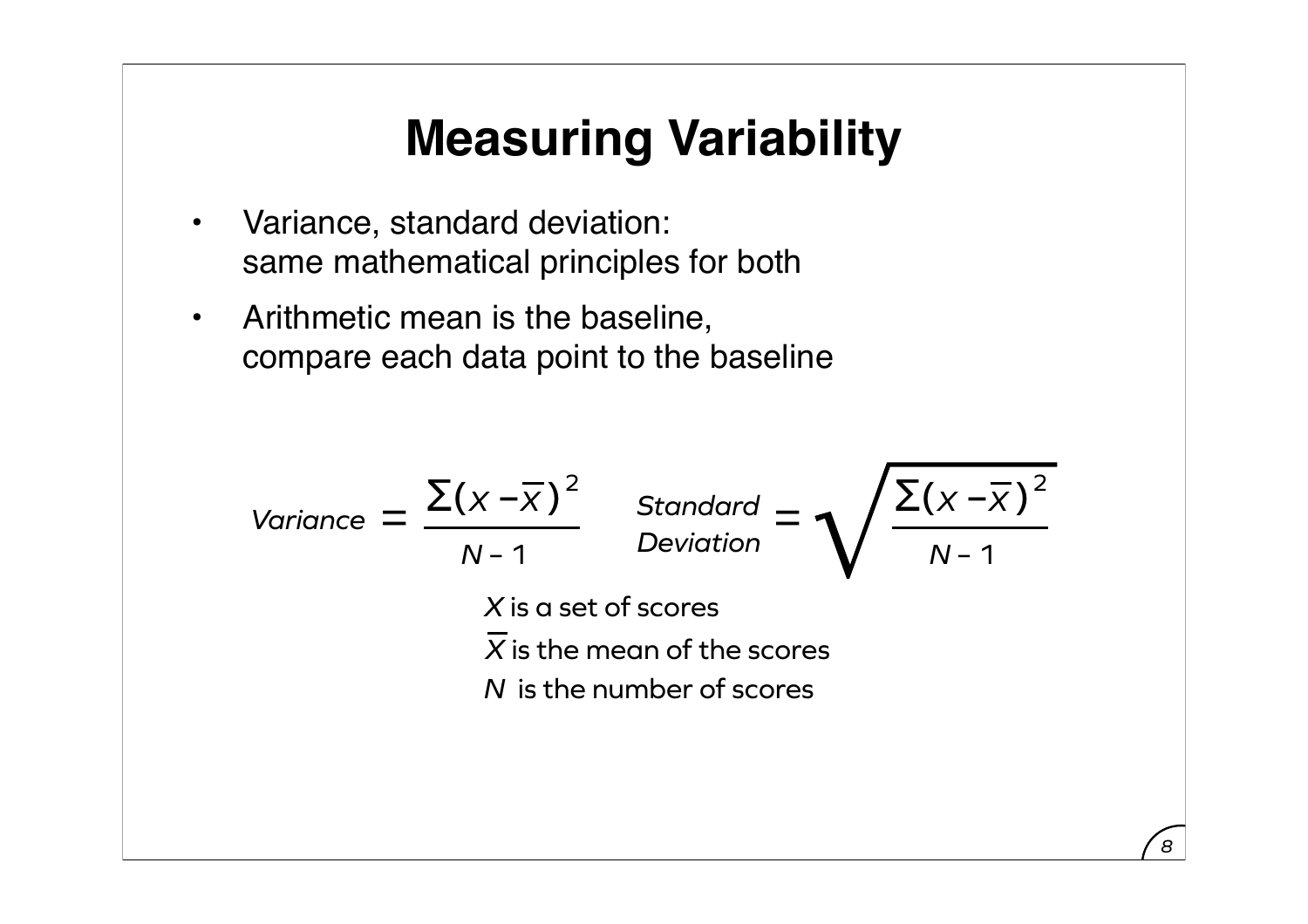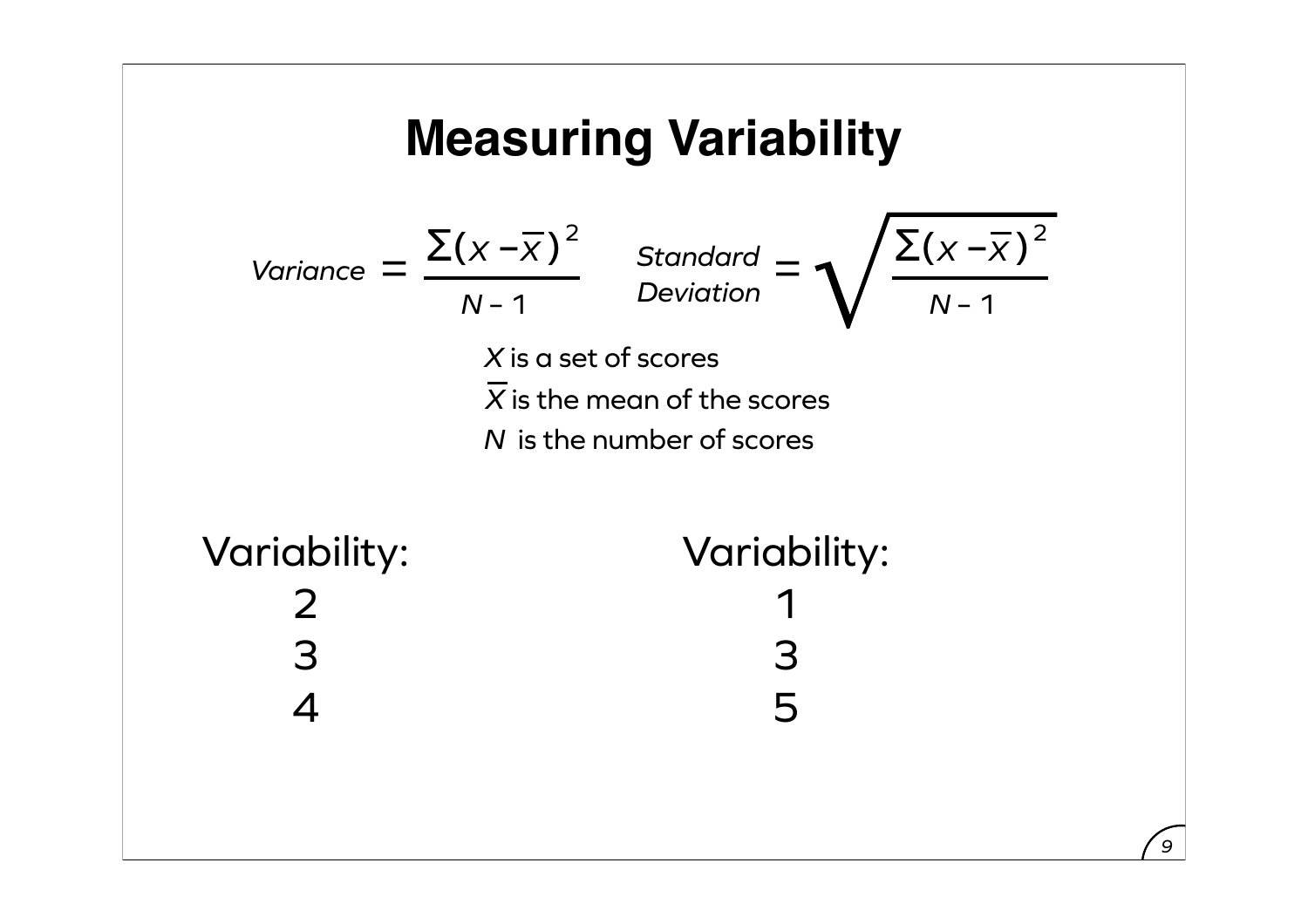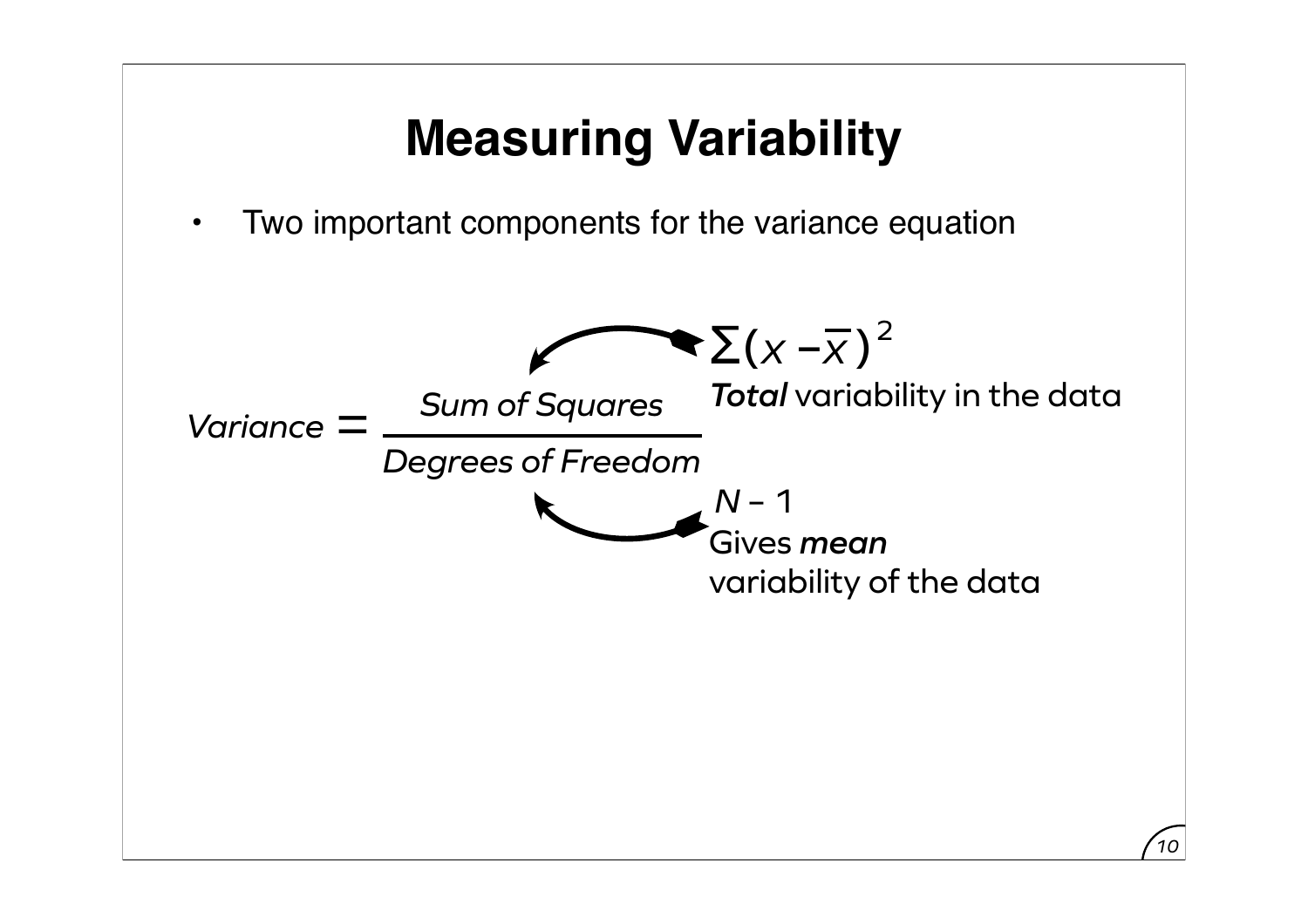- Two ways to calculate the Sum of Squares
- Second method permits some numerical short cuts later

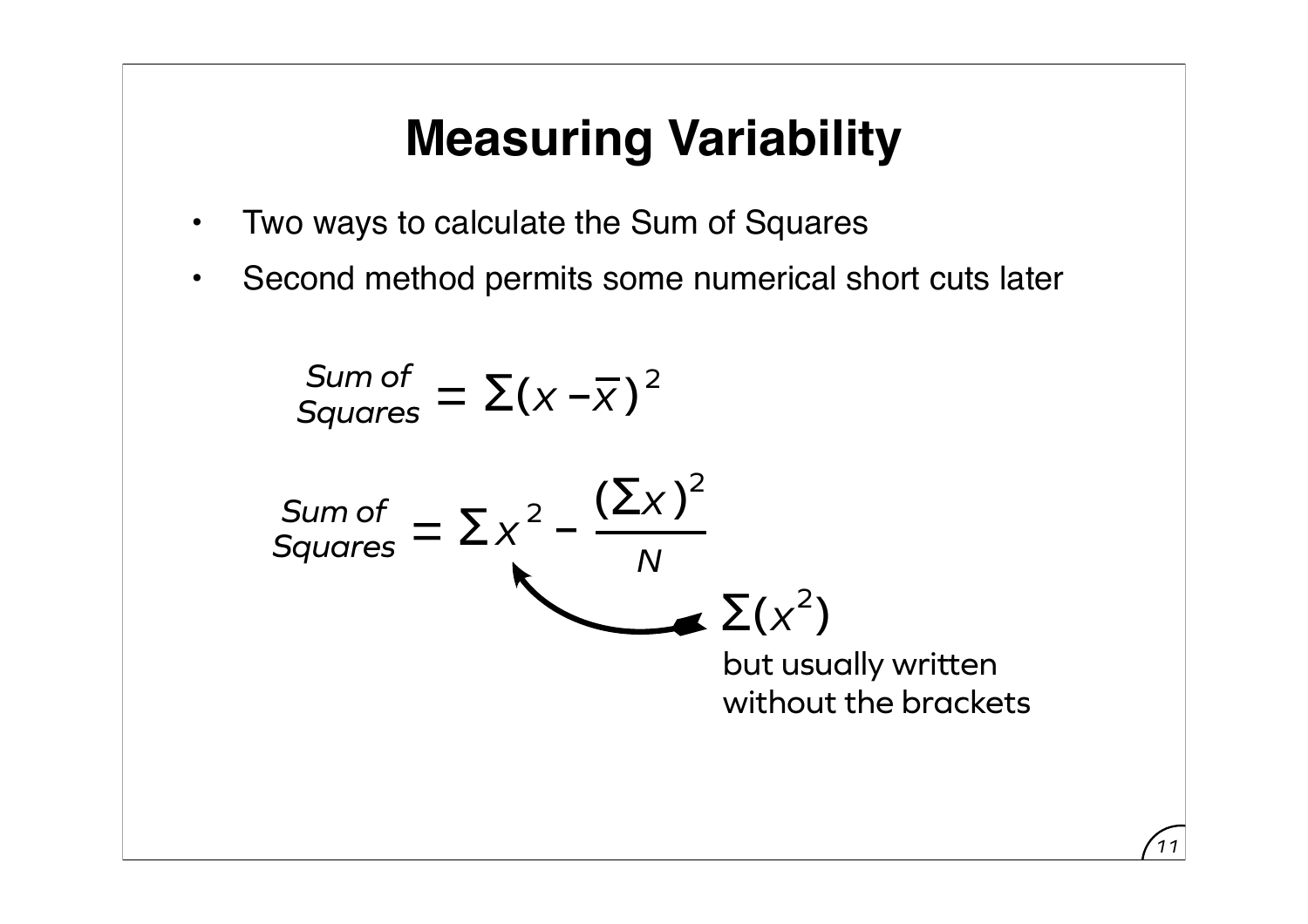Sum of  
Squares = 
$$
\Sigma(x - \overline{x})^2
$$

$$
\frac{\text{Sum of}}{\text{Squares}} = \sum x^2 - \frac{(\sum x)^2}{N}
$$

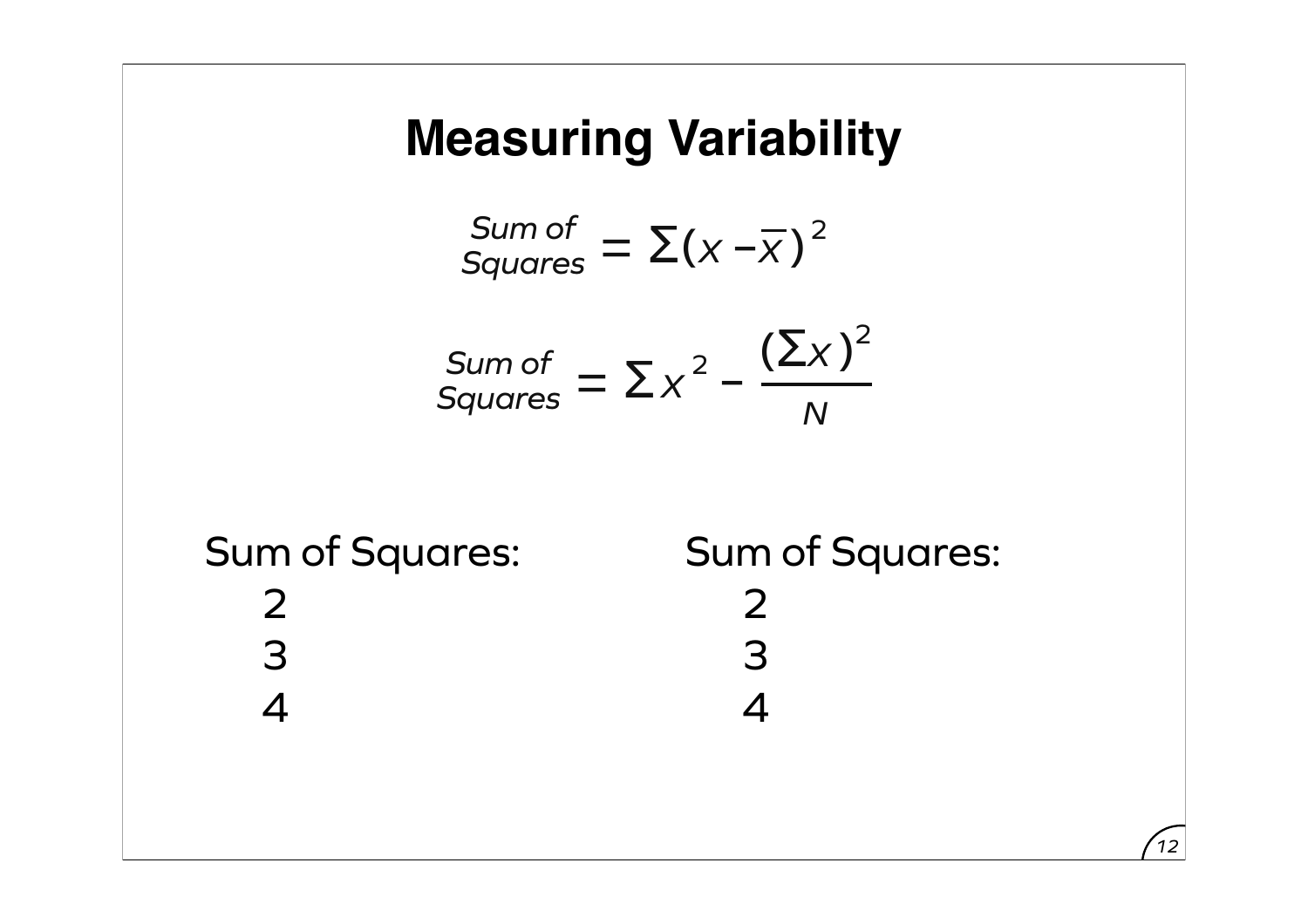## **Types of Variance**

#### • **Between-Group Variance**

- The extent to which groups differ *overall*
- Related to the distance(s) between the level means
- Caused by *treatment effects* and *experimental error*

|                   | <b>Mnemonic</b><br>Group | No Mnemonic<br>Group |
|-------------------|--------------------------|----------------------|
|                   | 11                       | 11                   |
|                   | 12                       | 8                    |
|                   | 15                       | 10                   |
|                   | 12                       | 10                   |
|                   | 10                       | 11                   |
|                   | <b>Level Means 12</b>    | 10                   |
| <b>Grand Mean</b> |                          | 11                   |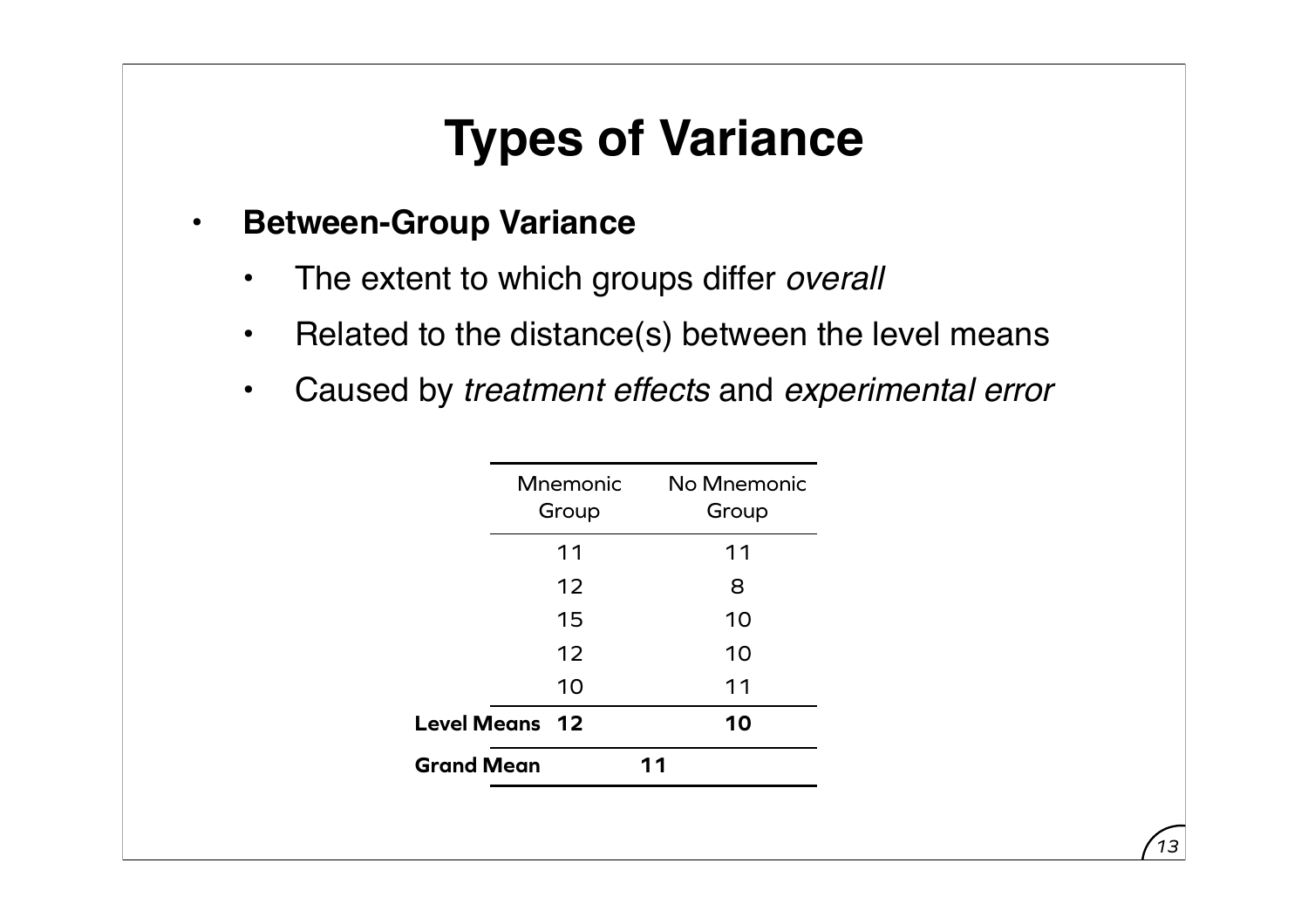## **Types of Variance**

#### • **Within-Group Variance**

- The extent to which scores *within* groups differ
- Related to the variability of scores inside each group
- Caused by *experimental error only*

|                   | Mnemonic<br>Group     | No Mnemonic<br>Group |
|-------------------|-----------------------|----------------------|
|                   | 11                    | 11                   |
|                   | 12                    | 8                    |
|                   | 15                    | 10                   |
|                   | 12                    | 10                   |
|                   | 10                    | 11                   |
|                   | <b>Level Means 12</b> | 10                   |
| <b>Grand Mean</b> |                       | 11                   |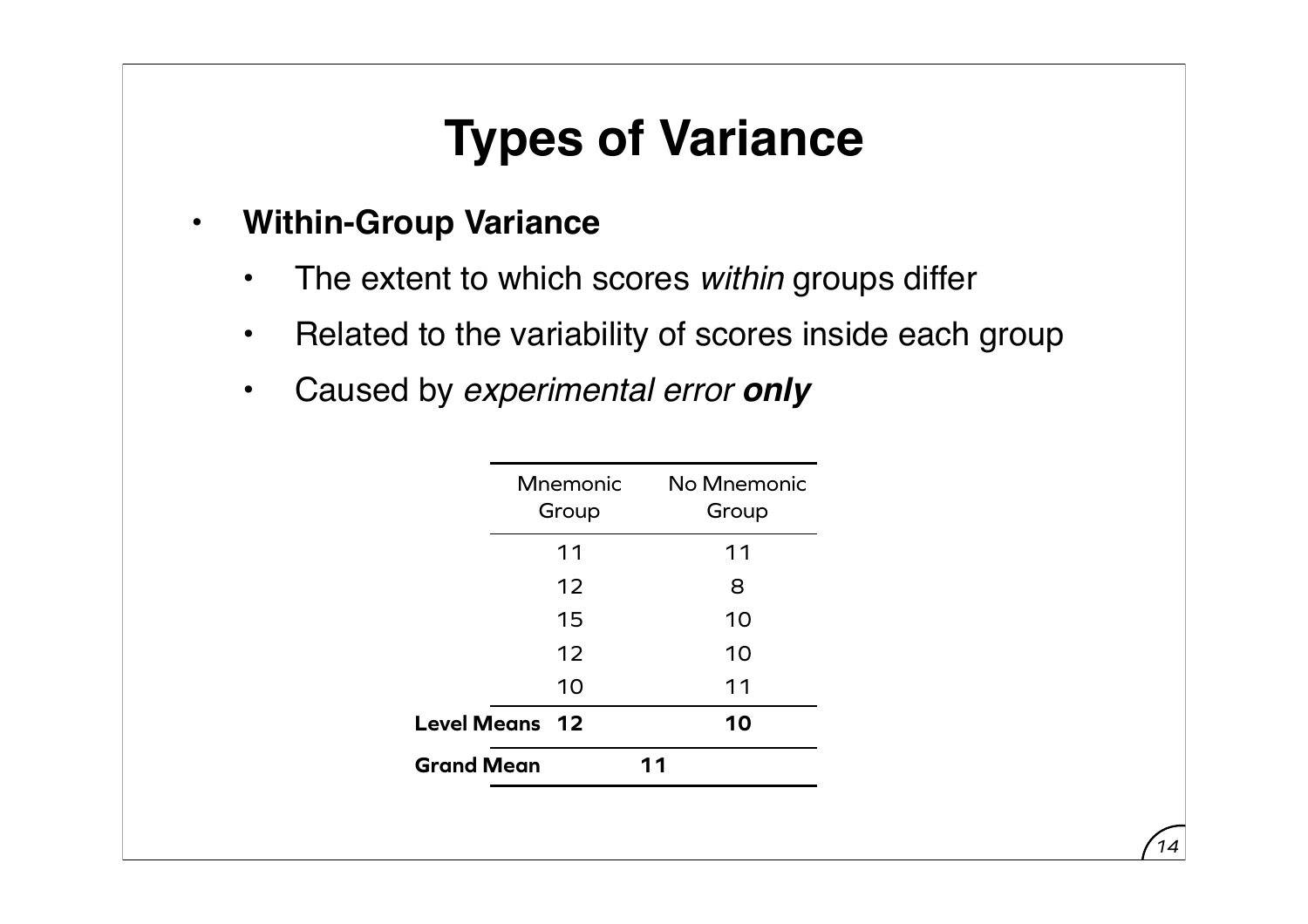#### **Implications of Variance for Statistics**

- Measure each type of variance, give it numerical values
- Relative sizes of variance are informative
	- Within-group variance  $= X \quad |X = any number you like]$ 
		- Only *experimental error* causes within-group variance
		- Experimental error caused **X** variance in your data
	- Between-group variance also = *X*
		- *Treatment effects* and *experimental error* cause between-group variance
		- Treatment effects added zero to the data, experimental error caused the between group variance and nothing else

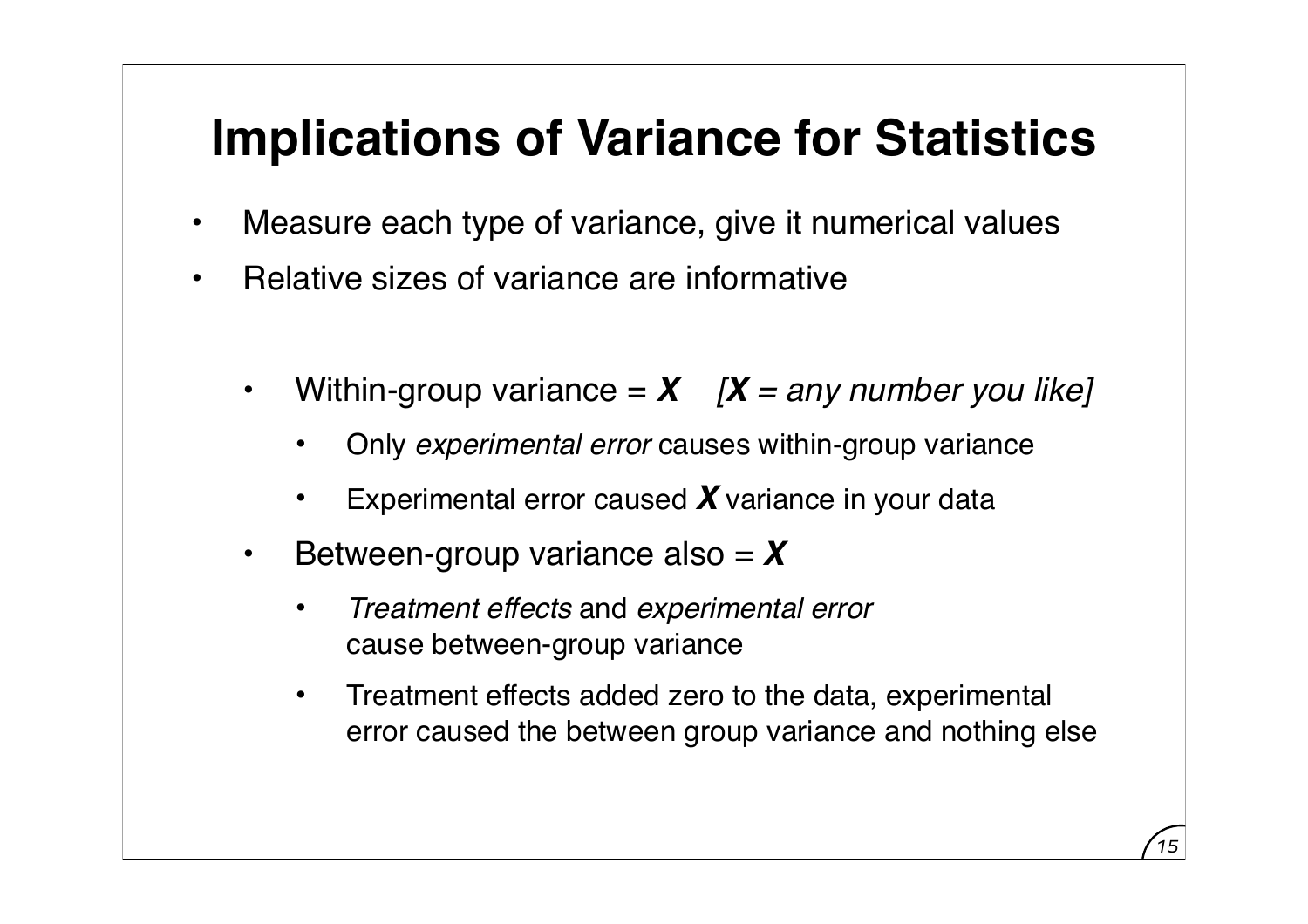#### **Implications of Variance for Statistics**

- Measure each type of variance, give it numerical values
- Relative sizes of variance are informative
	- Within-group variance  $= X \quad |X = any number you like]$ 
		- Only *experimental error* causes within-group variance
		- Experimental error caused **X** variance in your data
	- Between-group variance = *more than X*
		- *Treatment effects* and *experimental error* cause between-group variance
		- Data contain more than experimental error: treatment effects have influenced the values too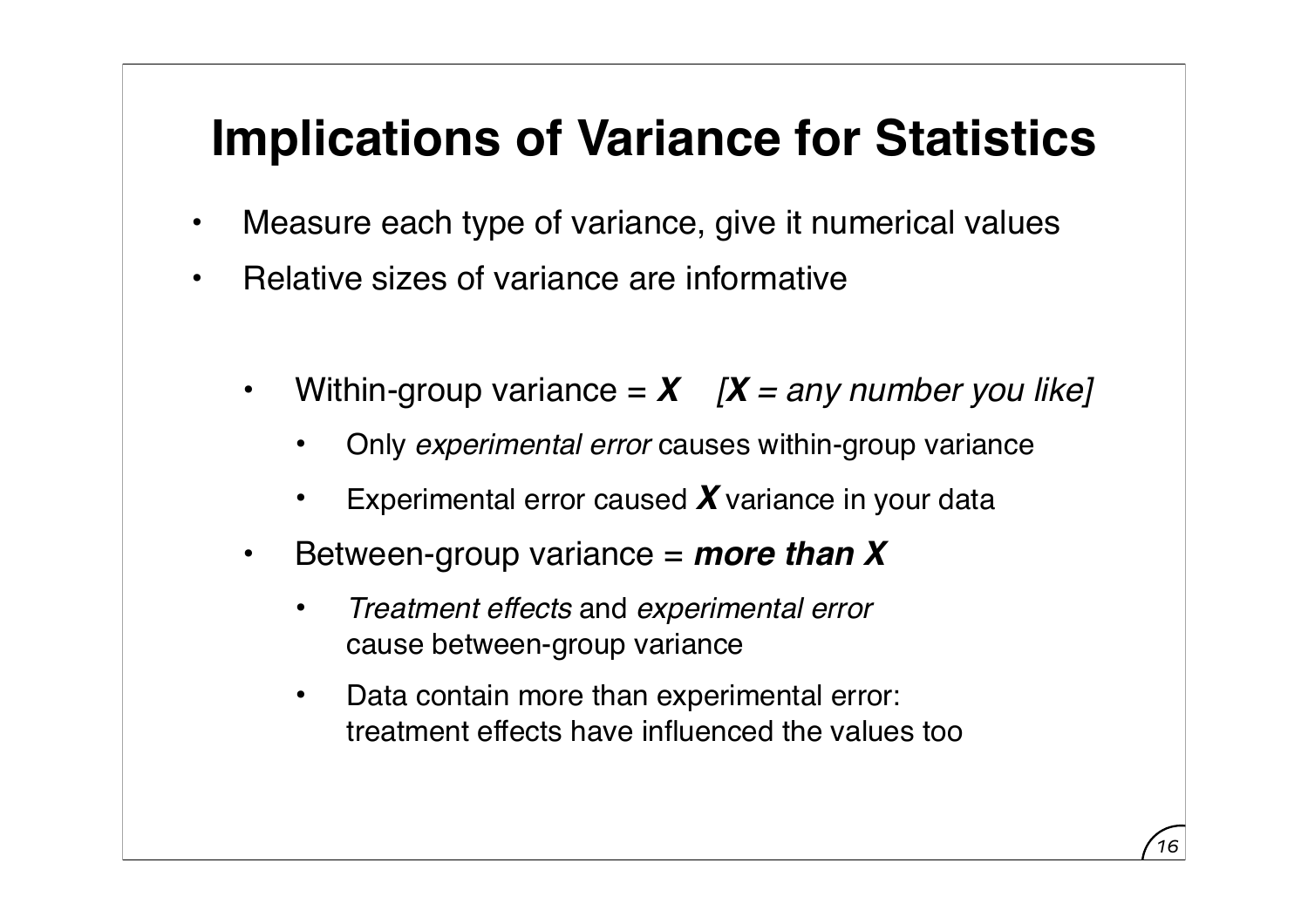#### **Implications of Variance for Statistics**

- Measure each type of variance, give it numerical values
- Relative sizes of variance are informative
	- Within-group variance  $= X \quad |X = any number you like]$
	- Between-group variance = *not much more than X*
		- Treatment effects are weak, **cannot** infer that they have made a significant contribution to your data
	- Between-group variance = *much more than X*
		- Treatment effects are strong, **can** infer that they have made a significant contribution to your data

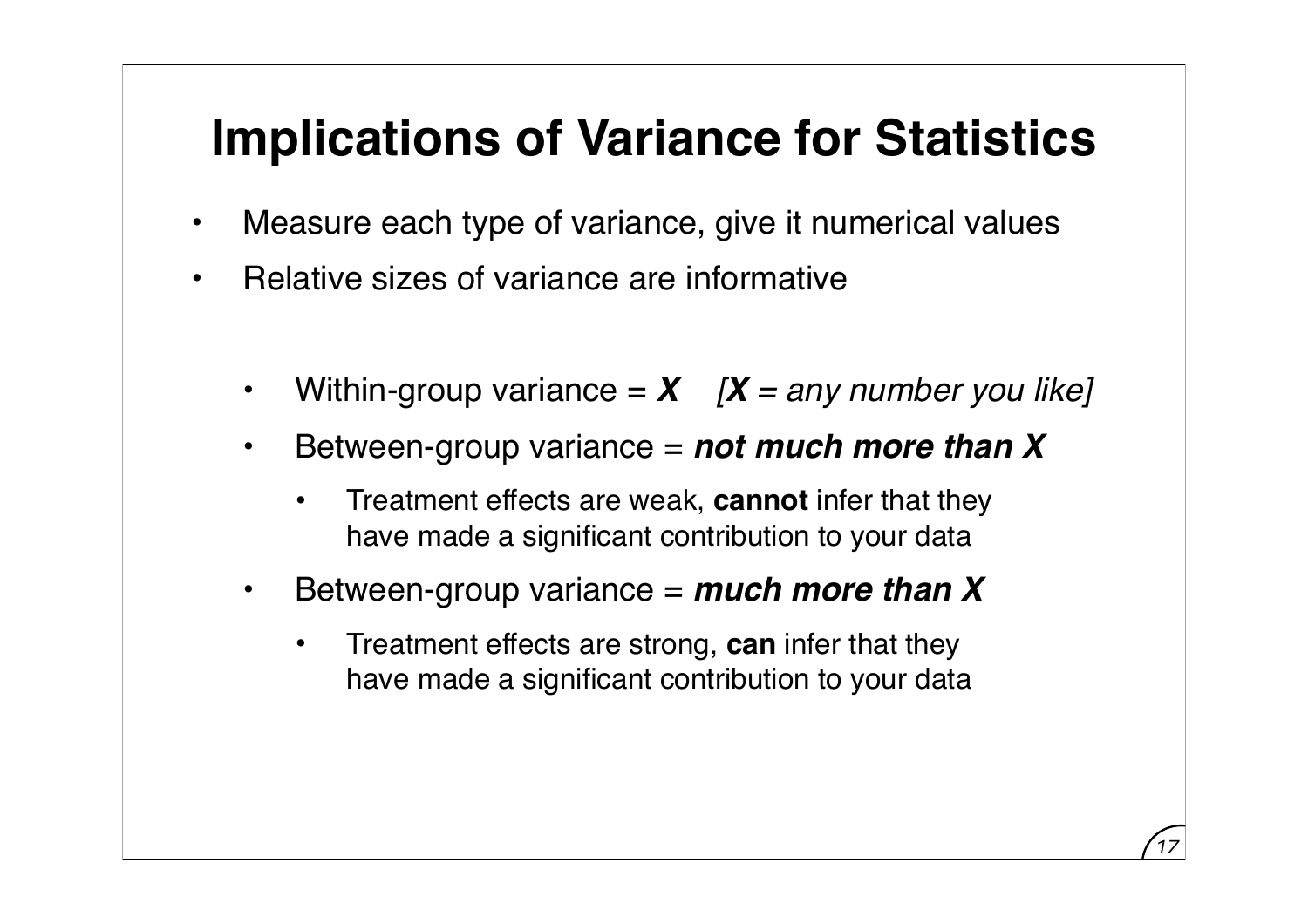- Gives a statistical test-value called *F*
- *• F* calculated as the *ratio* between two variance values
- *• F* always has the same general formula



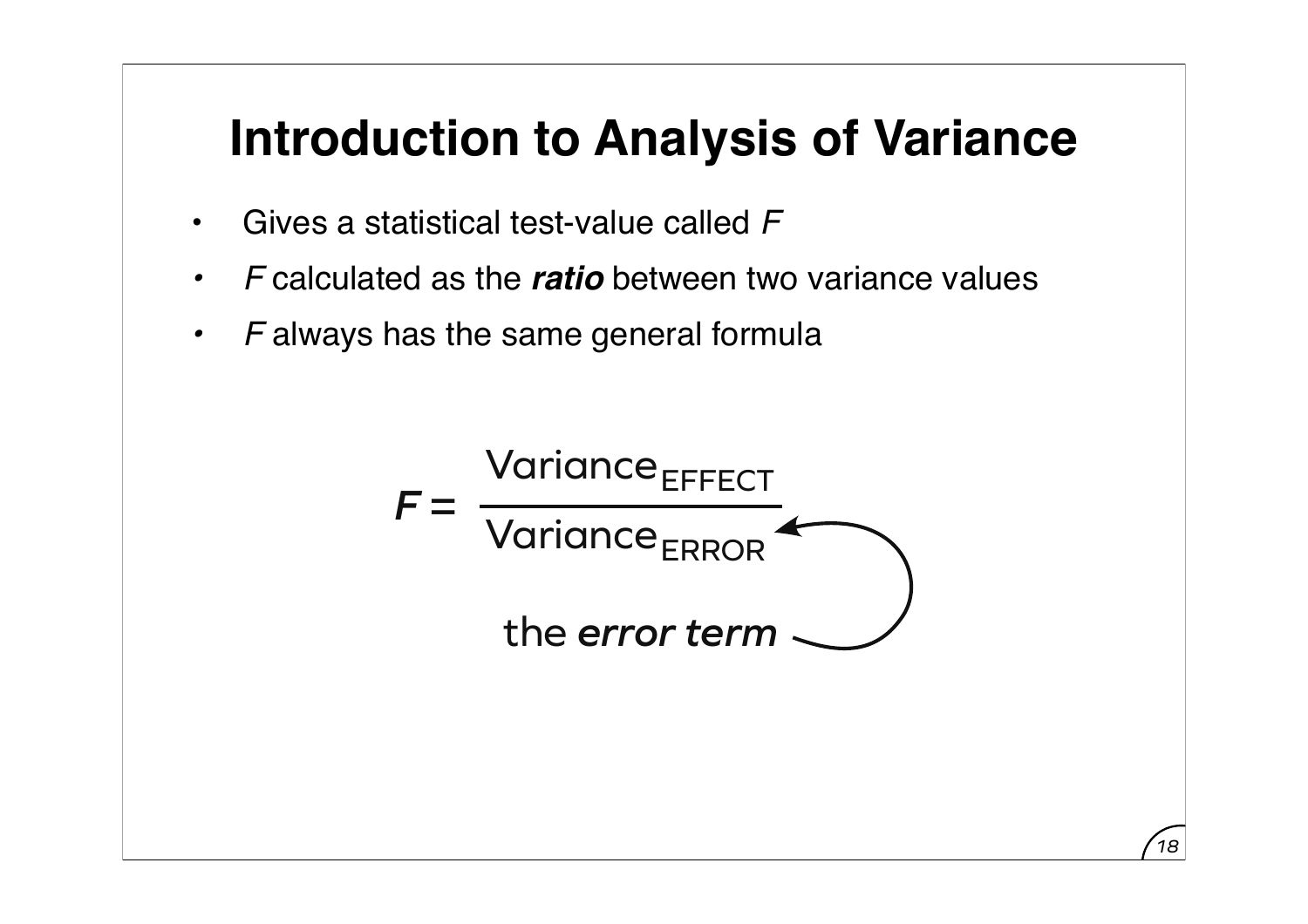*• F* ratio for a single factor between-subjects design

 $F =$ between-group variance within-group variance

*•* As per …

 $F =$ [treatment effects *plus* experimental error] [experimental error]

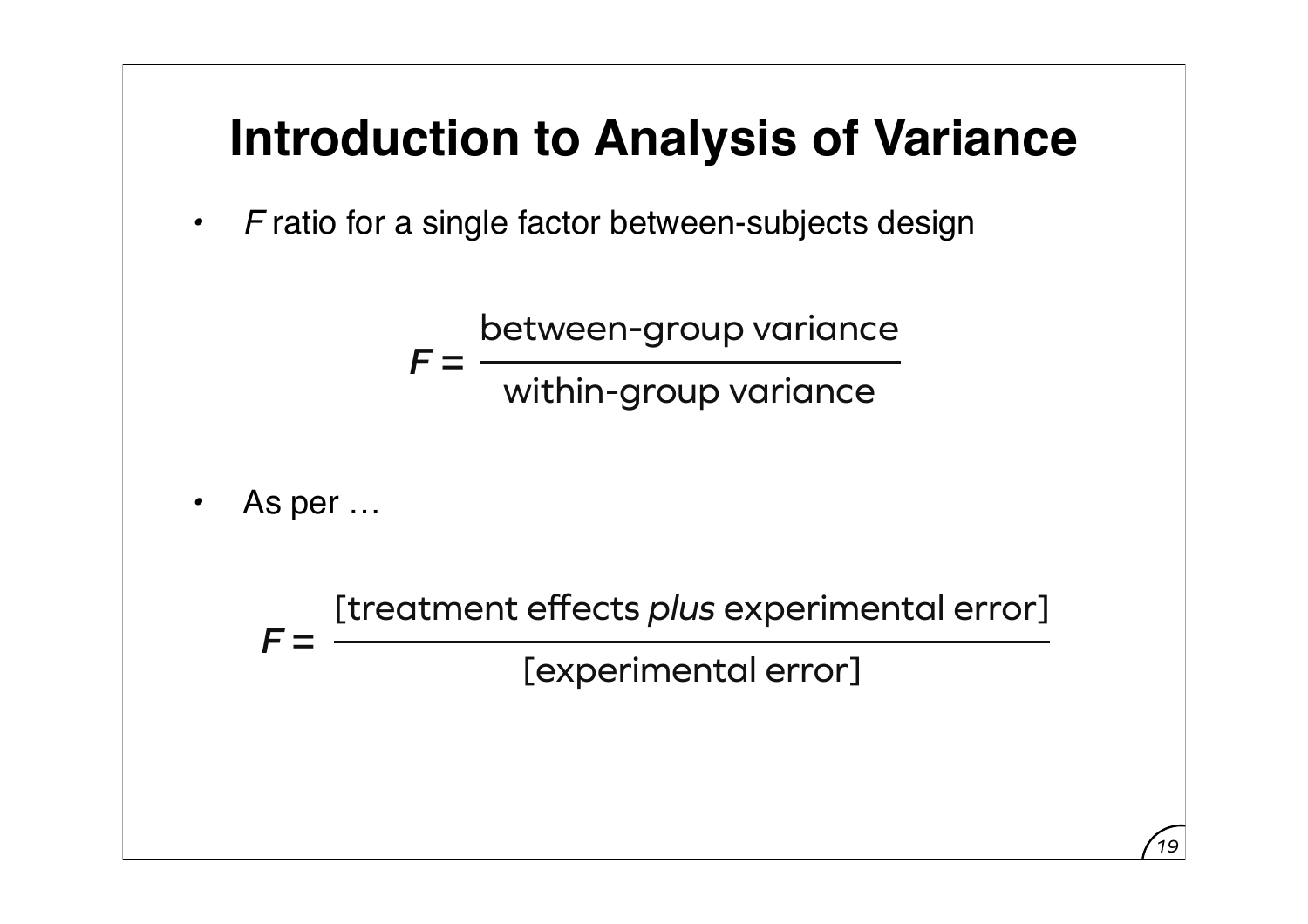*•* Theoretical range of the *F* ratio

 $F =$ [treatment effects *plus* experimental error] [experimental error]

- **Experiment was a complete failure** 
	- *•* Experimental treatment had no influence on the data

 $F =$ [0 + experimental error] [experimental error]

*• F* **ratio = 1**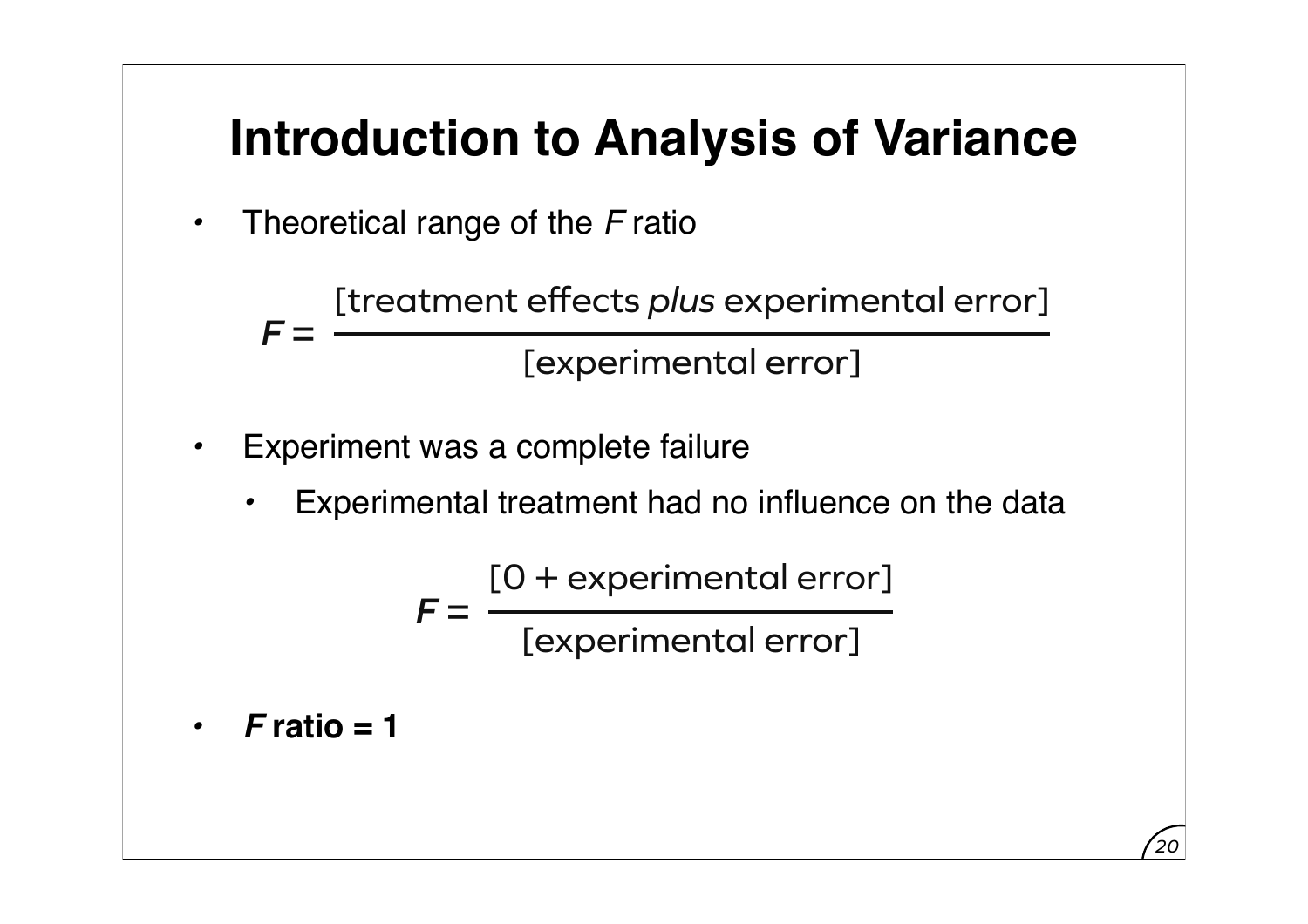*•* Theoretical range of the *F* ratio

 $F =$ [treatment effects *plus* experimental error] [experimental error]

- Experiment was a perfect success
	- *•* Everyone treated the same way behaved the same way
	- *•* Everyone treated differently behaved differently

$$
F = \frac{[treatment effects + 0]}{[0]}
$$

*21*

*• F* **ratio = undefined / a very large number /**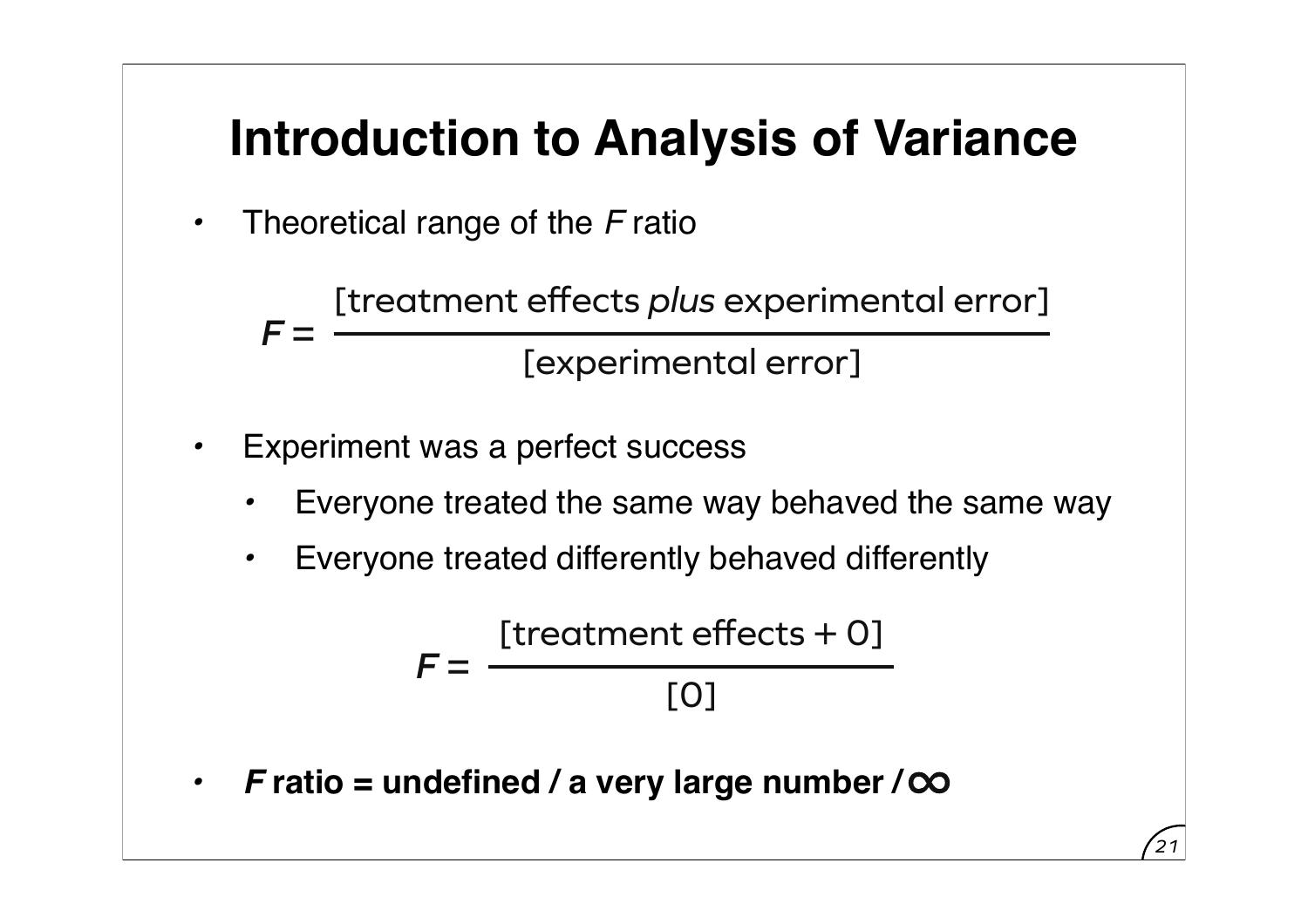- *•* Calculating within-group Sum of Squares (variability)
- *•* Calculating between-group Sum of Squares (variability)
- *•* Calculating degrees of freedom (within- and between- group)
- *•* Assembling the components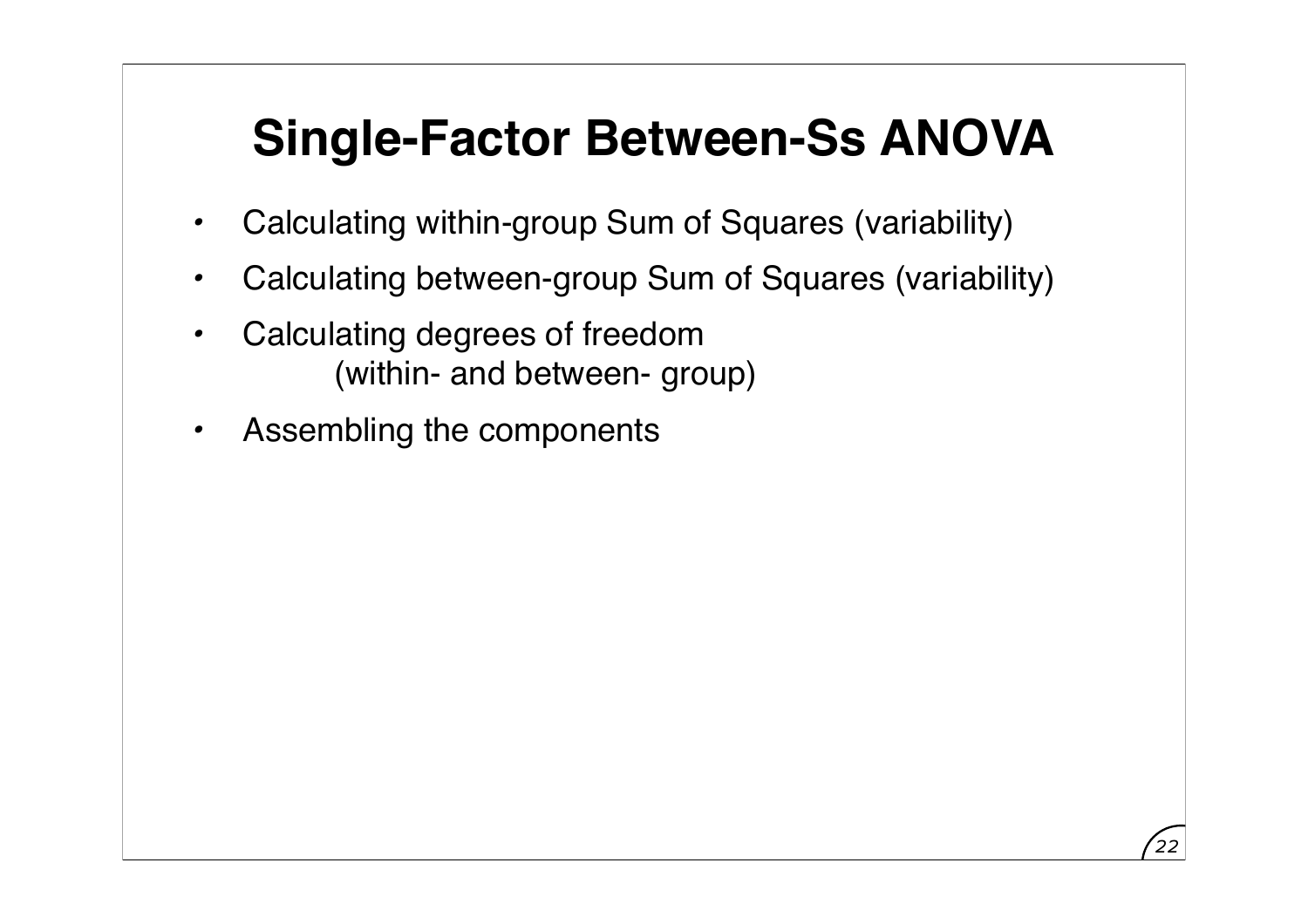*•* Location of the within-group variance

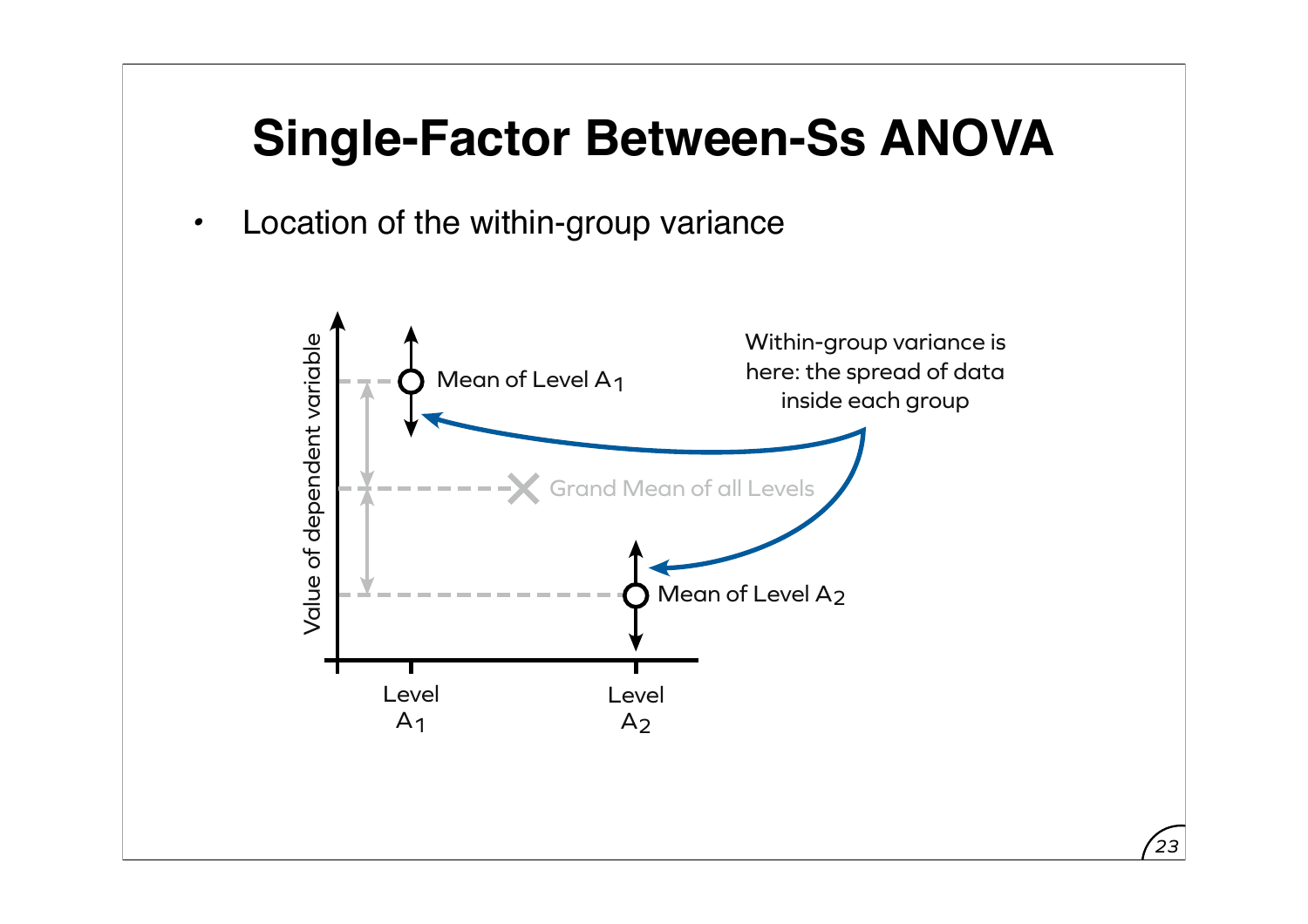- Within-group variance
	- Find the total variability *within* each group (sums of squares)
	- Add together to get the total within-group variability for whole experiment
	- Divide by Degrees of Freedom to get *mean variability*: the *variance*

 $[SS Level A<sub>1</sub>] + [SS Level A<sub>2</sub>] + [and so on]$ 

[df Level A<sub>1</sub>] + [df Level A<sub>2</sub>] + [and so on]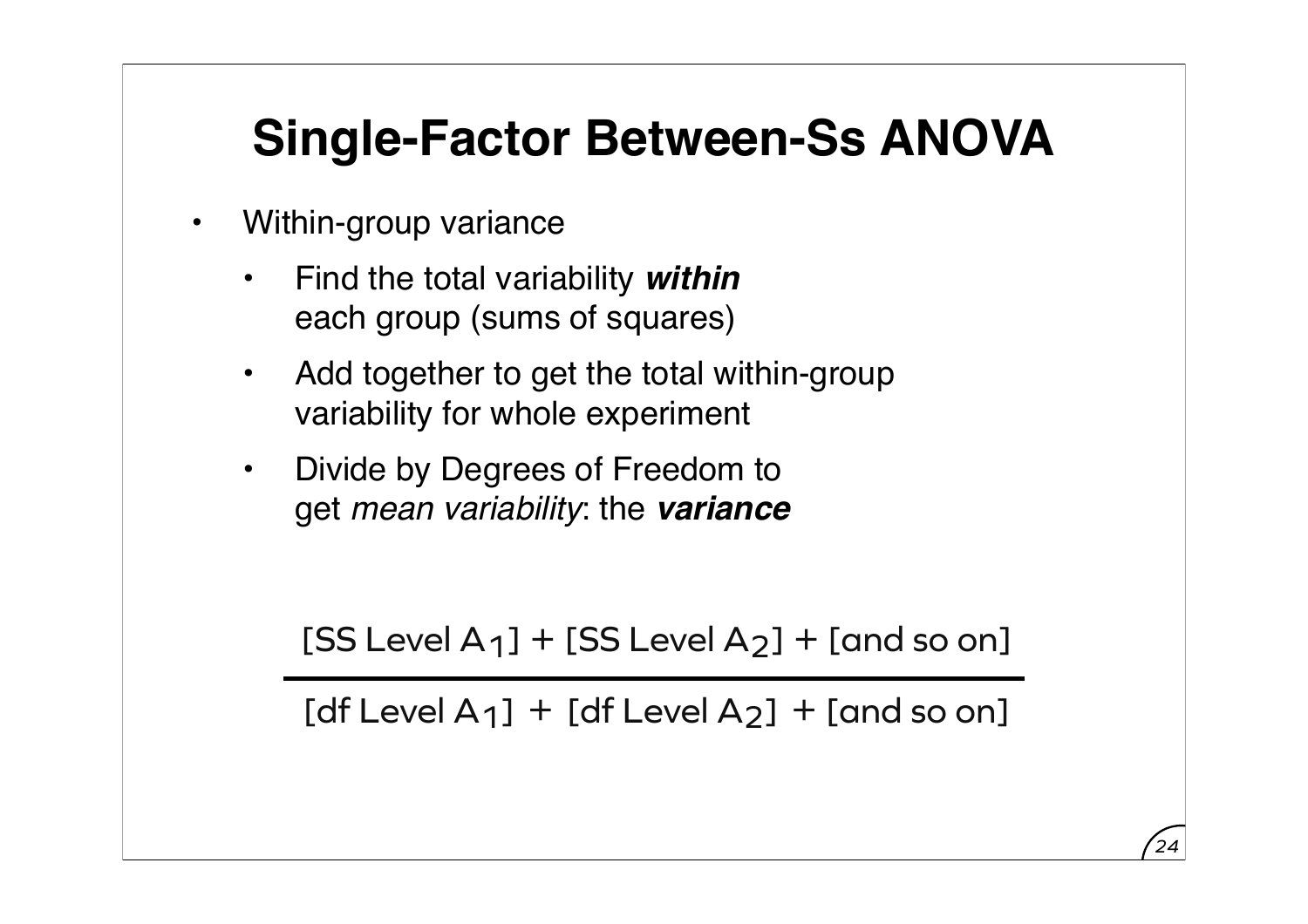• Within-group Sum of Squares

$$
SS_{WITHIN} = \Sigma(A_1 - \overline{A_1})^2 + \Sigma(A_2 - \overline{A_2})^2 + [\text{etc}]
$$

*25*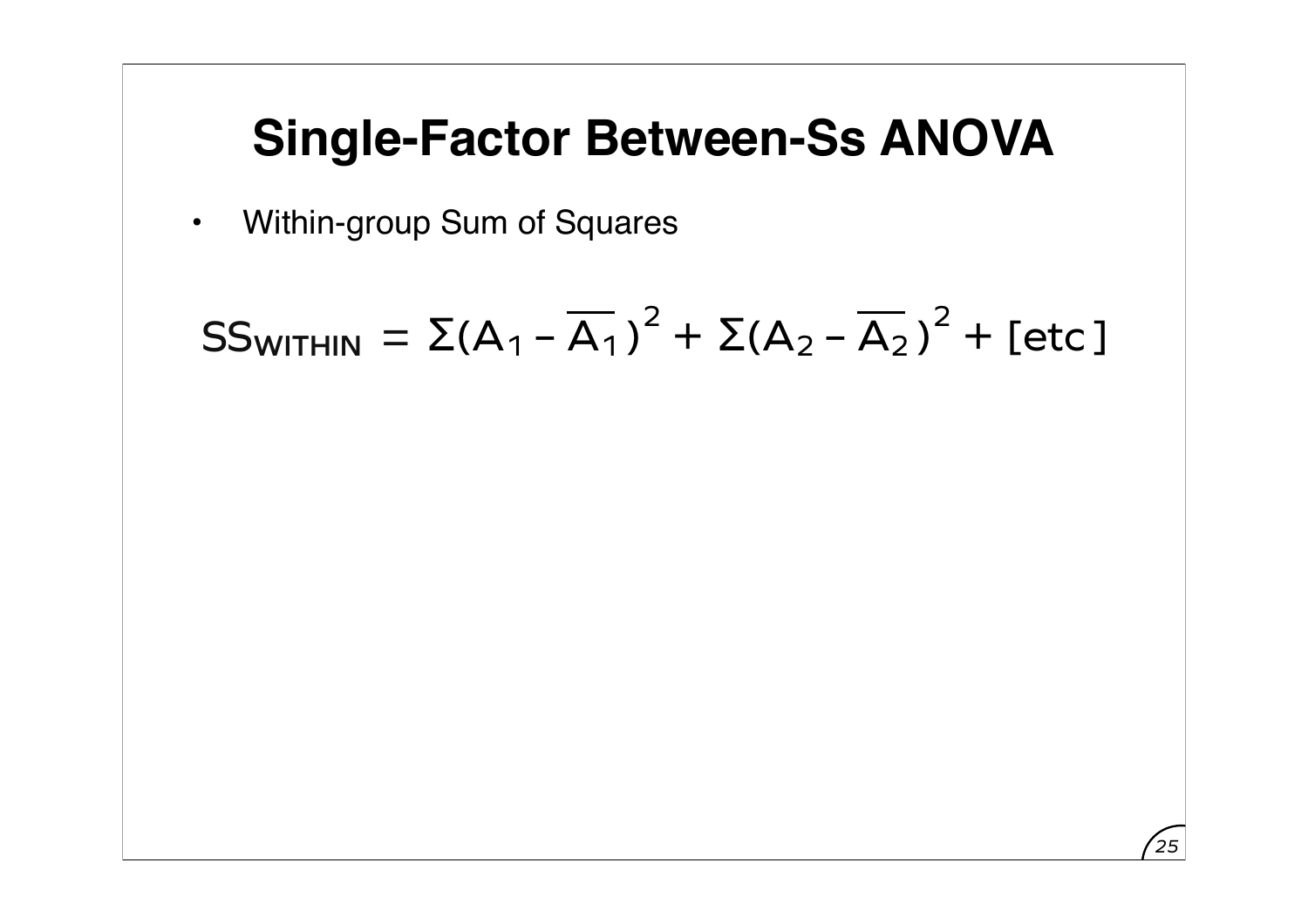• Within-group Sum of Squares

$$
SS_{WITHIN} = \Sigma(A_1 - \overline{A_1})^2 + \Sigma(A_2 - \overline{A_2})^2 + [\text{etc}]
$$

but, in general  

$$
\Sigma(x-\overline{x})^2 = \Sigma x^2 - \frac{(\Sigma x)^2}{N}
$$

so that

$$
SS_{WITHIN} = \Sigma A_1^2 - \frac{(\Sigma A_1)^2}{N_{A_1}} + \Sigma A_2^2 - \frac{(\Sigma A_2)^2}{N_{A_2}}
$$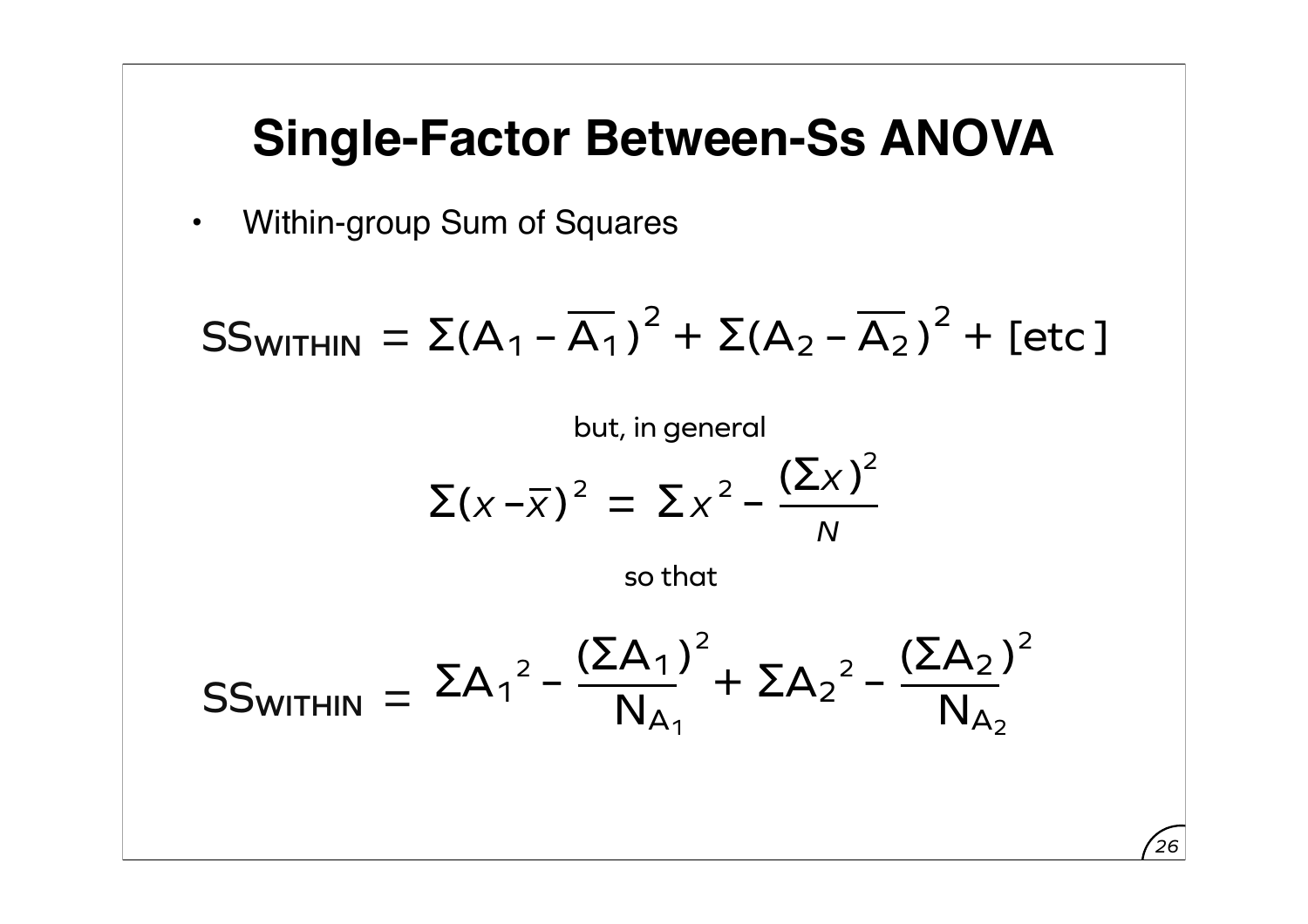• Within-group Sum of Squares

$$
SS_{WITHIN} = \Sigma A_1^2 - \frac{(\Sigma A_1)^2}{N_{A_1}} + \Sigma A_2^2 - \frac{(\Sigma A_2)^2}{N_{A_2}}
$$

 $Y =$  all the datapoints, ignoring which level they are in

$$
\Sigma A_1^2 + \Sigma A_2^2 = \Sigma Y^2
$$

 $S =$  the number of scores in the smallest component of the experiment

With equally-sized levels 
$$
N_{A_1} = N_{A_2} = s
$$

$$
SS_{WITHIN} = \Sigma Y^{2} - \frac{(\Sigma A_{1})^{2} + (\Sigma A_{2})^{2}}{s}
$$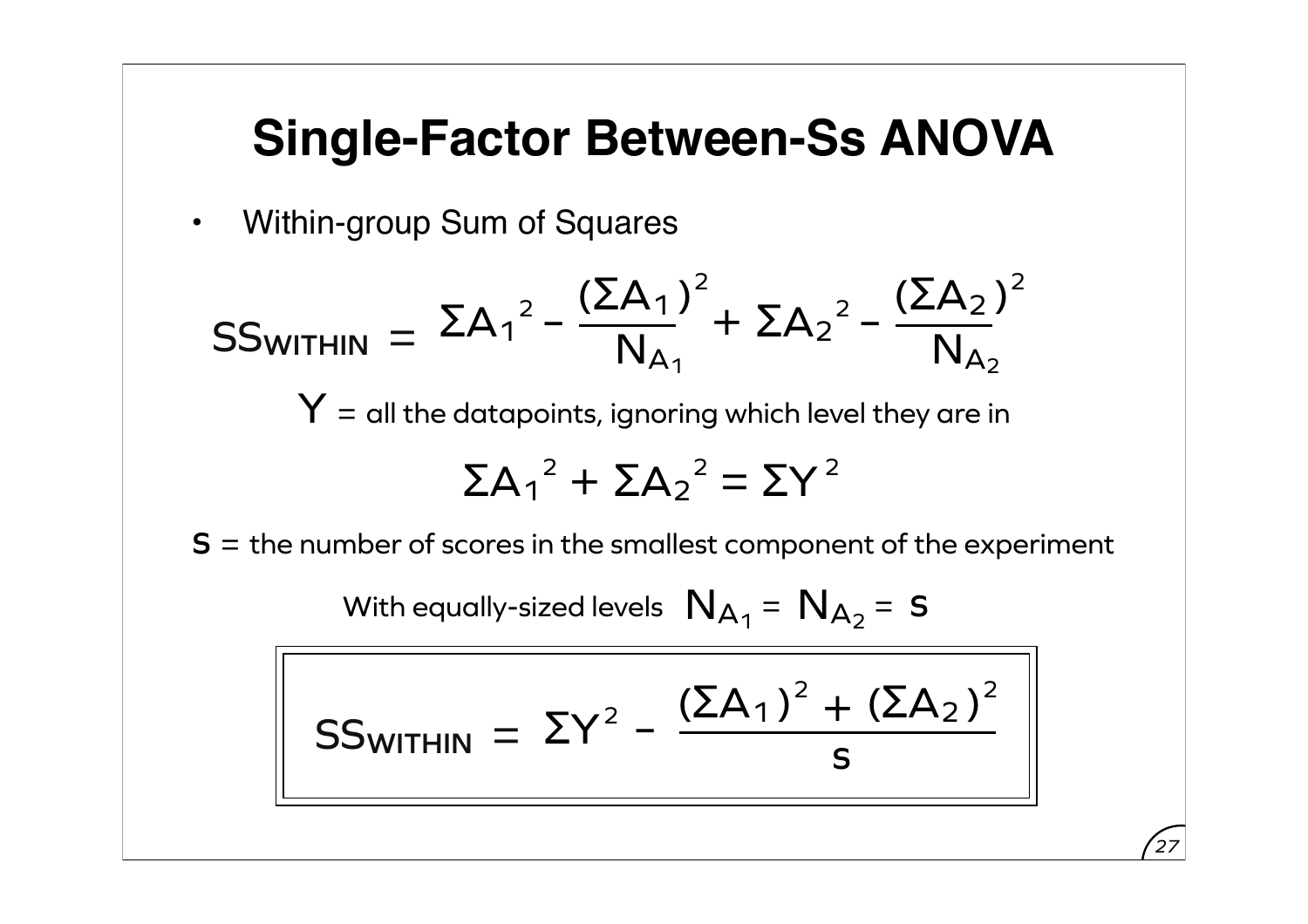|                    | Mnemonic<br>Group<br>[Level $A_1$ ] |    | No Mnemonic<br>Group<br>[Level $A_2$ ] |
|--------------------|-------------------------------------|----|----------------------------------------|
|                    | 11                                  |    | 11                                     |
|                    | 12                                  |    | 8                                      |
|                    | 15                                  |    | 10                                     |
|                    | 12                                  |    | 10                                     |
|                    | 10                                  |    | 11                                     |
| <b>Level Means</b> | 12                                  |    | 10                                     |
| <b>Grand Mean</b>  |                                     | 11 |                                        |

$$
SS_{WITHIN} = \Sigma Y^{2} - \frac{(\Sigma A_{1})^{2} + (\Sigma A_{2})^{2}}{s}
$$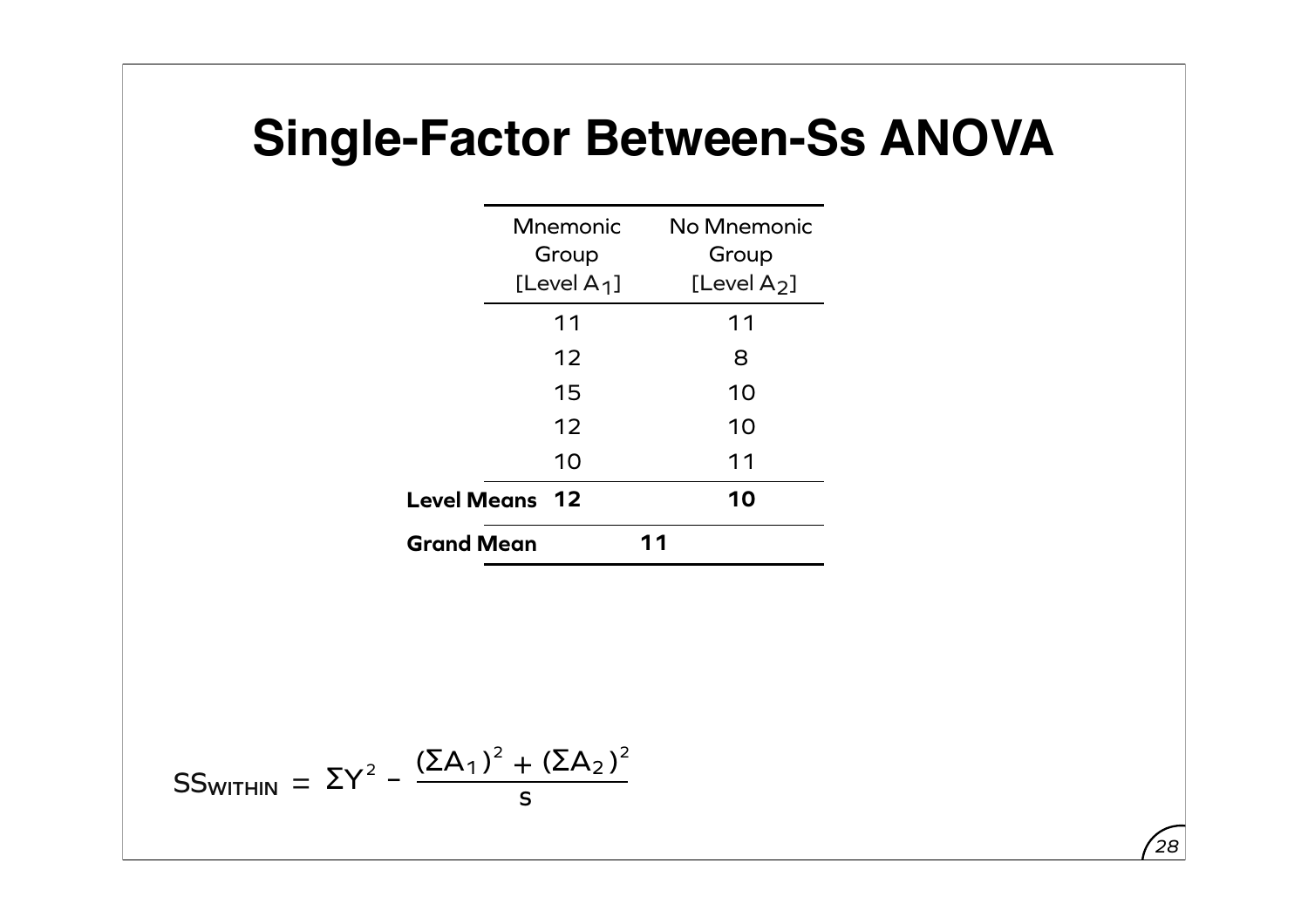*•* Location of the between-group variance

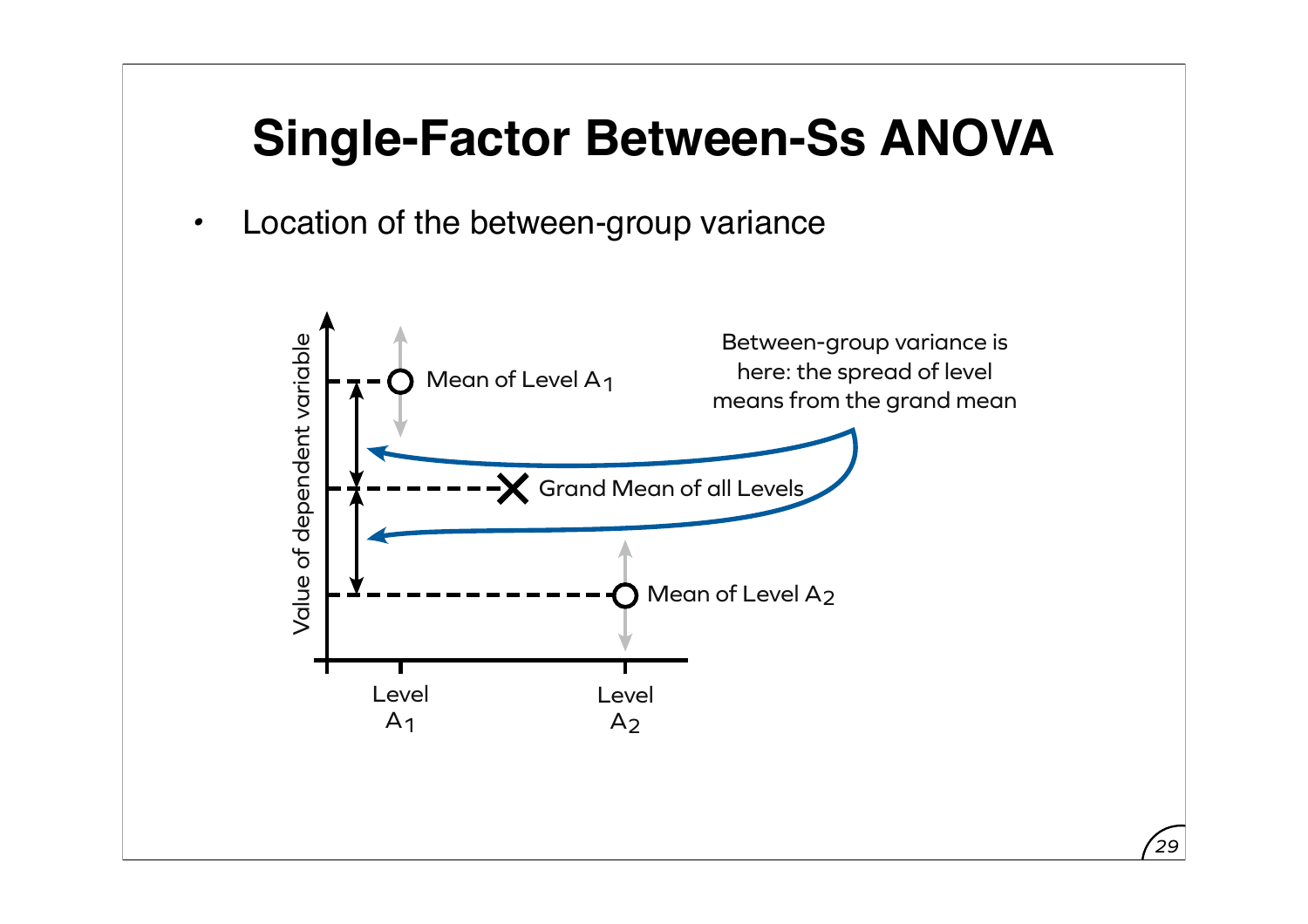- Between-group variance
	- Find the total variability *between* each group mean and the grand mean (sums of squares)
	- Add together to get the total between-group variability for whole experiment
	- Divide by Degrees of Freedom to get *mean variability*: the *variance*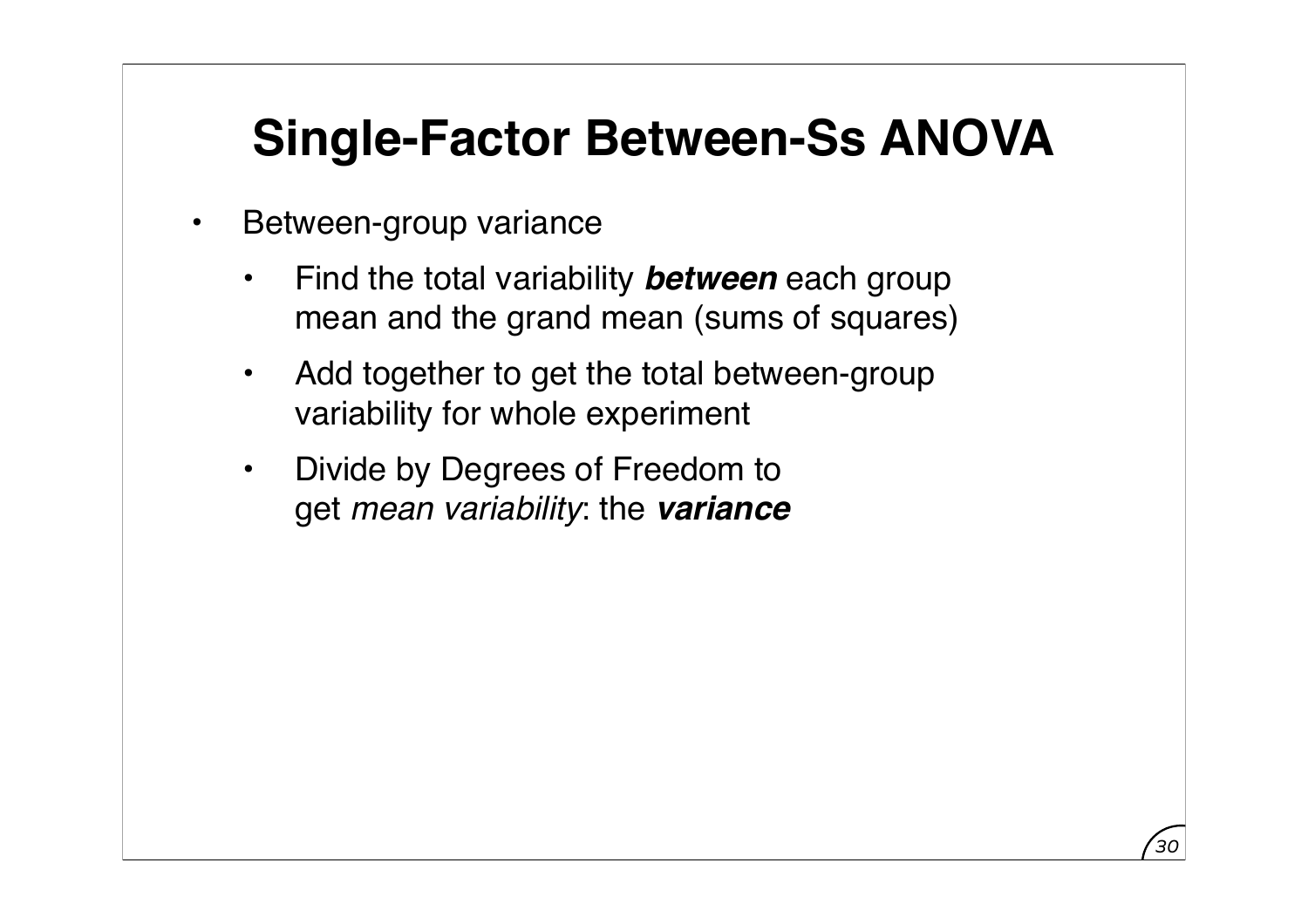• Between-group Sum of Squares

 $SS_{\texttt{BETWEEN}} = N_{A_1}(\overline{A_1} - \overline{Y})^2 + N_{A_2}(\overline{A_2} - \overline{Y})^2 + [\text{etc}]\$ 

With equally-sized levels  $\,$   $N_{A_1}$  =  $\,$   $N_{A_2}$  =  $\,$  S

Too many steps to show the conversion

$$
SS_{BETWEEN} = \frac{(\Sigma A_1)^2 + (\Sigma A_2)^2}{s} - \frac{(\Sigma Y)^2}{N}
$$

 $\mathbf{Q}$  = the number of levels in Factor A

$$
\text{SS}_{\text{BETWEEN}} = \frac{(\Sigma A_1)^2 + (\Sigma A_2)^2}{s} - \frac{(\Sigma Y)^2}{as}
$$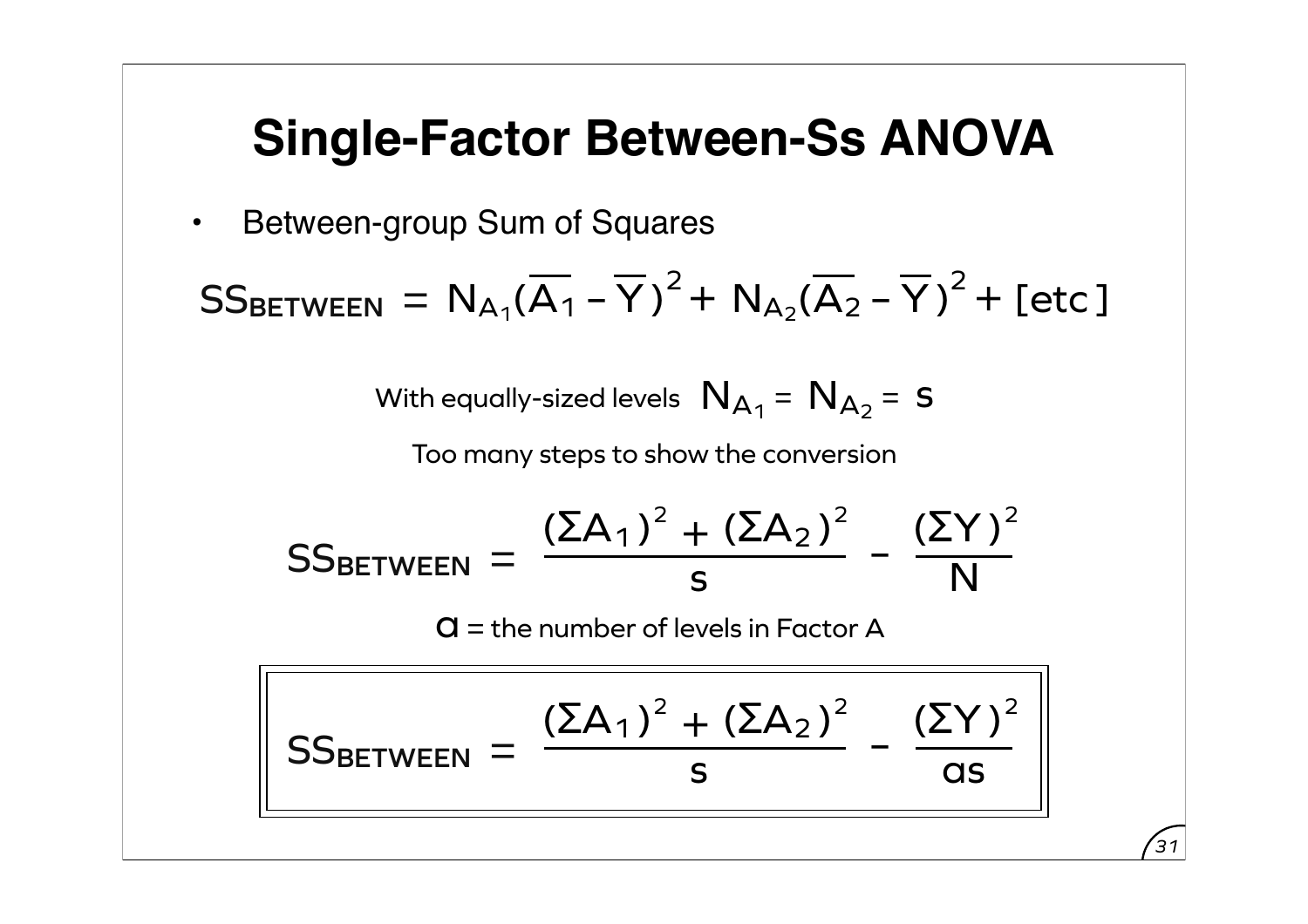| <b>Mnemonic</b><br>Group              | [Level $A_1$ ] |    | No Mnemonic<br>Group<br>[Level $A_2$ ] |
|---------------------------------------|----------------|----|----------------------------------------|
| 11                                    |                |    | 11                                     |
|                                       | 12             |    | 8                                      |
| 15                                    |                |    | 10                                     |
|                                       | 12             |    | 10                                     |
|                                       | 10             |    | 11                                     |
| <b>Level Means</b><br>$\overline{12}$ |                |    | 10                                     |
| <b>Grand Mean</b>                     |                | 11 |                                        |

$$
SS_{BETWEEN} = \frac{(\Sigma A_1)^2 + (\Sigma A_2)^2}{s} - \frac{(\Sigma Y)^2}{as}
$$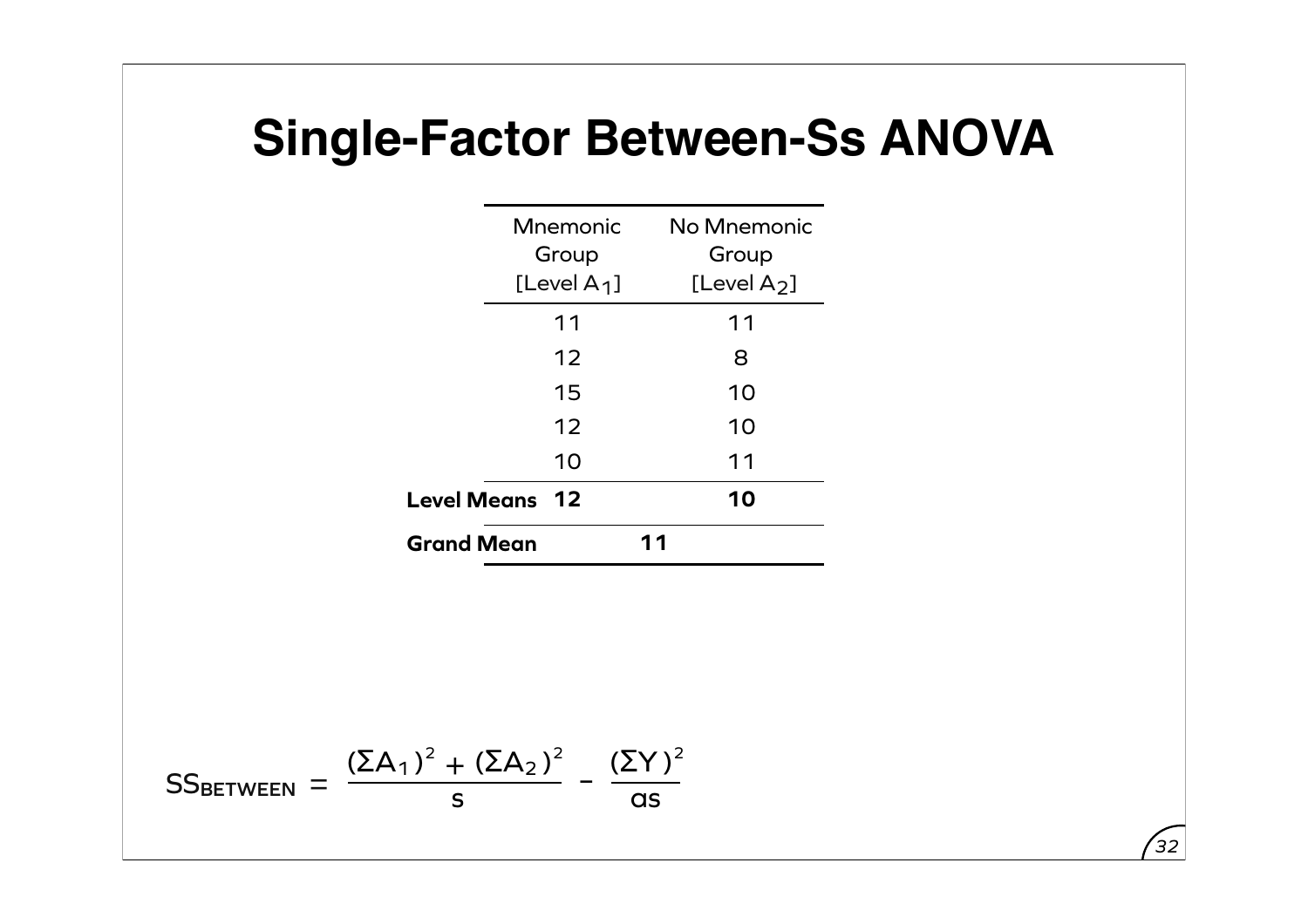- Degrees of Freedom, df
	- The number of values that are *free* to vary given that their mean is known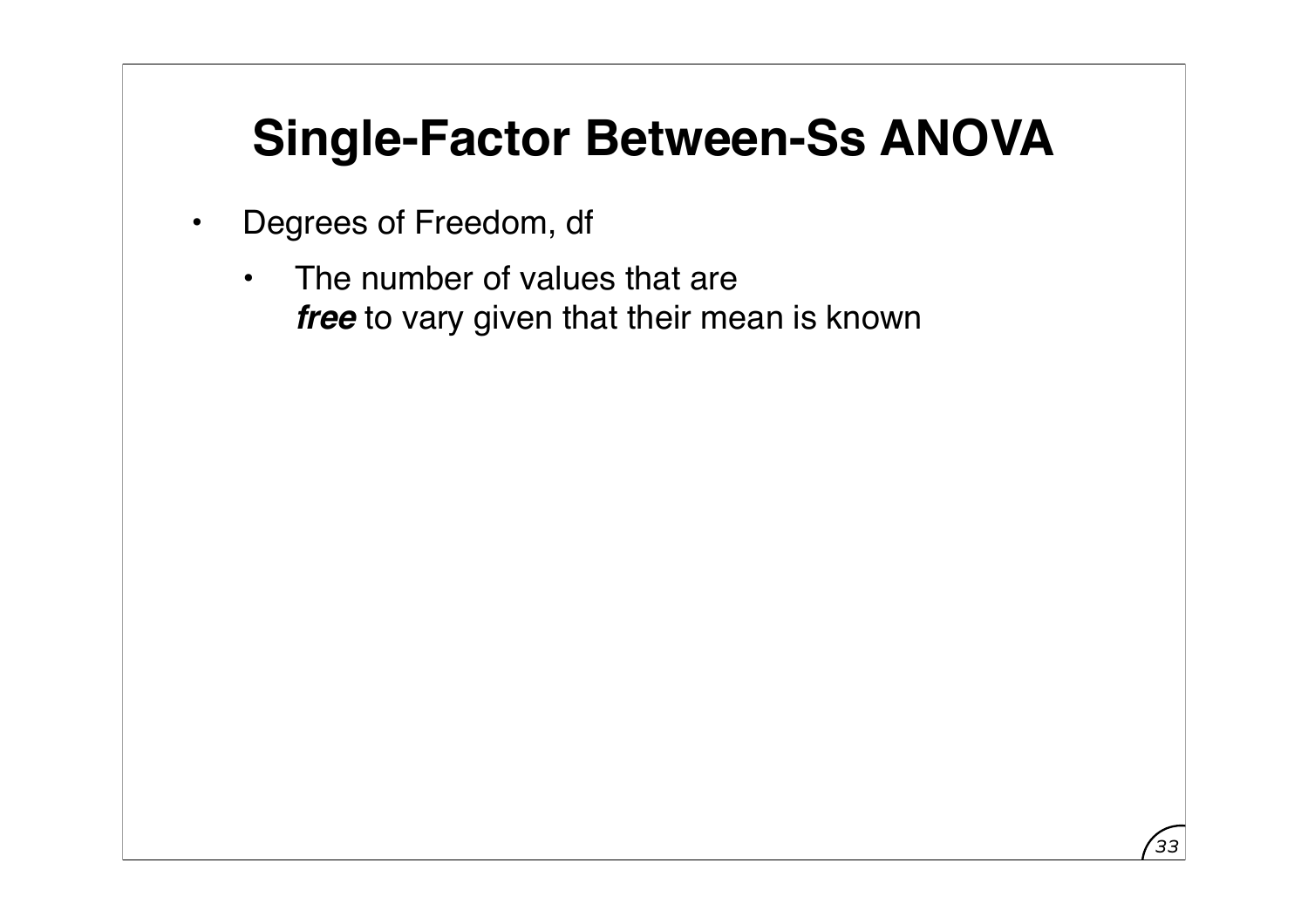- Degrees of Freedom, df
	- The number of values that are *free* to vary given that their mean is known
	- Between-group variance
		- Calculated from **level means** varying with respect to **grand mean**
		- $\cdot$  **df**BETWEEN = number of levels  $-1$
		- $df$ BETWEEN =  $(a 1)$

**where**

**a** = number of levels in **Factor A**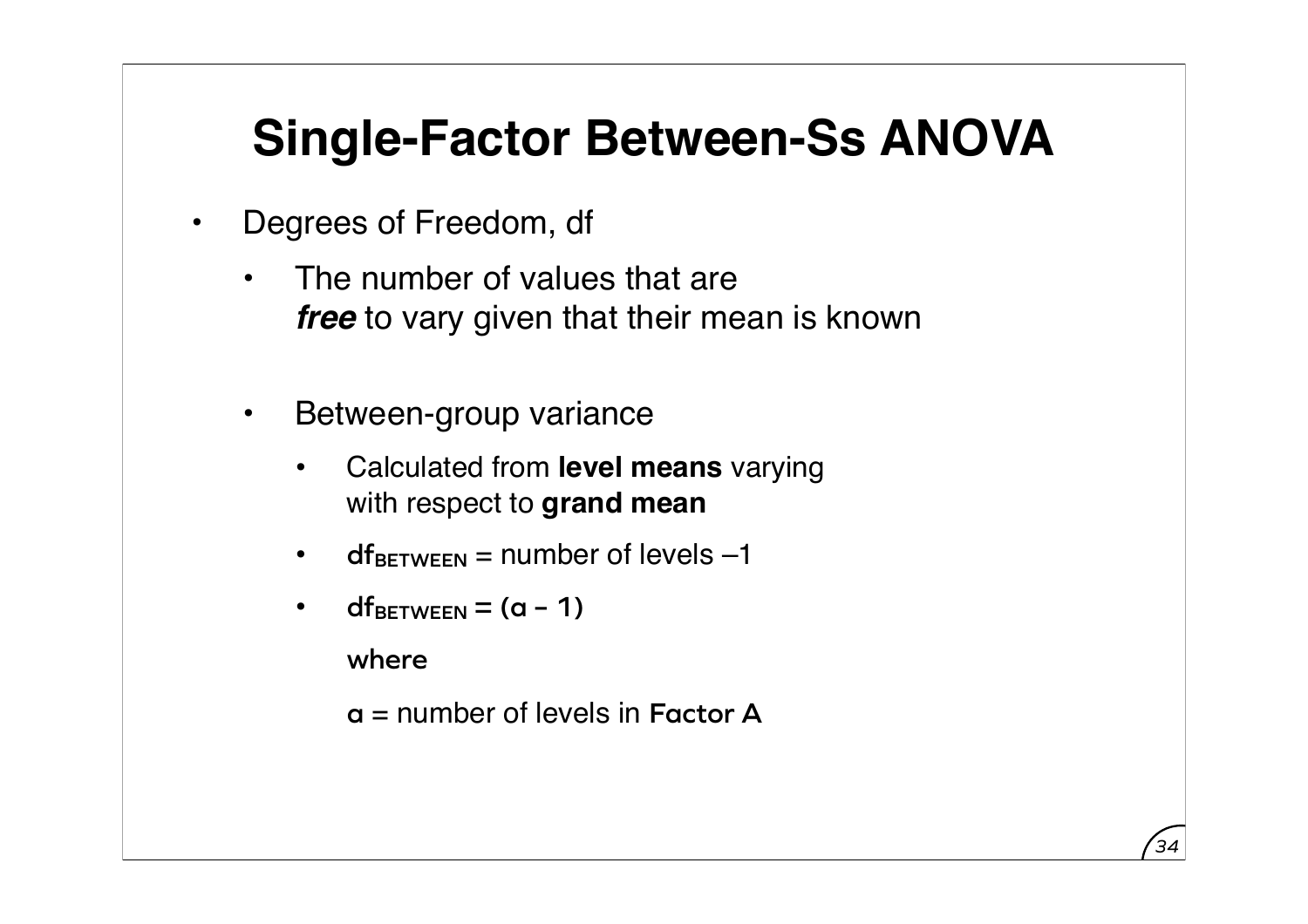- Degrees of Freedom, df
	- The number of values that are *free* to vary given that their mean is known
	- Within-group variance
		- Calculated from the **scores** in each level in relation to their **level mean**, aggregated over all levels
		- $df_{WITHIN}$  = (no. of scores in each level  $-1$ ) x no. of levels
		- **dfWITHIN = a(s 1)**
		- **where**
			- **a** = number of levels in **Factor A**
			- **s** = number of scores in each level (number of scores in the **smallest component** of the design)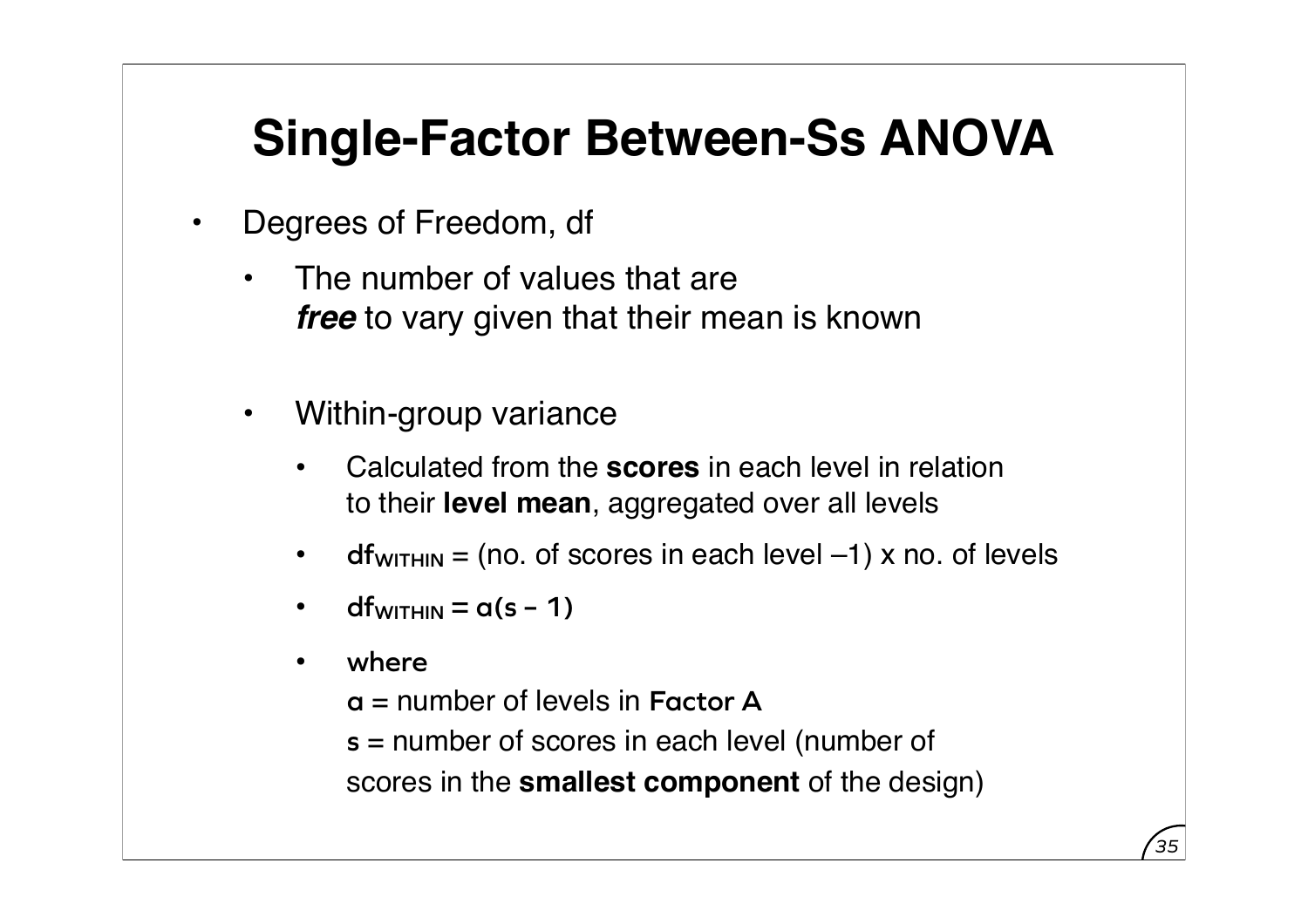|                    | Mnemonic<br>Group |    | No Mnemonic<br>Group |
|--------------------|-------------------|----|----------------------|
|                    | [Level $A_1$ ]    |    | [Level $A_2$ ]       |
|                    | 11                |    | 11                   |
|                    | 12                |    | 8                    |
|                    | 15                |    | 10                   |
|                    | 12                |    | 10                   |
|                    | 10                |    | 11                   |
| <b>Level Means</b> | 12                |    | 10                   |
| <b>Grand Mean</b>  |                   | 11 |                      |

 $df_{BETWEEN} = (a - 1)$  $df_{WITHIN} = \alpha(s - 1)$  $\mathbf{G}$  = the number of levels in Factor A  $S =$  the number of scores in each level of Factor A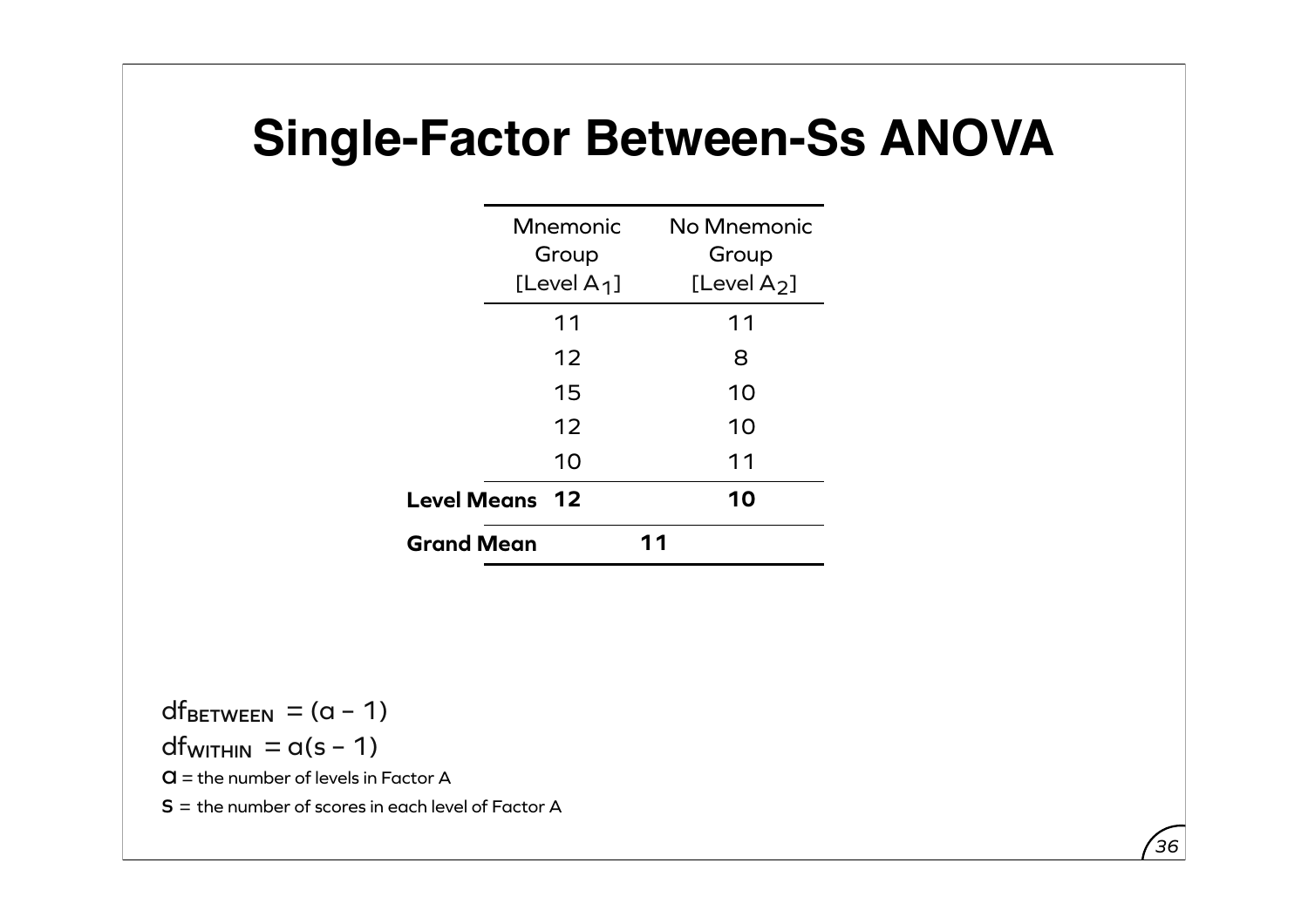• Assembling the pieces

Variance  $=$   $\frac{\mathsf{Sum of} \; \mathsf{Squares}}{}$ Degrees of Freedom

- Between-group variance:
- Within-group variance:

 $F =$ between-group variance within-group variance

*• F* =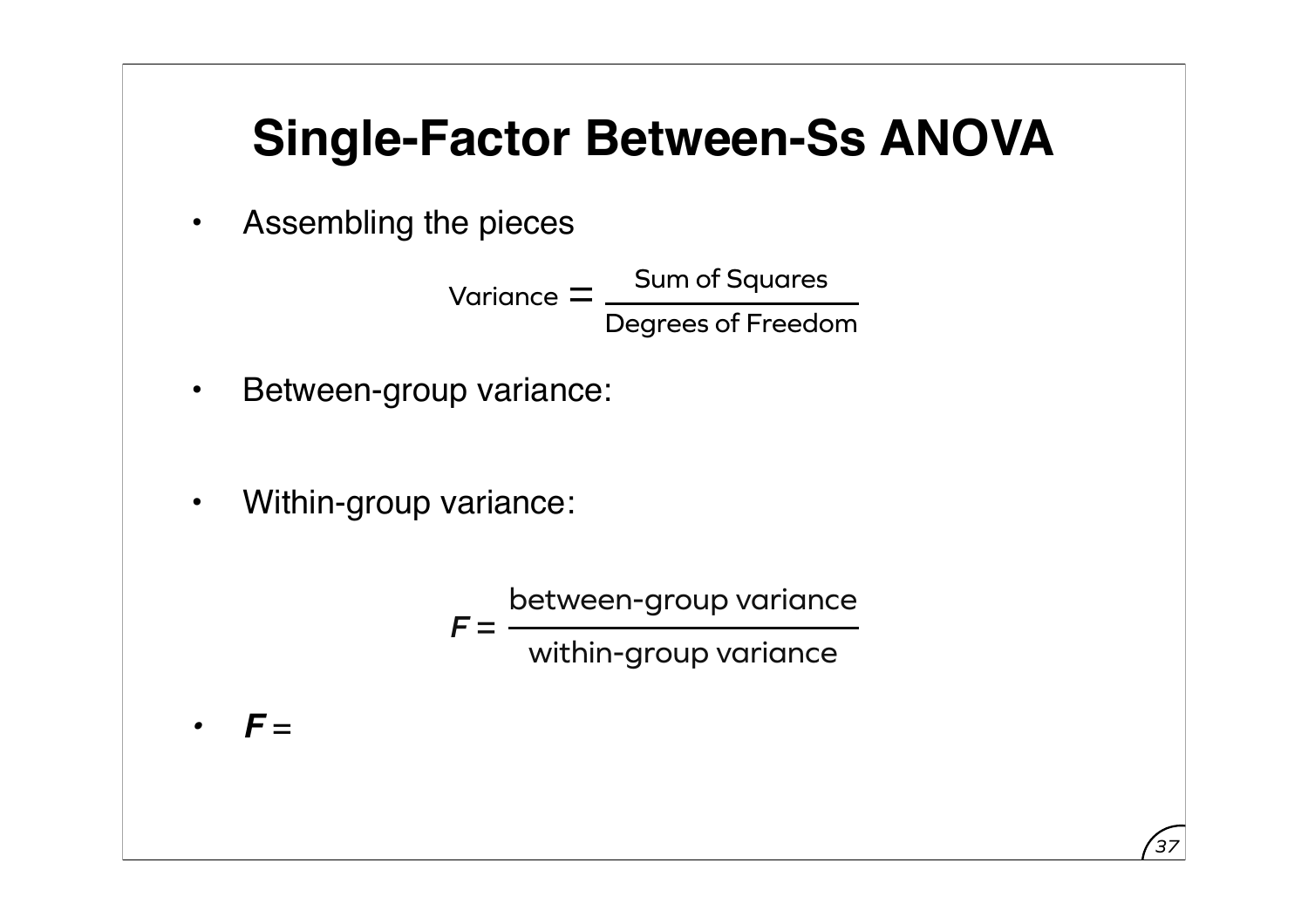• ANOVA table has separate rows for each component

| Source              | Sum of<br><b>Squares</b> | Degrees of<br>Freedom | Variance<br>(Mean<br>Square) | F-value | p-value<br>(sig. level) |
|---------------------|--------------------------|-----------------------|------------------------------|---------|-------------------------|
| BETWEEN-GROUP       |                          |                       |                              |         |                         |
| S/A<br>WITHIN-GROUP |                          |                       |                              |         |                         |
| <b>TOTAL</b>        |                          |                       |                              |         |                         |

- **Source**: the source of variance
	- **SSBETWEEN** abbreviated to SS<sub>A</sub> and dfBETWEEN to df<sub>A</sub>
	- **SSWITHIN** abbreviated to  $SS_{S/A}$  and dfwithin to df<sub>S/A</sub>
- **Variance**: often abbreviated to **Mean Square**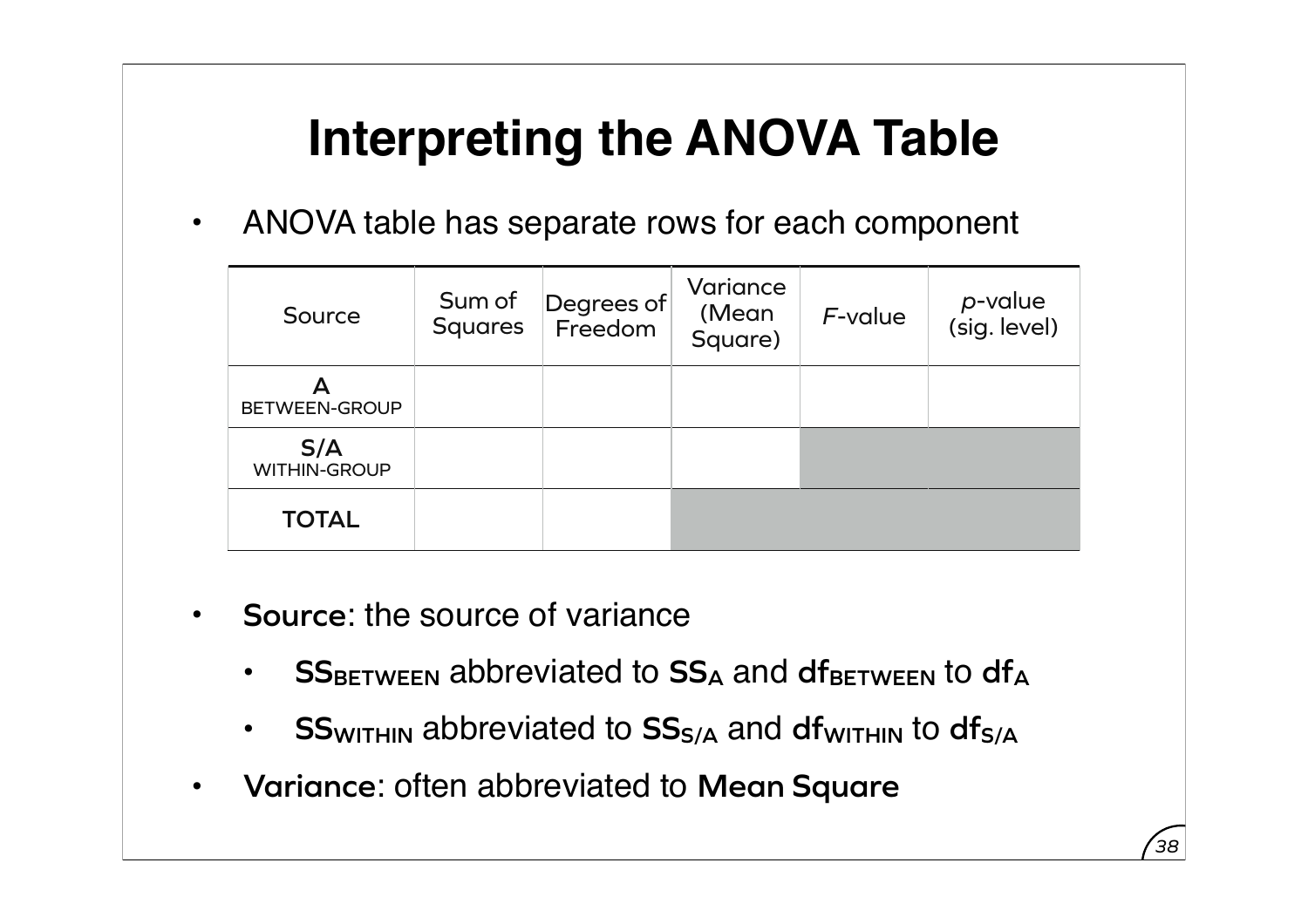• *Error term* is the measure of the experimental error



• Within-group variance for a between-subjects ANOVA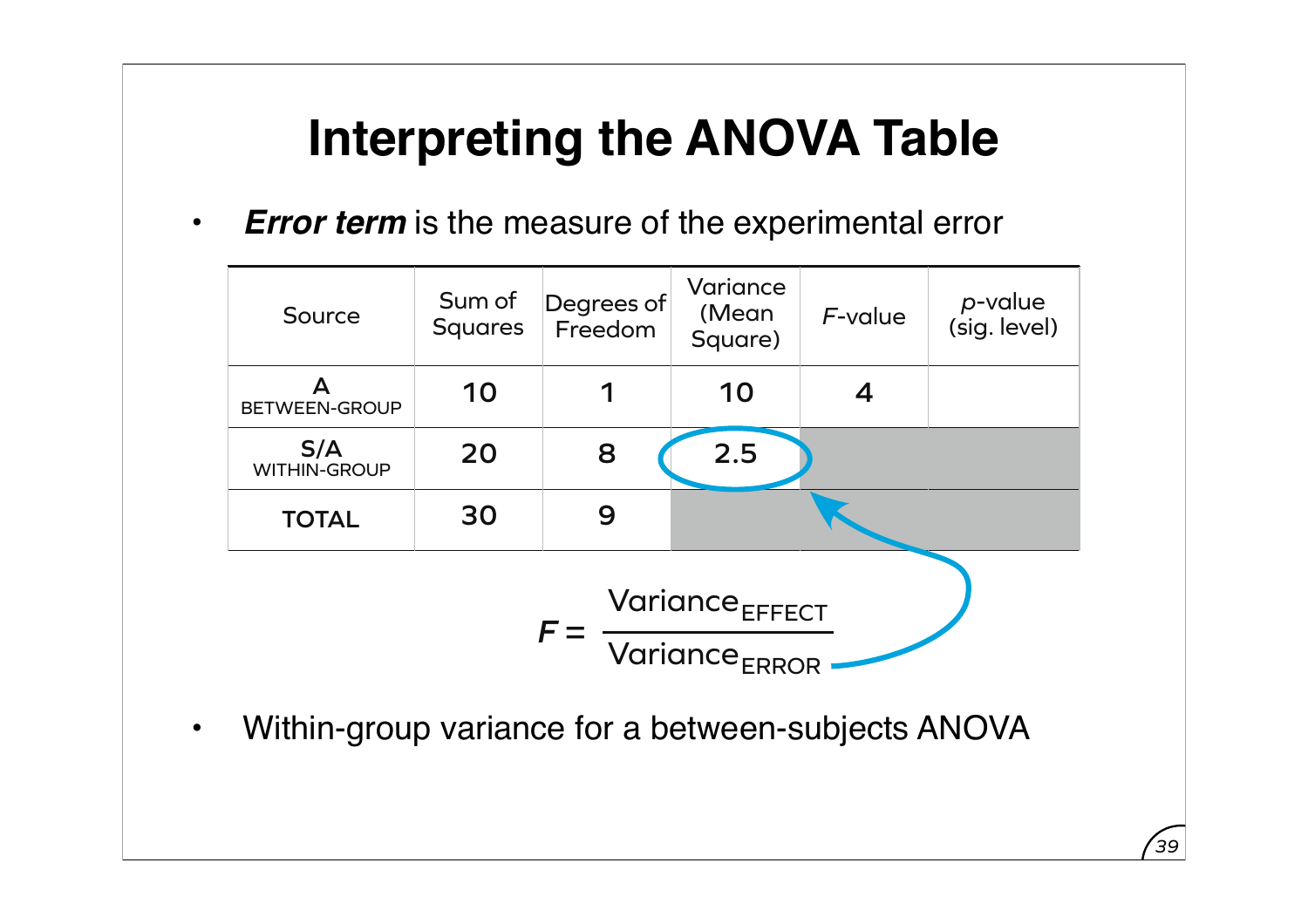• Is the *F* value large enough to be significant?

| Source                     | Sum of<br><b>Squares</b> | Degrees of<br>Freedom | Variance<br>(Mean<br>Square) | $F$ -value | p-value<br>(sig. level) |
|----------------------------|--------------------------|-----------------------|------------------------------|------------|-------------------------|
| <b>BETWEEN-GROUP</b>       | 10                       |                       | 10                           |            |                         |
| S/A<br><b>WITHIN-GROUP</b> | 20                       | 8                     | 2.5                          |            |                         |
| <b>TOTAL</b>               | 30                       | 9                     |                              |            |                         |

- *F* values have TWO degrees of freedom
	- **(between-group variance, within-group variance)**
- Observed  $F(1,8) = 4$
- Check with computer or tables of critical values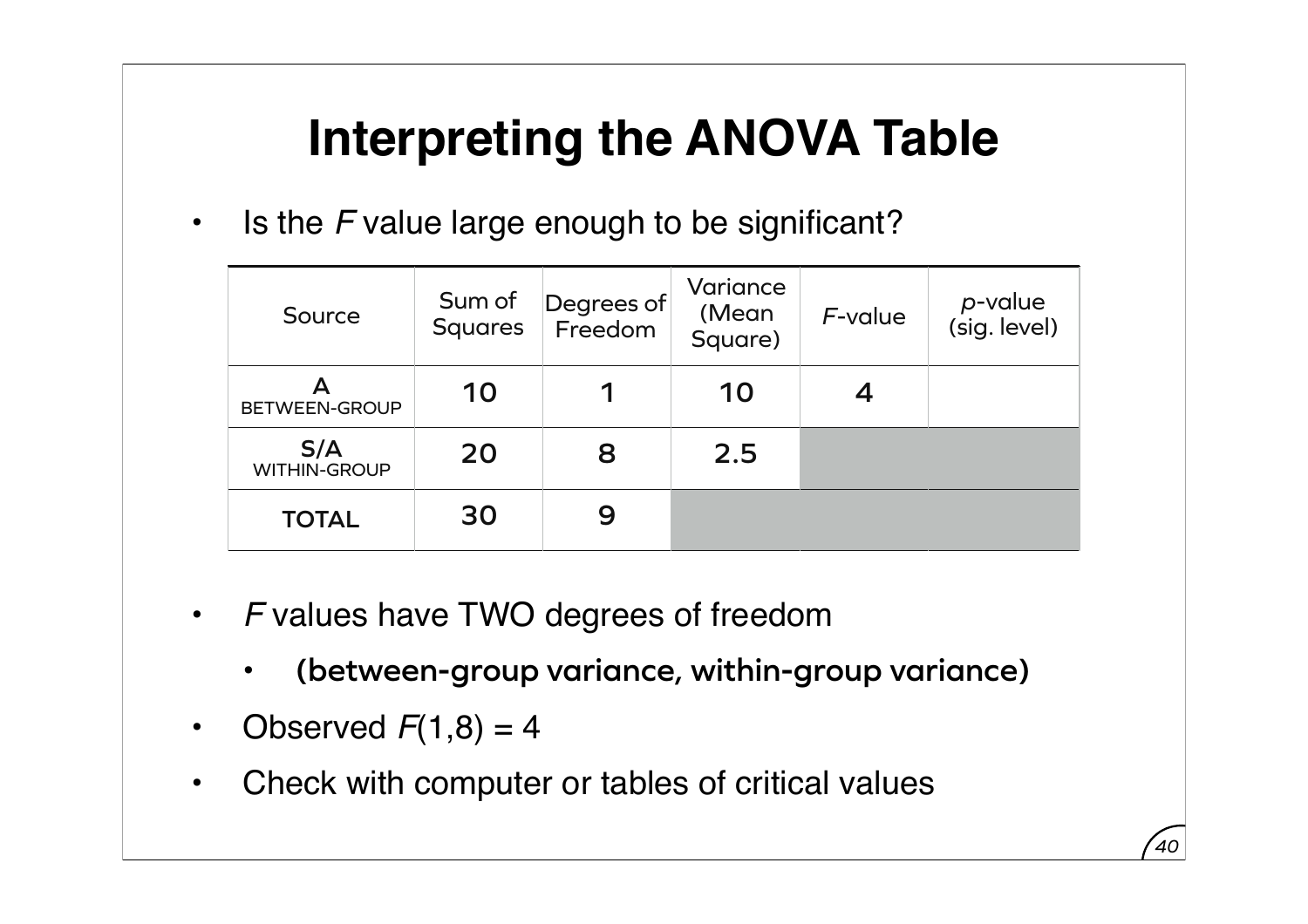• ACROSS 1 then DOWN 8

*Critical Values of the* F *Distribution*

**.05 significance level in bold type**

.01 significance level in plain type

*degrees of freedom of numerator*

PS908 Test 2 [Specimen]

|                         | 1     | 2    | 3        | 4    | 5           |
|-------------------------|-------|------|----------|------|-------------|
| 1                       | 161   | 200  | 216      | 225  | 230         |
|                         | 4052  | 4999 | 5403     | 5625 | 5764        |
| $\boldsymbol{2}$        | 18.5  | 19.0 | 19.2     | 19.2 | 19.3        |
|                         | 98.5  | 99.0 | 99.2     | 99.2 | 99.3        |
| 3                       | 10.1  | 9.55 | 9.28     | 9.12 | 9.01        |
|                         | 34.1  | 30.8 | 29.5     | 28.7 | 28.2        |
| $\overline{\mathbf{4}}$ | 7.71  | 6.94 | 6.59     | 6.39 | 6.26        |
|                         | 21.2  | 18.0 | 16.7     | 16.0 | 15.5        |
| 5                       | 6.61  | 5.79 | 5.41     | 5.19 | 5.05        |
|                         | 16.3  | 13.3 | 12.1     | 11.4 | 11.0        |
| 6                       | 5.99  | 5.14 | 4.76     | 4.53 | 4.39        |
|                         | 13.8  | 10.9 | 9.78     | 9.15 | 8.75        |
| $\overline{7}$          | 5.59  | 4.74 | 4.35     | 4.12 | 3.97        |
|                         | 12.2  | 9.55 | 8.45     | 7.85 | 7.46        |
| 8                       | 5.32  | 4.46 | 4.07     | 3.84 | 3.69        |
|                         | 11.3  | 8.65 | 7.59     | 7.01 | 6.63        |
| $\boldsymbol{9}$        | 5.12  | 4.26 | 3.86     | 3.63 | 3.48        |
|                         | 10.6  | 8.02 | 6.99     | 6.42 | 6.06        |
| 10                      | 4.96  | 4.10 | 3.71     | 3.48 | 3.33        |
|                         | 10.0  | 7.56 | 6.55     | 5.99 | 5.64        |
| 11                      | 4.84  | 3.98 | 3.59     | 3.36 | 3.20        |
|                         | 9.65  | 7.21 | 6.22     | 5.67 | 5.32        |
|                         | $-75$ | പ്പ  | <u>n</u> | مہ ہ | <b>O</b> 44 |
|                         | 9.33  | 6.93 | 5.95     | 5.41 | 5.06        |
| 13                      | 4.67  | 3.81 | 3.41     | 3.18 | 3.03        |
|                         |       |      |          |      |             |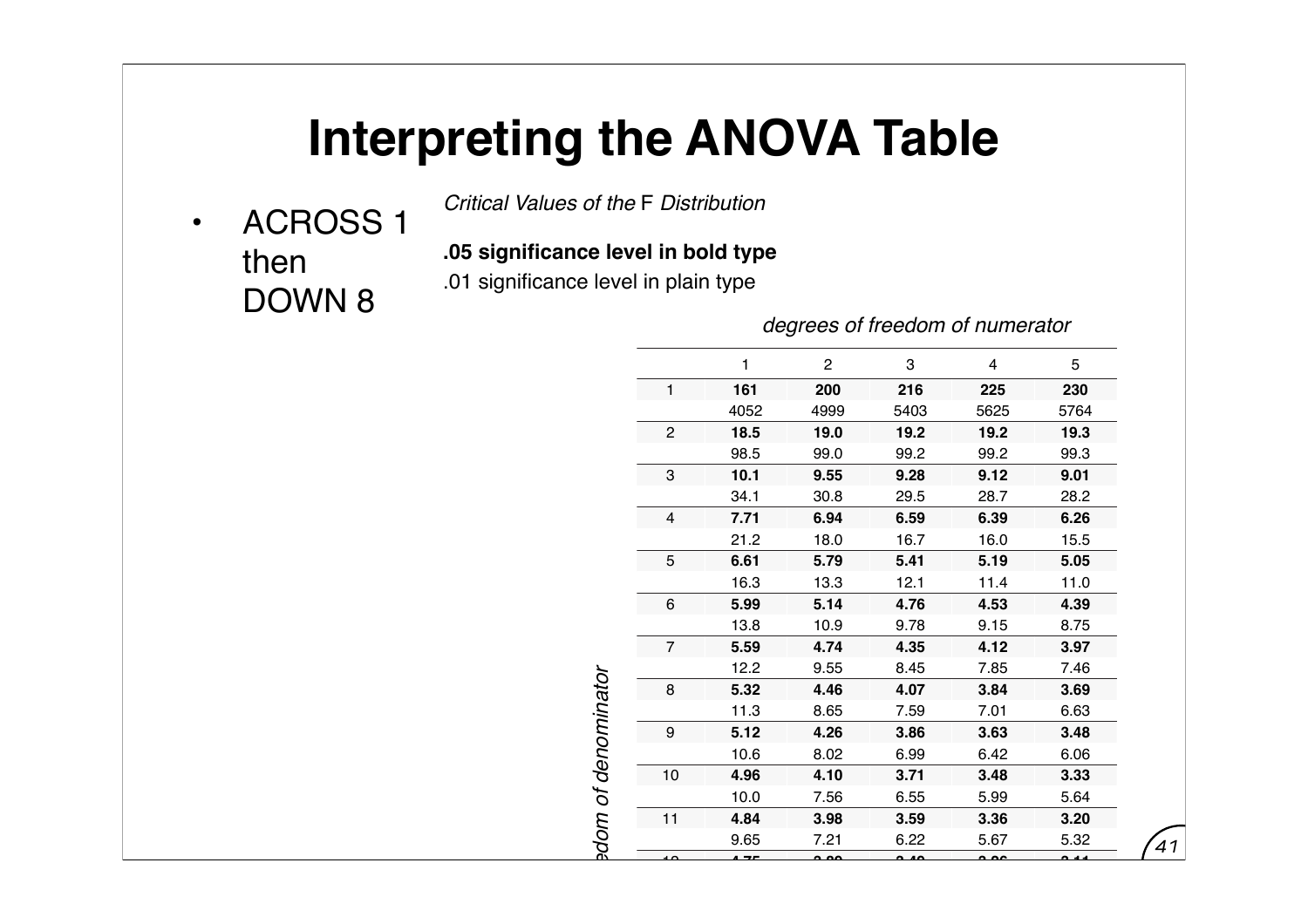• Critical *F*, df = (1,8), at  $p < 0.05$  significance level = 5.32

| Source                     | Sum of<br><b>Squares</b> | Degrees of<br>Freedom | Variance<br>(Mean<br>Square) | F-value | p-value<br>(sig. level) |
|----------------------------|--------------------------|-----------------------|------------------------------|---------|-------------------------|
| <b>BETWEEN-GROUP</b>       | 10                       |                       | 10                           |         | $p > .05$ NS            |
| S/A<br><b>WITHIN-GROUP</b> | 20                       | 8                     | 2.5                          |         |                         |
| <b>TOTAL</b>               | 30                       |                       |                              |         |                         |

- Observed  $F(1,8) = 4$
- Non-significant effect of memory strategy, *p* > .05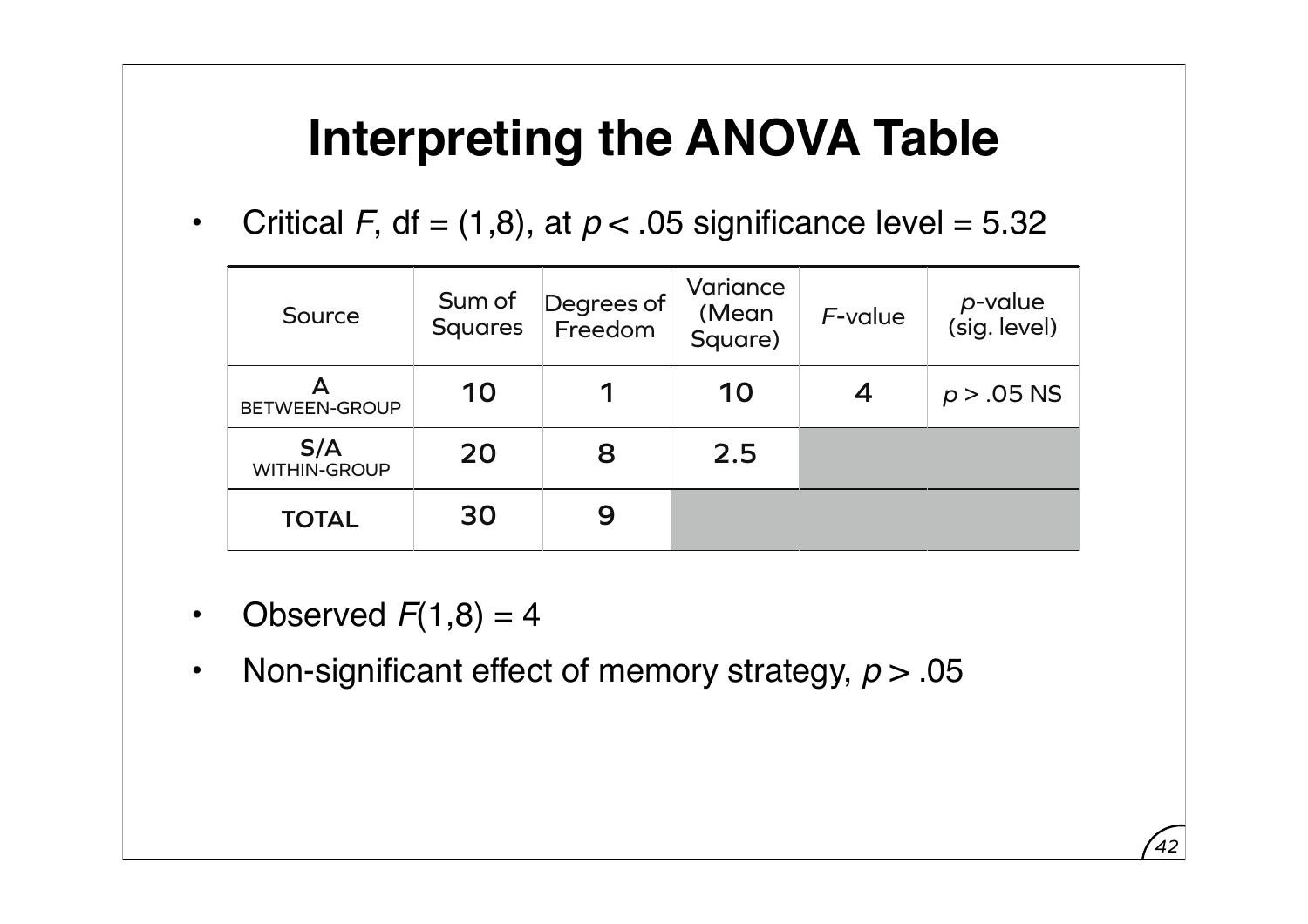• No significant difference between means for Mnemonic versus No Mnemonic groups

|                       | Mnemonic<br>Group |    | No Mnemonic<br>Group |
|-----------------------|-------------------|----|----------------------|
|                       | 11                |    | 11                   |
|                       | 12                |    | 8                    |
|                       | 15                |    | 10                   |
|                       | 12                |    | 10                   |
|                       | 10                |    | 11                   |
| <b>Level Means</b> 12 |                   |    | 10                   |
| <b>Grand Mean</b>     |                   | 11 |                      |

*Grand Mean is the mean of all scores*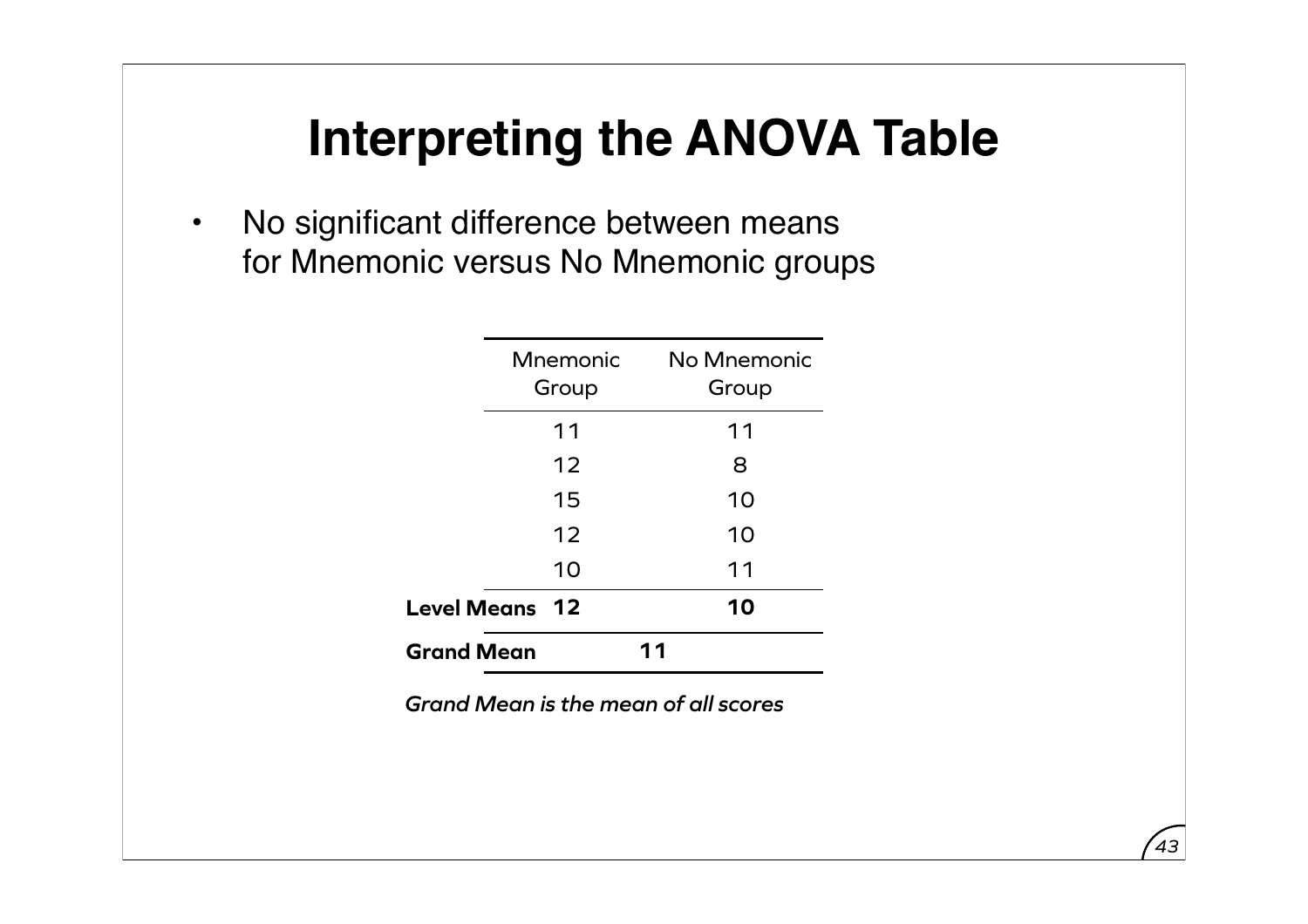• Summary so far: Sums of Squares

 $SS$ TOTAL =  $\Sigma Y^2$  –  $(\Sigma Y)^2$ as SS<sub>WITHIN</sub> =  $\Sigma Y^2 - \frac{(\Sigma A_1)^2}{2}$ – s  $+$   $(\Sigma A_2)^2$ SSBETWEEN =  $(ΣA<sub>1</sub>)<sup>2</sup>$ s  $+$   $(\Sigma A_2)^2$ –  $(\Sigma Y)^2$ as  $SS$ <sub>TOTAL</sub> = SS<sub>BETWEEN</sub> + SS<sub>WITHIN</sub>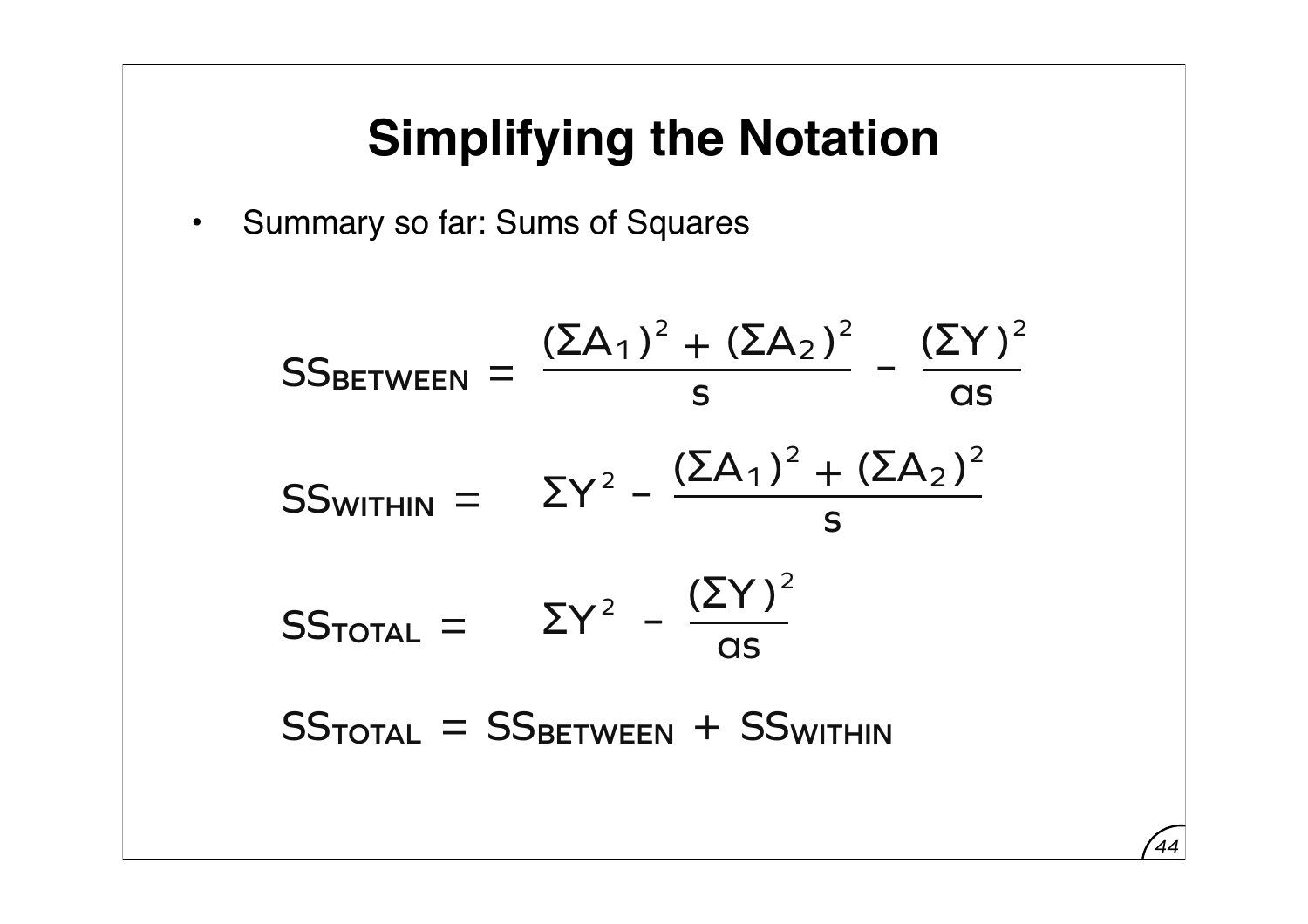• Summary so far: Degrees of Freedom

SS**BETWEEN** = df**BETWEEN** = (a – 1)

 $df_{WITHIN} = a(s - 1)$ 

SS**TOTAL** = df**TOTAL** = (as) – 1

 $df_{\text{TOTAL}} = df_{\text{BETWEEN}} + df_{\text{WITHIN}}$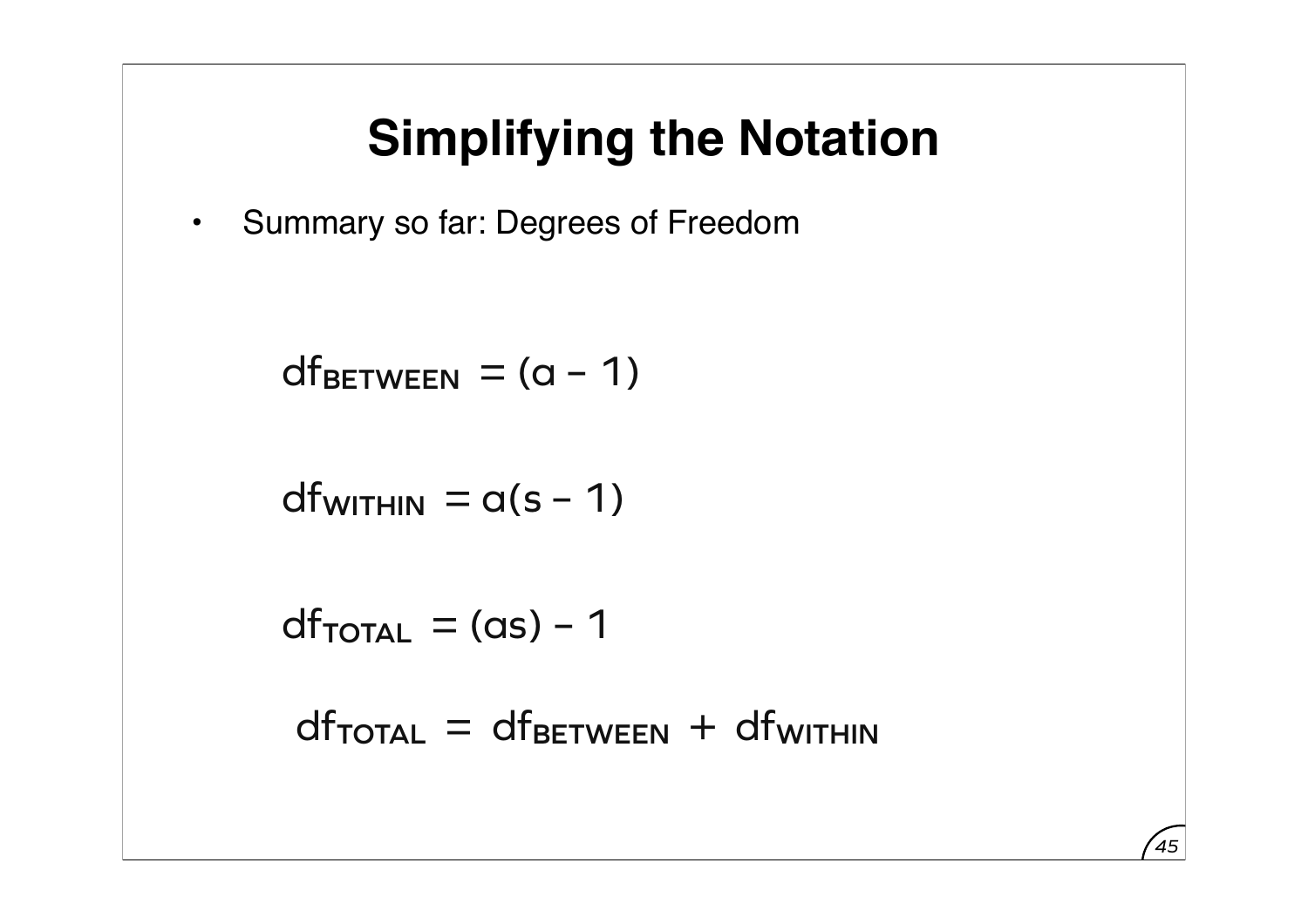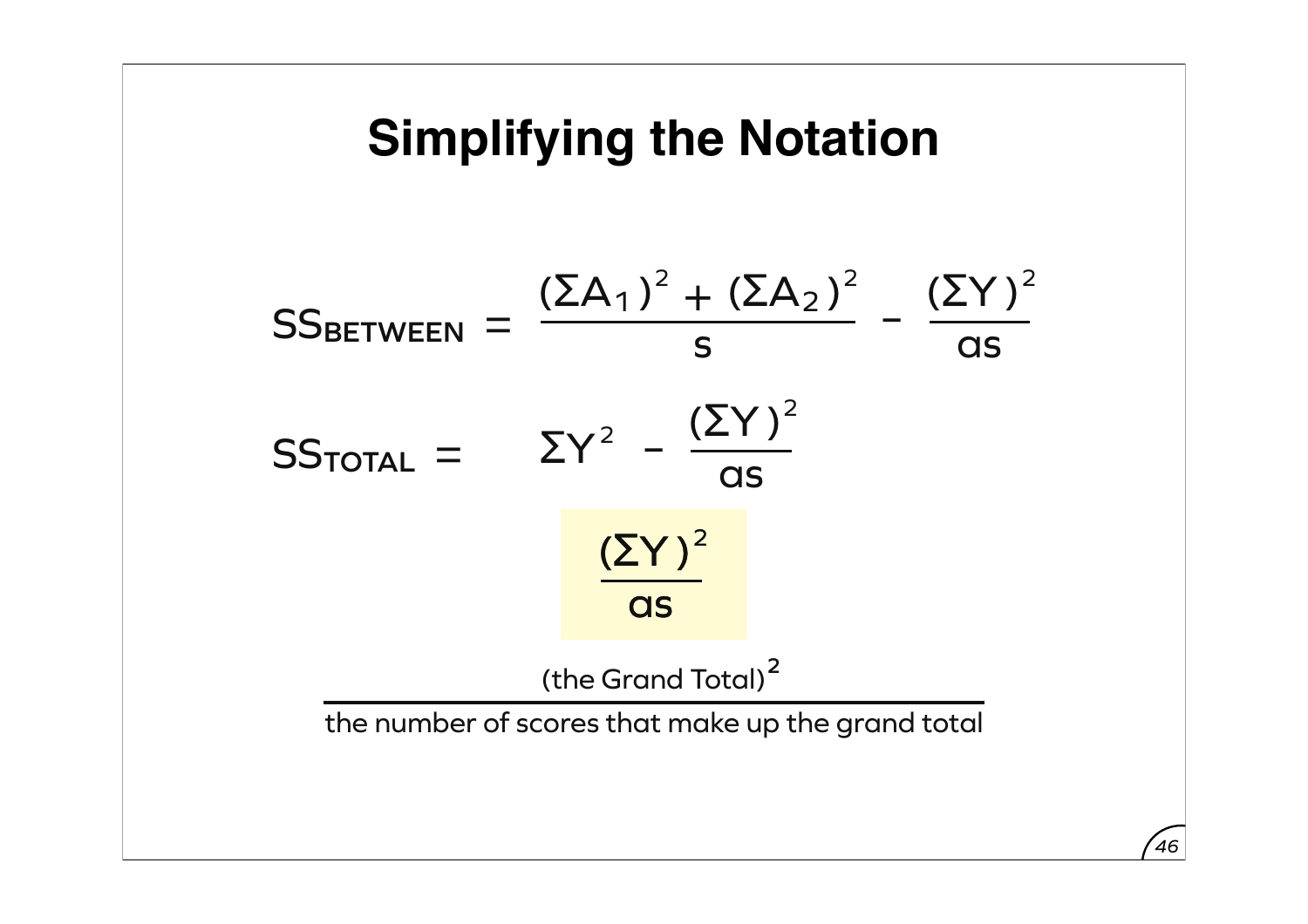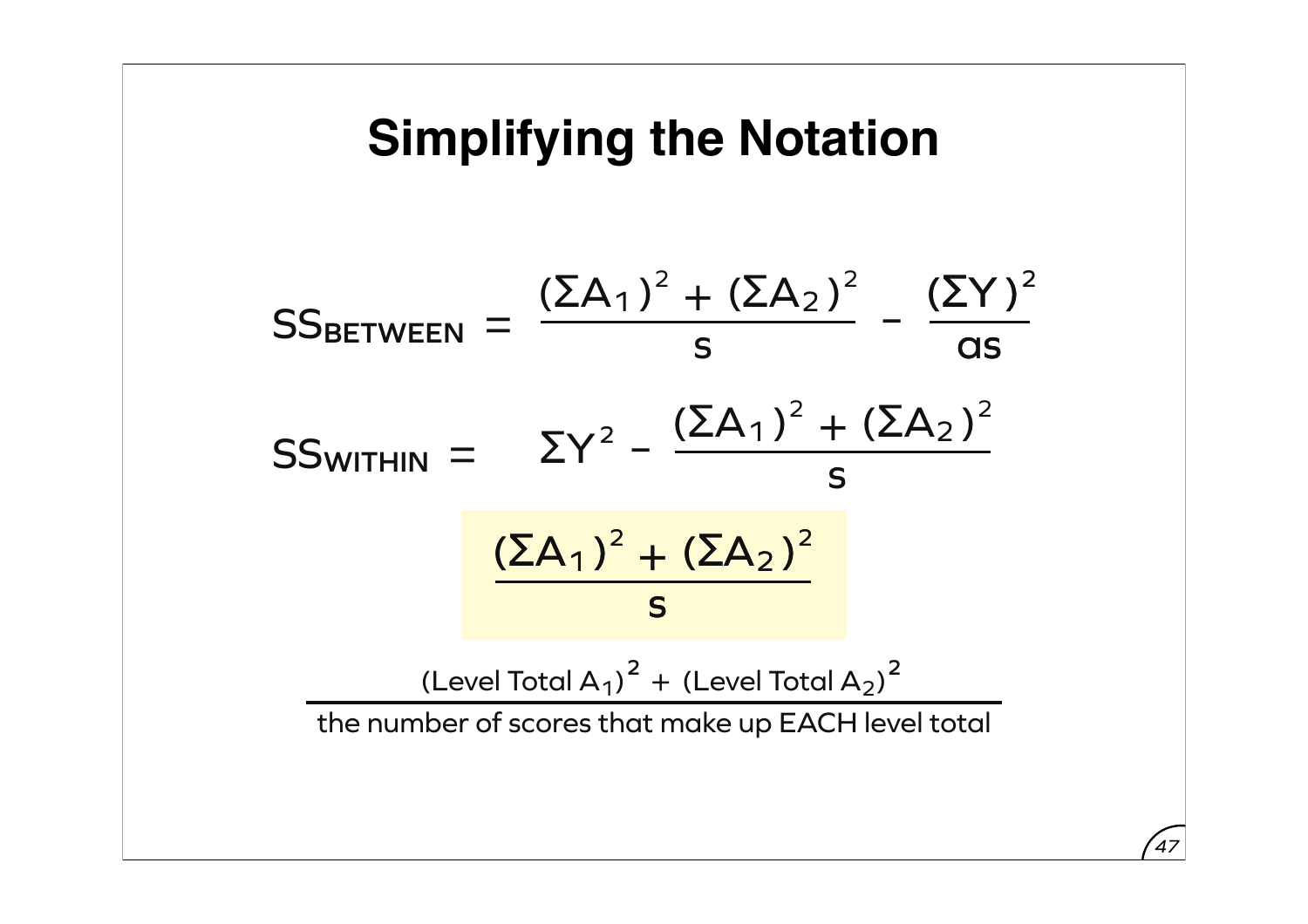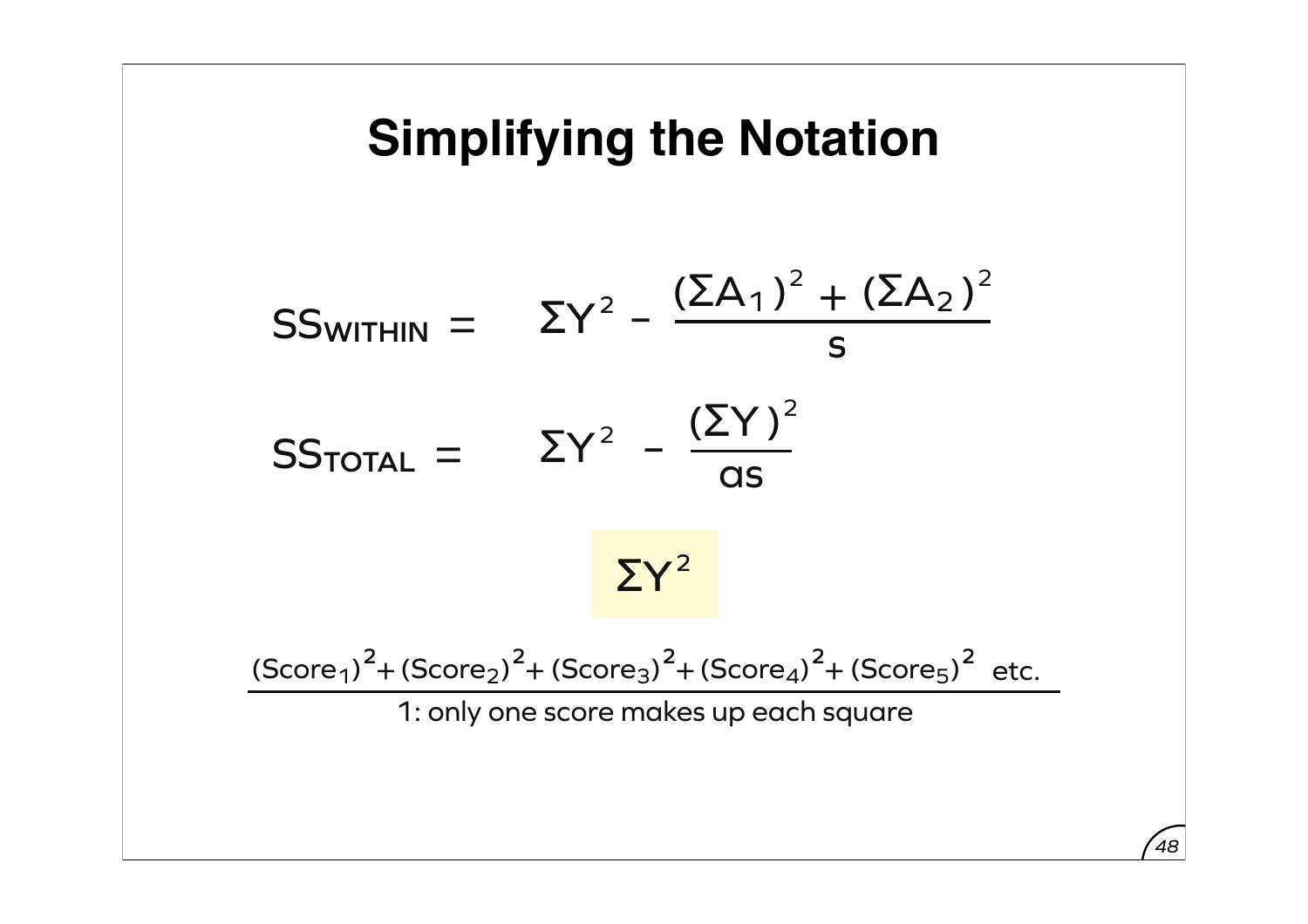• All equations have the same basic form

[*X*] = the *Basic Ratio* of *X*

The sum of (each and every  $\boldsymbol{X}$ )<sup>2</sup>

the number of scores that made up each individual *X*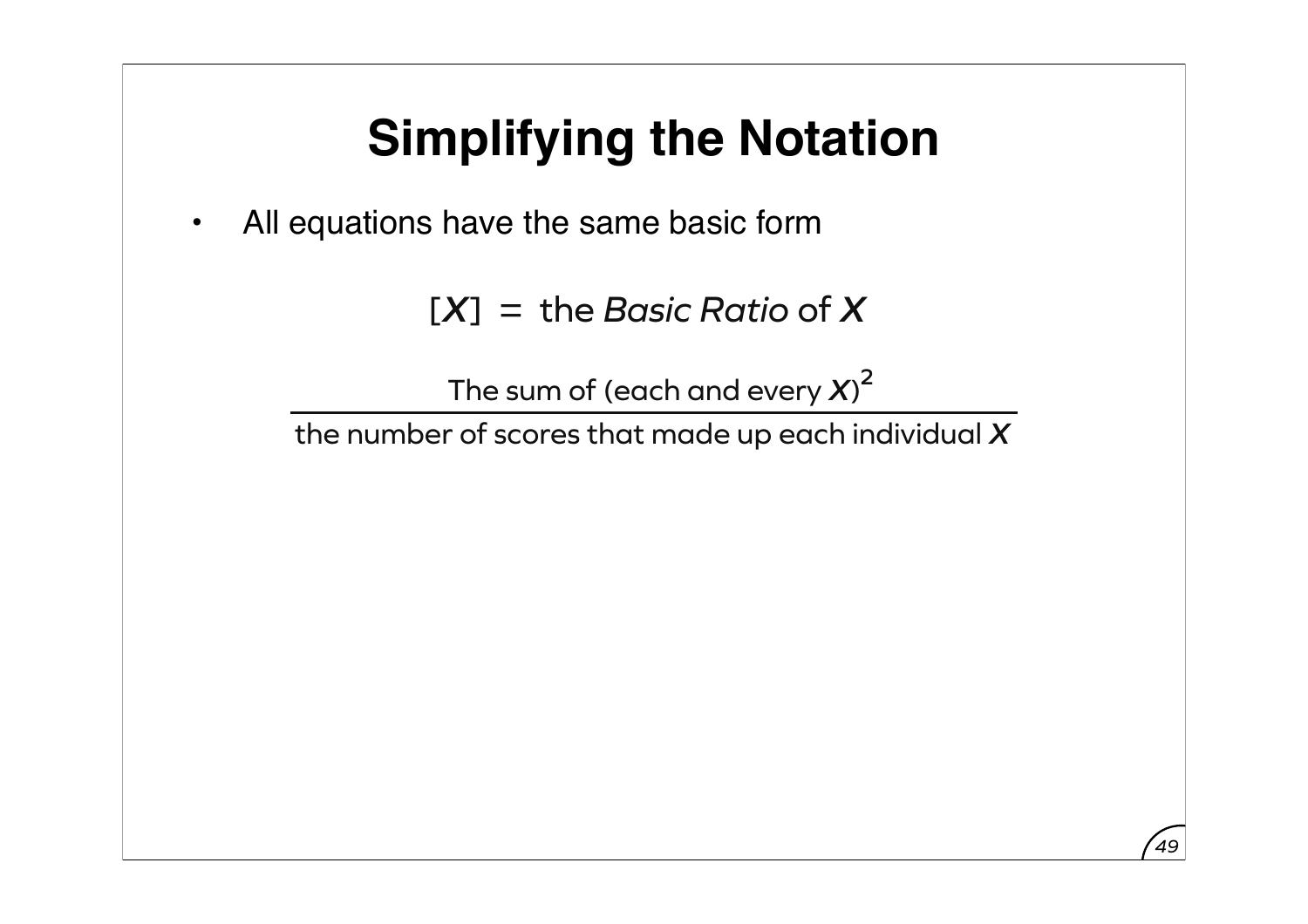• Three Basic Ratios for a between-subjects design

[*T*] = The Basic Ratio of the grand total

 $(\Sigma Y)^2$ **as** 

[*A*] = The Basic Ratio of the level totals

$$
\frac{(\Sigma A_1)^2 + (\Sigma A_2)^2}{s}
$$

[*Y*] = The Basic Ratio of the individual scores

 $\Sigma Y^2$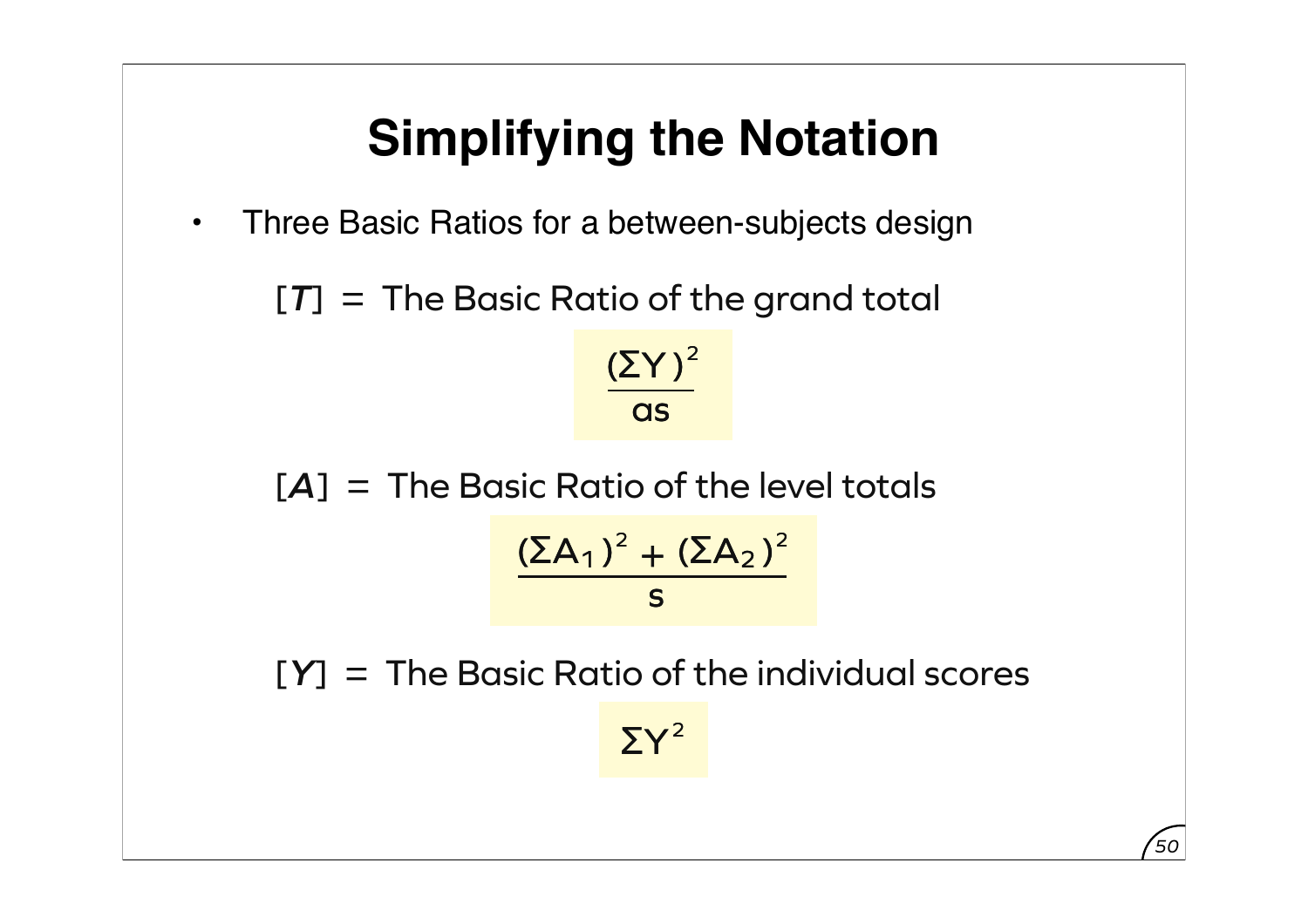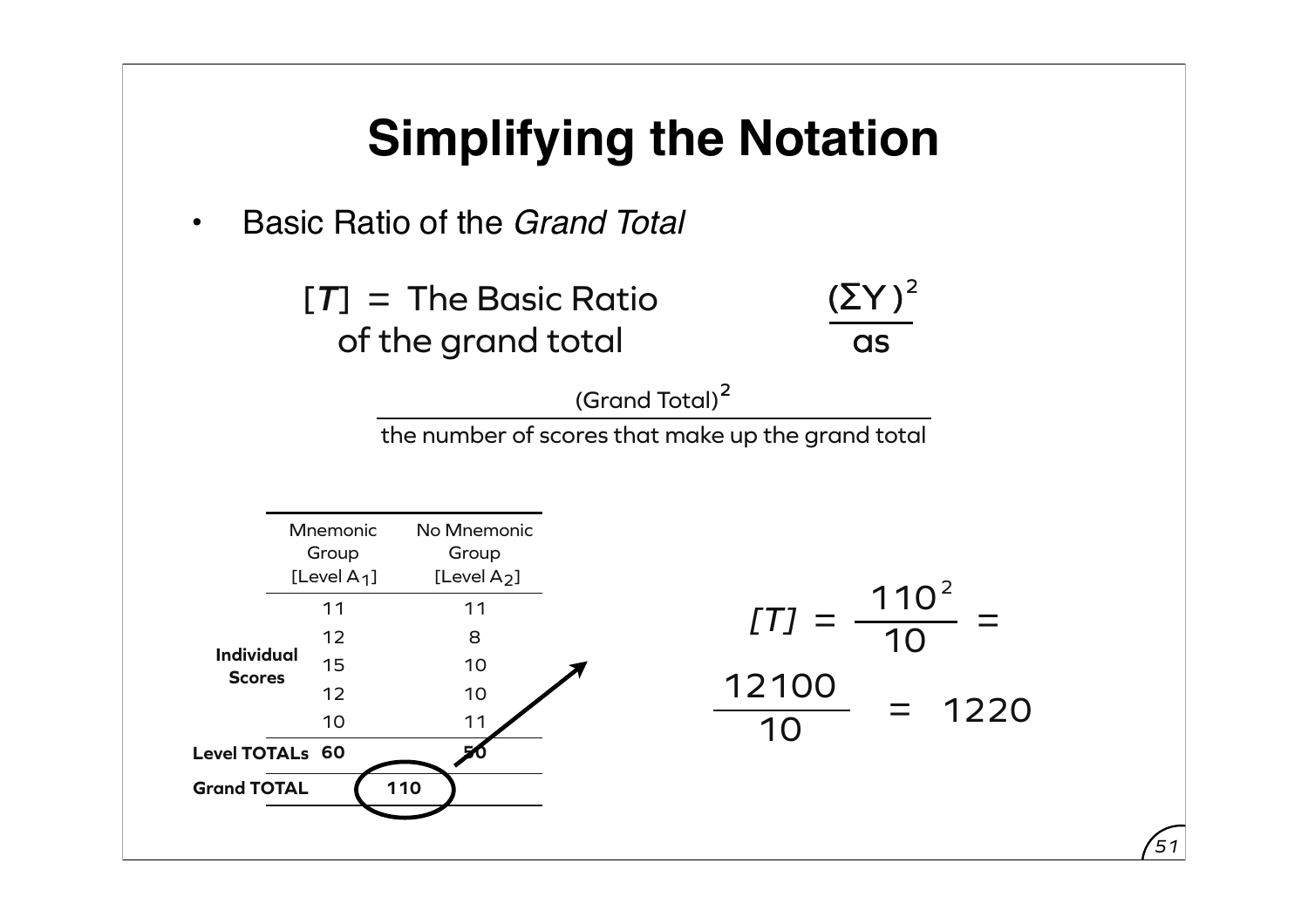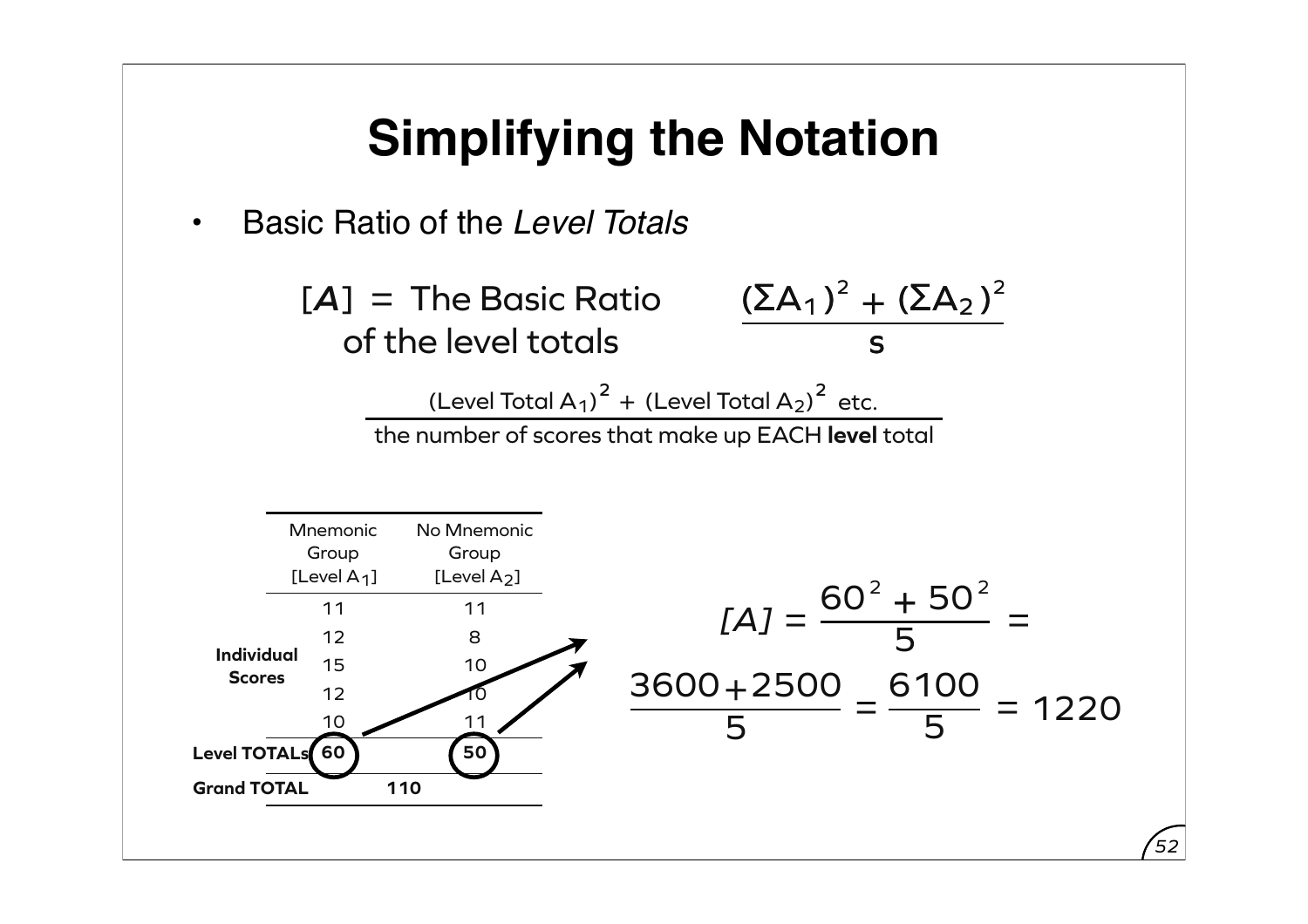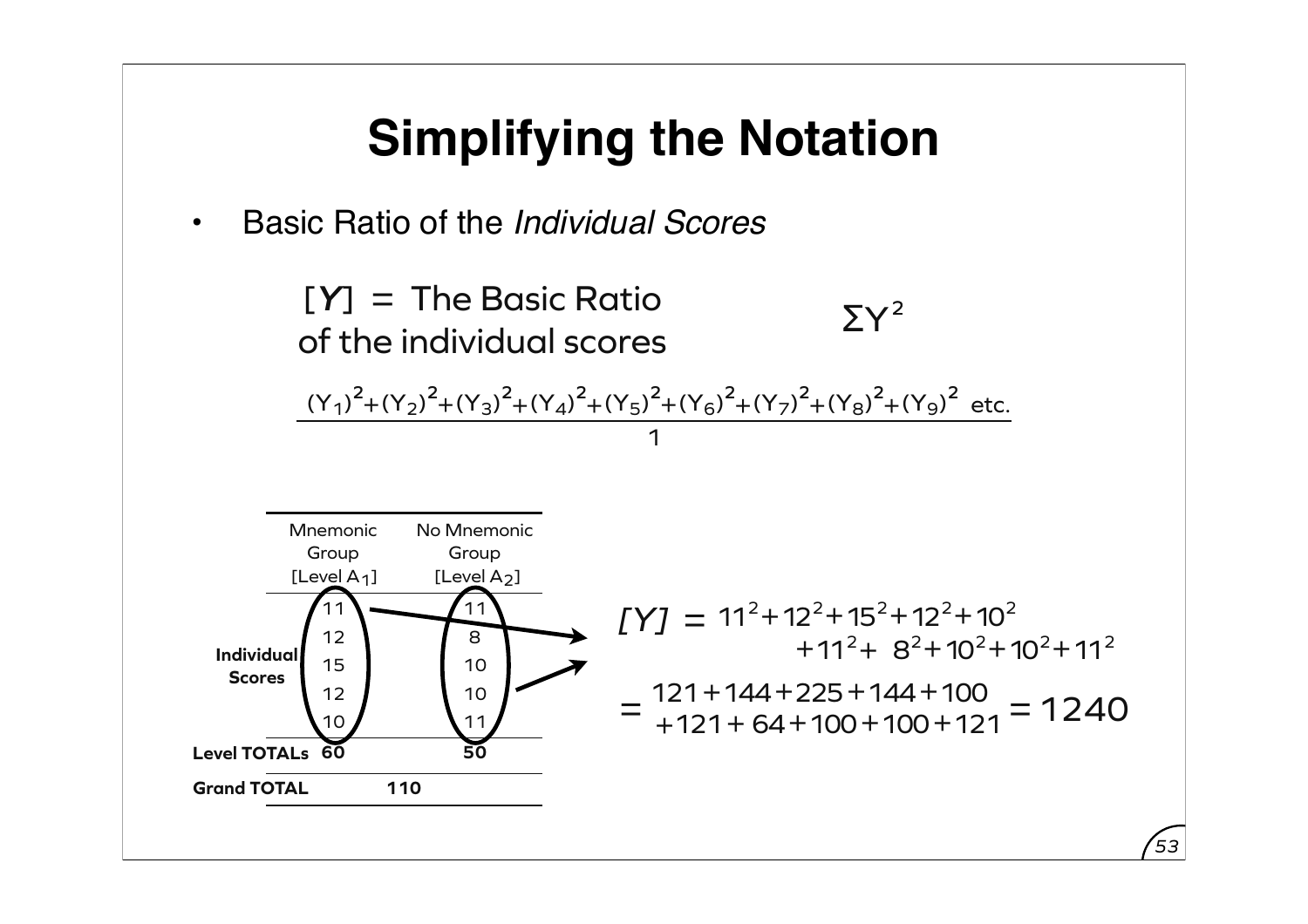$SS$ TOTAL =  $\Sigma Y^2$  –  $(\Sigma Y)^2$  $\overline{\text{as}}$ SS<sub>WITHIN</sub> =  $\Sigma Y^2 - \frac{(\Sigma A_1)^2}{2}$ – s  $+$   $(\Sigma A_2)^2$ SSBETWEEN =  $(ΣA<sub>1</sub>)<sup>2</sup>$ s  $+$   $(\Sigma A_2)^2$ –  $(\Sigma Y)^2$  $\overline{\text{as}}$  $SS<sub>BETWEEN</sub> =  $[A] - [T]$$  $SS$ WITHIN =  $[Y] - [A]$  $SS$ <sup>TOTAL</sup> =  $[Y]$  –  $[T]$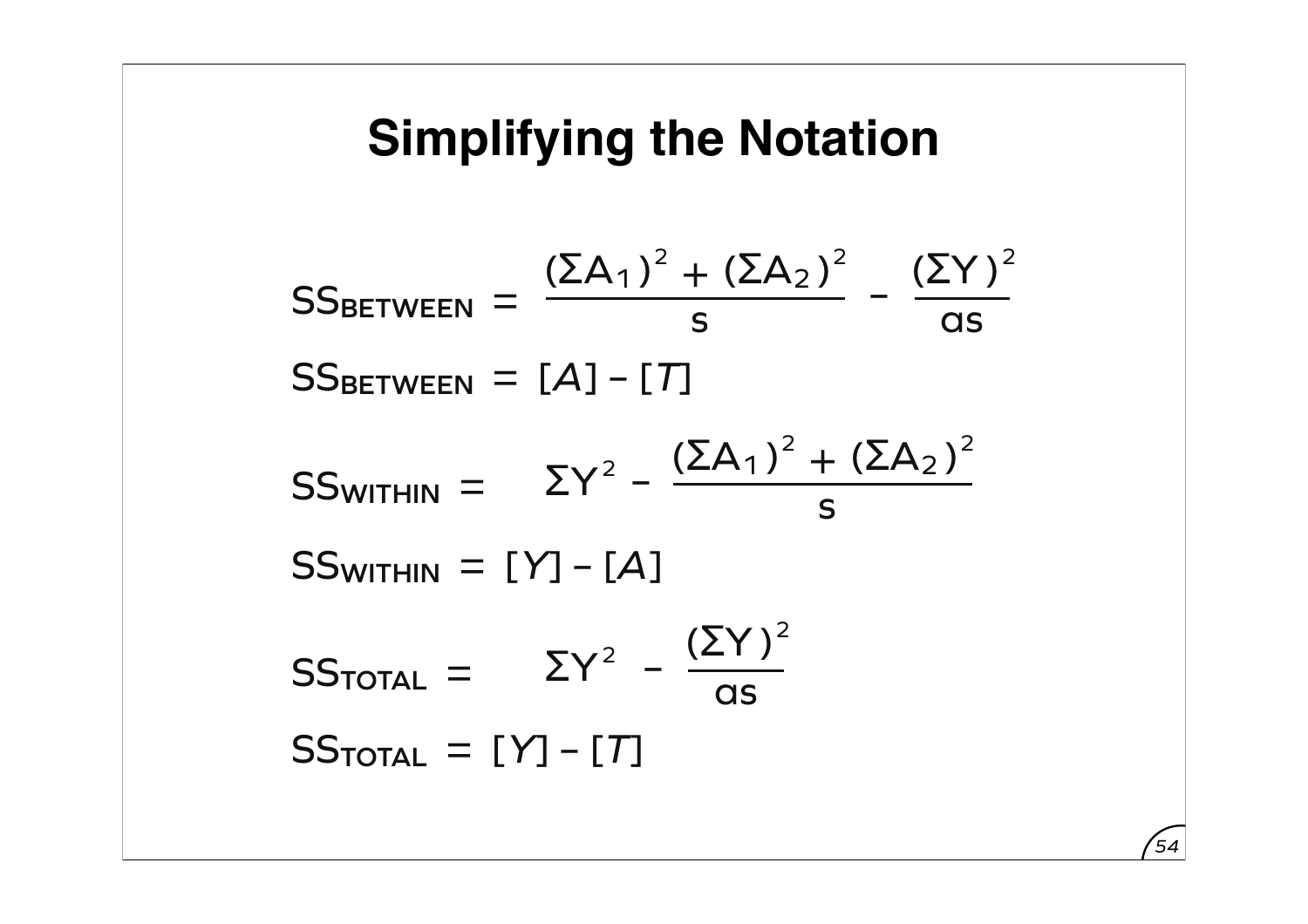- Between-Group Variance:
	- Variability of the *level means* with respect to the *grand mean*

 $SS<sub>BETWEEN</sub> =  $[A] - [T]$$ 

|                  | <b>Basic Ratio of</b>   | <b>Basic Ratio of</b> |
|------------------|-------------------------|-----------------------|
| <b>SSBETWEEN</b> | the <b>level totals</b> | the grand total       |

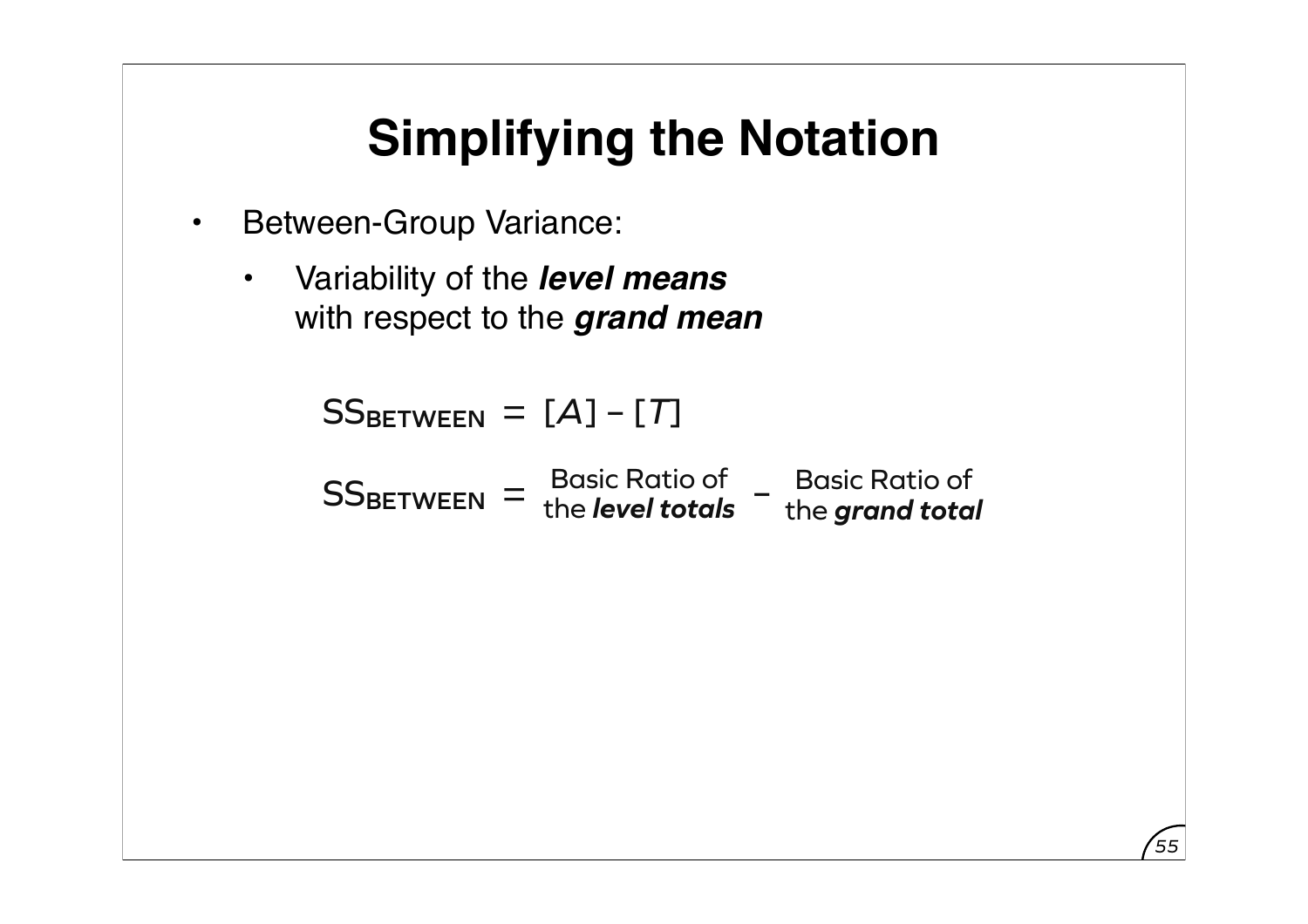- Within-Group Variance:
	- Variability of the *individual scores* with respect to their *level means*

SS**WITHIN** = [*Y*] – [*A*]

SS**WITHIN** = Basic Ratio of the Basic Ratio of *individual scores* – the *level totals*

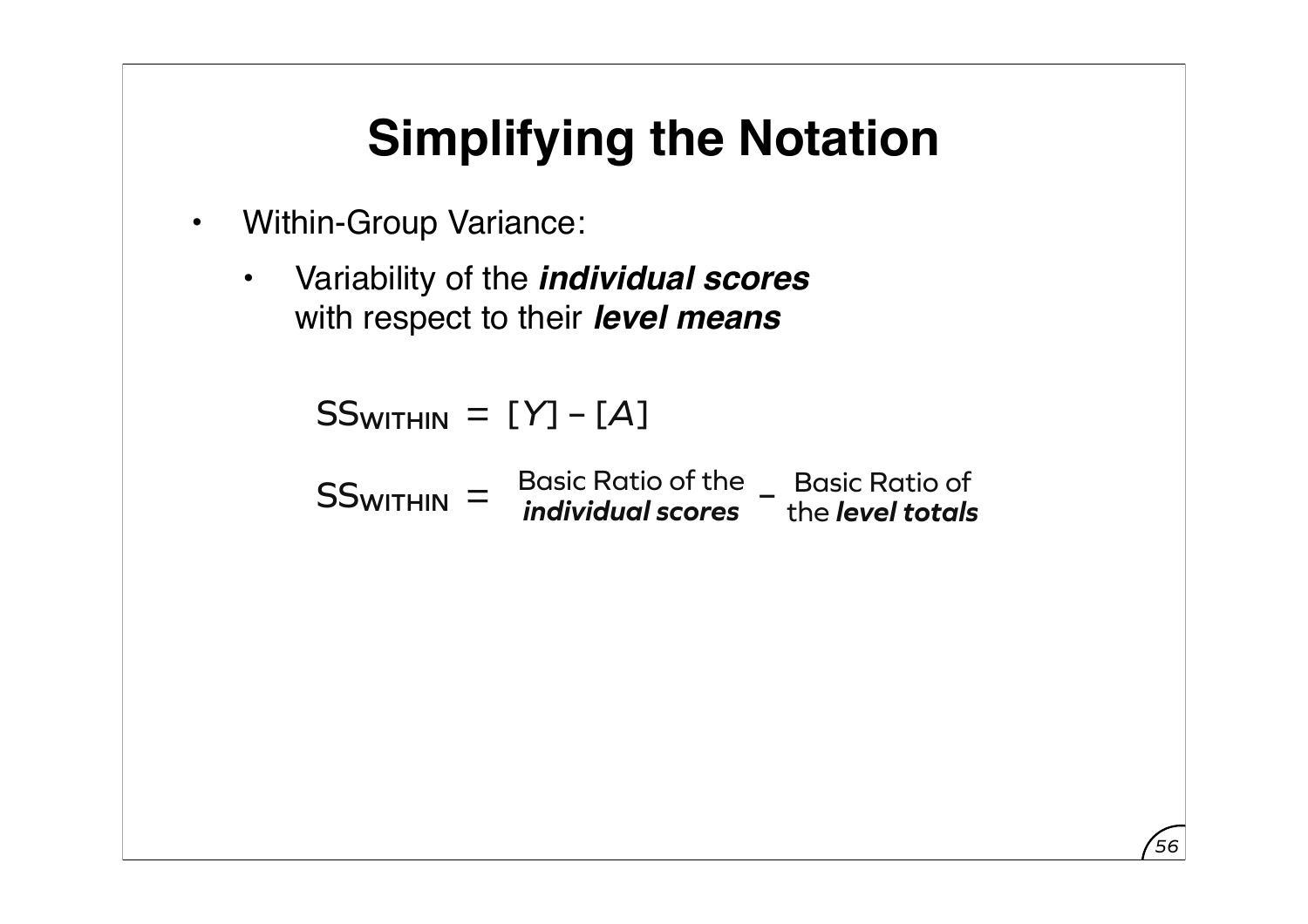- Total Variance:
	- Variability of the *individual scores* with respect to the *grand total*

 $SS$ <sub>TOTAL</sub> =  $[Y]$  –  $[T]$ 

SS<sub>TOTAL</sub> = Basic Ratio of the Basic Ratio of *individual scores* – the *grand total*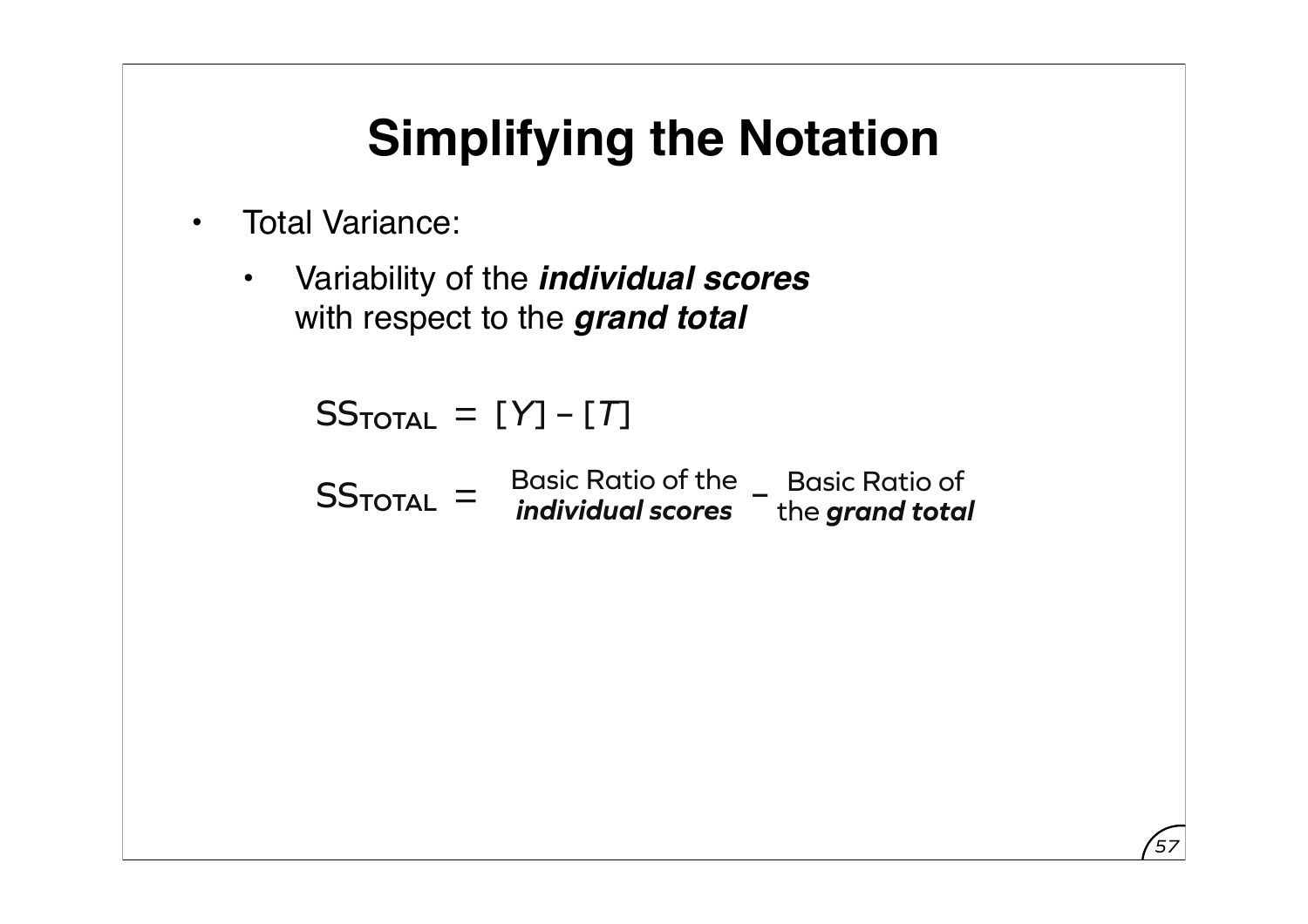|                      | [Level $A_1$ ] | [Level $A_2$ ]   |
|----------------------|----------------|------------------|
|                      |                | 3                |
|                      | 2              | $\boldsymbol{4}$ |
|                      | 2              | $\boldsymbol{4}$ |
|                      | 3              | 5                |
| <b>Level Means</b> 2 |                |                  |
| <b>Grand Mean</b>    |                |                  |

*58*

 $[T] =$ 

 $[A] =$ 

 $[Y] =$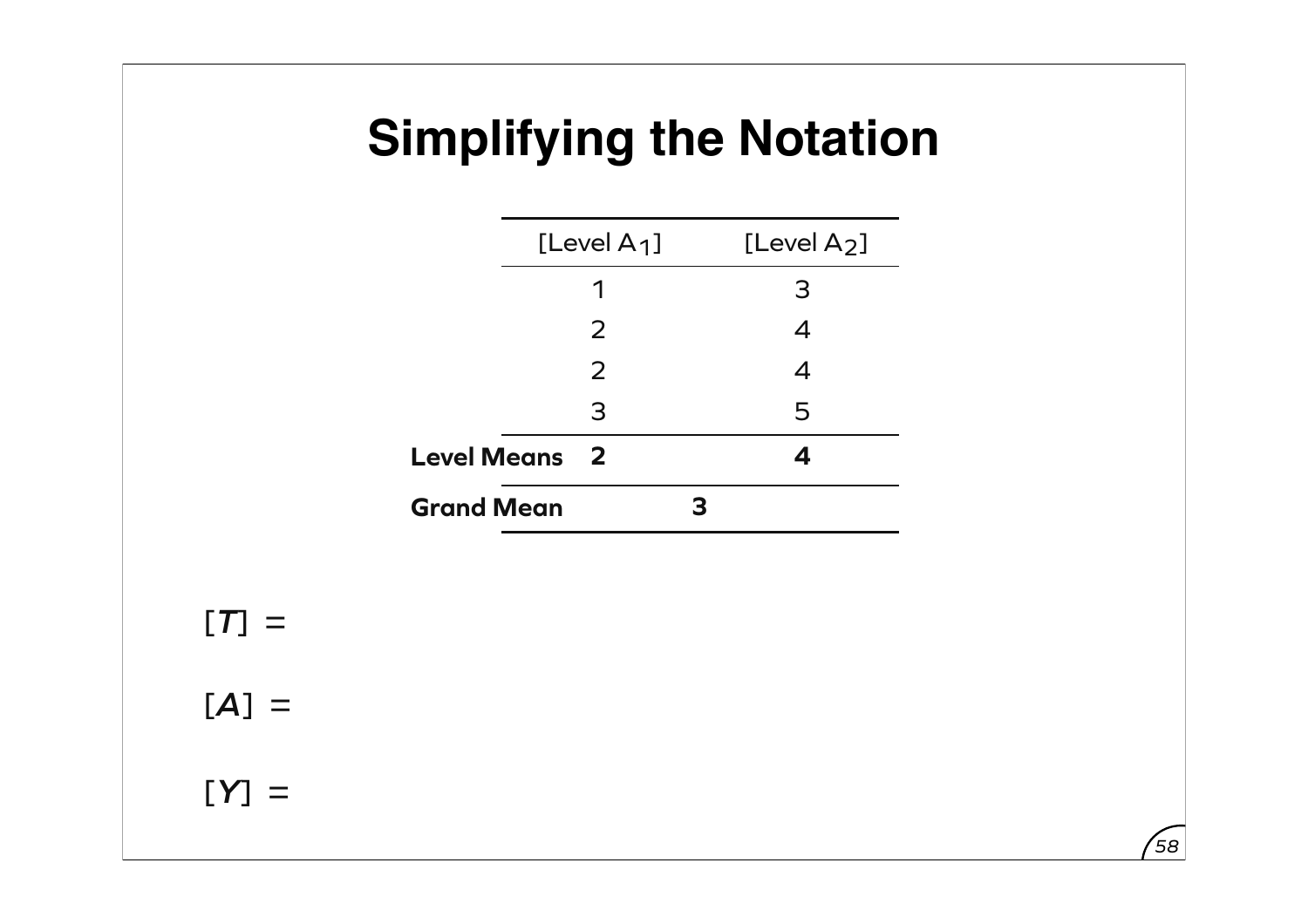|                    | [Level $A_1$ ]          | [Level $A_2$ ]             |
|--------------------|-------------------------|----------------------------|
|                    |                         | 3                          |
|                    | 2                       | $\boldsymbol{\mathcal{A}}$ |
|                    | 2                       | 4                          |
|                    | 3                       | 5                          |
| <b>Level Means</b> | $\overline{\mathbf{2}}$ |                            |
| <b>Grand Mean</b>  |                         |                            |

*59*

 $SS$ BETWEEN =  $[A] - [T] =$ 

 $SS_{WITHIN} = [Y] - [A] =$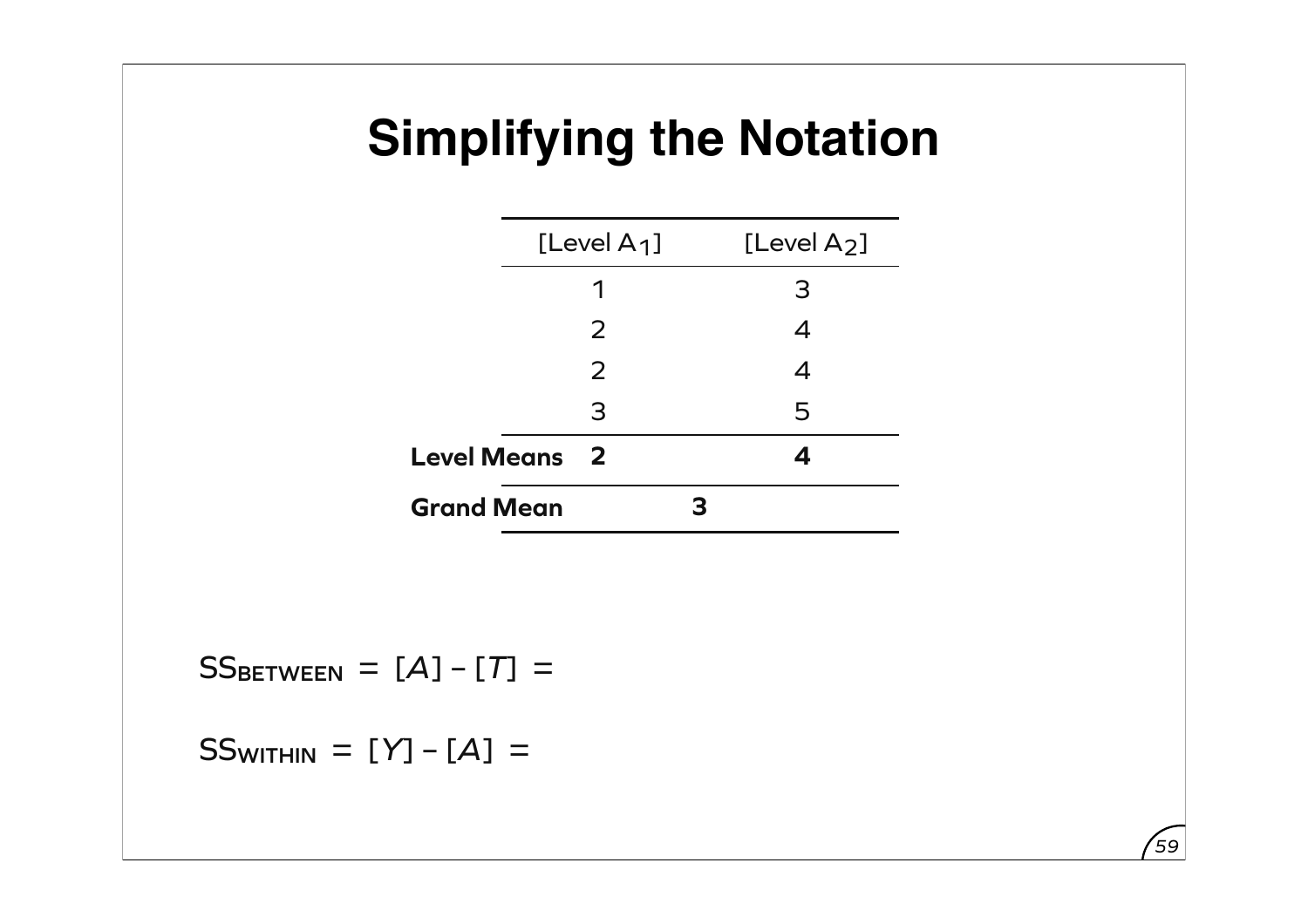|                    | [Level $A_1$ ]          |   | [Level $A_2$ ]             |
|--------------------|-------------------------|---|----------------------------|
|                    |                         |   | 3                          |
|                    | 2                       |   | $\boldsymbol{\mathcal{A}}$ |
|                    | 2                       |   | 4                          |
|                    | 3                       |   | 5                          |
| <b>Level Means</b> | $\overline{\mathbf{2}}$ |   |                            |
| <b>Grand Mean</b>  |                         | 3 |                            |

*60*

 $df_{BETWEEN} = (a - 1) =$ 

 $df_{WITHIN} = \alpha(s - 1) =$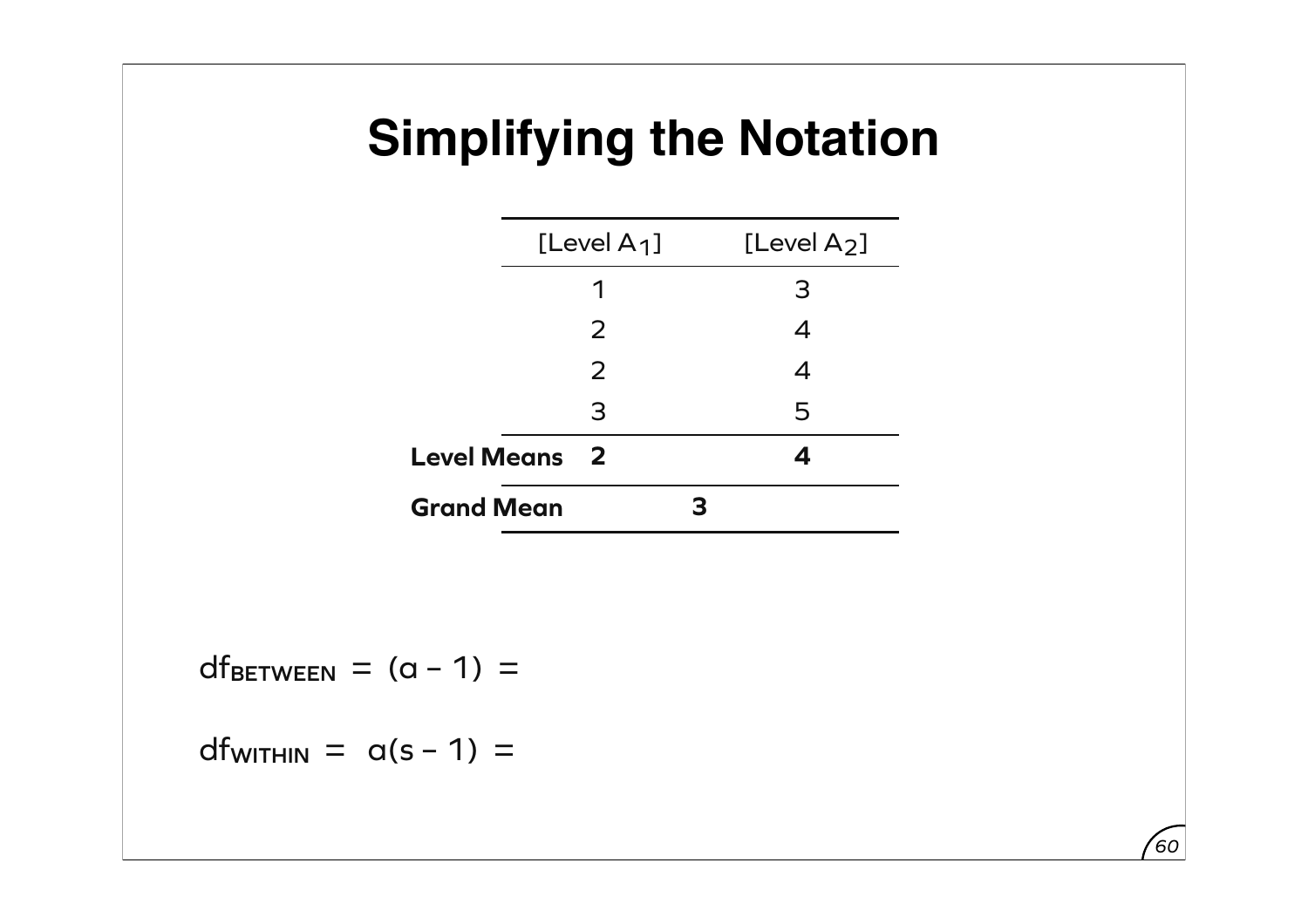• The blank ANOVA table, as before

| Source                     | Sum of<br><b>Squares</b> | Degrees of<br>Freedom | Variance<br>(Mean<br>Square) | $F$ -value | p-value<br>(sig. level) |
|----------------------------|--------------------------|-----------------------|------------------------------|------------|-------------------------|
| BETWEEN-GROUP              |                          |                       |                              |            |                         |
| S/A<br><b>WITHIN-GROUP</b> |                          |                       |                              |            |                         |
| <b>TOTAL</b>               |                          |                       |                              |            |                         |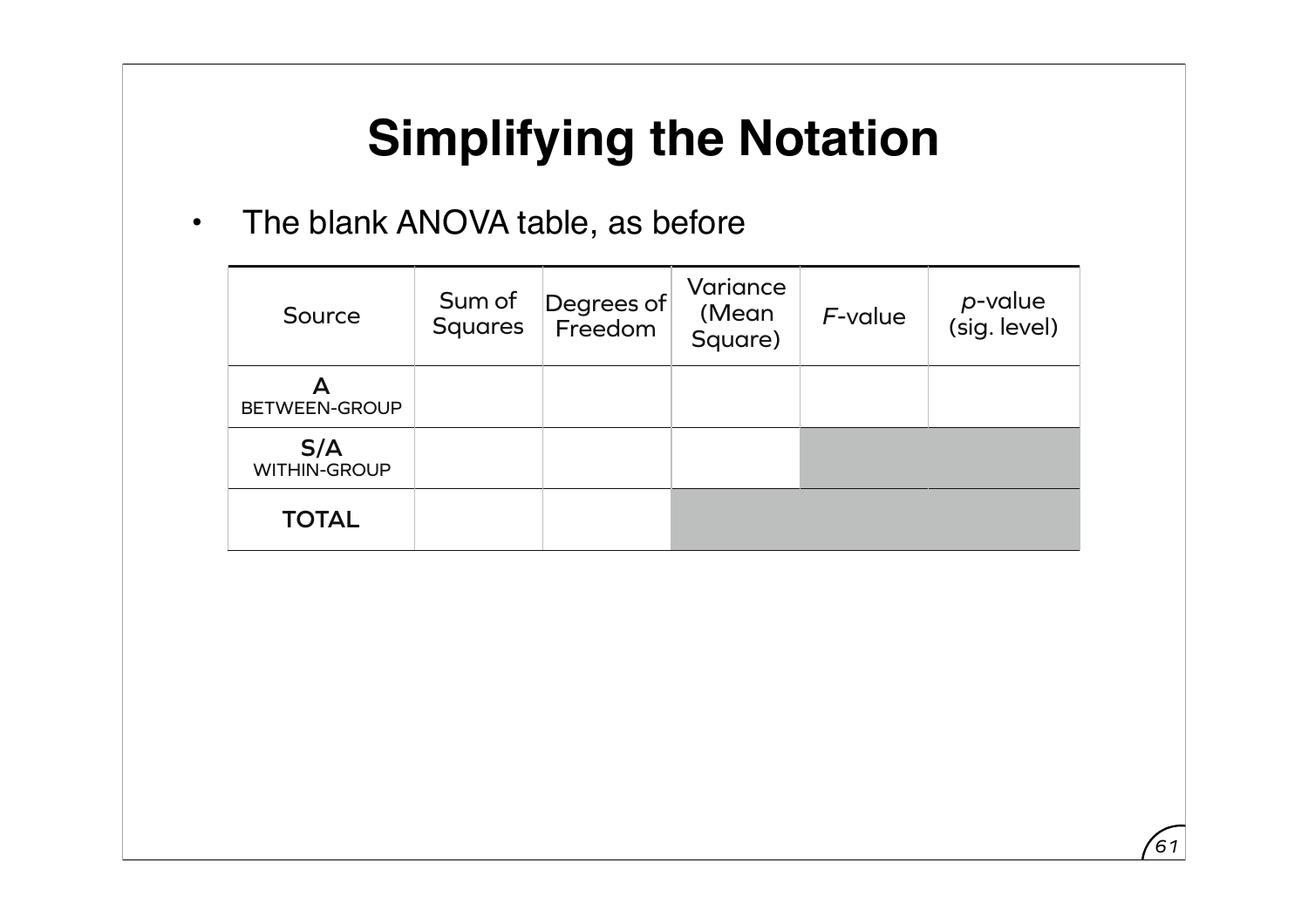• Is the *F* value large enough to be significant?

| Source                     | Sum of<br><b>Squares</b> | Degrees of<br>Freedom | Variance<br>(Mean<br>Square) | $F$ -value | <i>p</i> -value<br>(sig. level) |
|----------------------------|--------------------------|-----------------------|------------------------------|------------|---------------------------------|
| <b>BETWEEN-GROUP</b>       | 8                        |                       | 8                            | 12         |                                 |
| S/A<br><b>WITHIN-GROUP</b> |                          | 6                     | 2/3                          |            |                                 |
| <b>TOTAL</b>               | 12                       |                       |                              |            |                                 |

- *F* value has Degrees of Freedom = (1,6)
- Check with computer or tables of critical values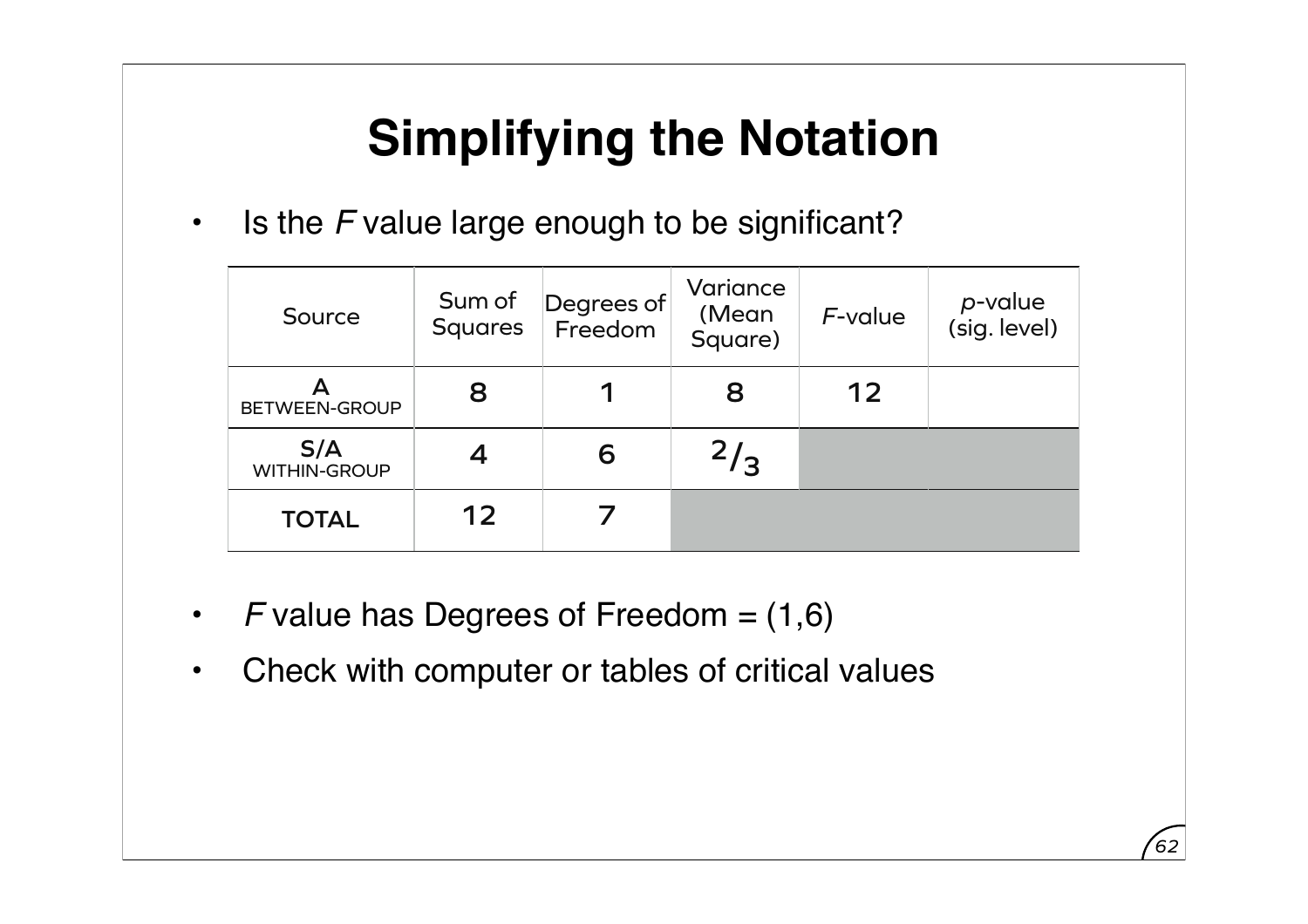• ACROSS 1 then DOWN 6

*Critical Values of the* F *Distribution*

**.05 significance level in bold type**

.01 significance level in plain type

*degrees of freedom of numerator*

PS908 Test 2 [Specimen]

|                | 1     | $\overline{c}$ | 3    | 4    | 5                     |
|----------------|-------|----------------|------|------|-----------------------|
| 1              | 161   | 200            | 216  | 225  | 230                   |
|                | 4052  | 4999           | 5403 | 5625 | 5764                  |
| $\overline{c}$ | 18.5  | 19.0           | 19.2 | 19.2 | 19.3                  |
|                | 98.5  | 99.0           | 99.2 | 99.2 | 99.3                  |
| 3              | 10.1  | 9.55           | 9.28 | 9.12 | 9.01                  |
|                | 34.1  | 30.8           | 29.5 | 28.7 | 28.2                  |
| $\overline{4}$ | 7.71  | 6.94           | 6.59 | 6.39 | 6.26                  |
|                | 21.2  | 18.0           | 16.7 | 16.0 | 15.5                  |
| 5              | 6.61  | 5.79           | 5.41 | 5.19 | 5.05                  |
|                | 16.3  | 13.3           | 12.1 | 11.4 | 11.0                  |
| 6              | 5.99  | 5.14           | 4.76 | 4.53 | 4.39                  |
|                | 13.8  | 10.9           | 9.78 | 9.15 | 8.75                  |
| $\overline{7}$ | 5.59  | 4.74           | 4.35 | 4.12 | 3.97                  |
|                | 12.2  | 9.55           | 8.45 | 7.85 | 7.46                  |
| 8              | 5.32  | 4.46           | 4.07 | 3.84 | 3.69                  |
|                | 11.3  | 8.65           | 7.59 | 7.01 | 6.63                  |
| 9              | 5.12  | 4.26           | 3.86 | 3.63 | 3.48                  |
|                | 10.6  | 8.02           | 6.99 | 6.42 | 6.06                  |
| 10             | 4.96  | 4.10           | 3.71 | 3.48 | 3.33                  |
|                | 10.0  | 7.56           | 6.55 | 5.99 | 5.64                  |
| 11             | 4.84  | 3.98           | 3.59 | 3.36 | 3.20                  |
|                | 9.65  | 7.21           | 6.22 | 5.67 | 5.32                  |
| $\Omega$       | 4. ZE | ച്ച            | ൶    | __   | C.<br>$\overline{14}$ |
|                | 9.33  | 6.93           | 5.95 | 5.41 | 5.06                  |
| 13             | 4.67  | 3.81           | 3.41 | 3.18 | 3.03                  |
|                | جم م  | $\sim$ 70      |      | ە -  | مم ہ                  |

edom of denominator *degrees of freedom of denominator*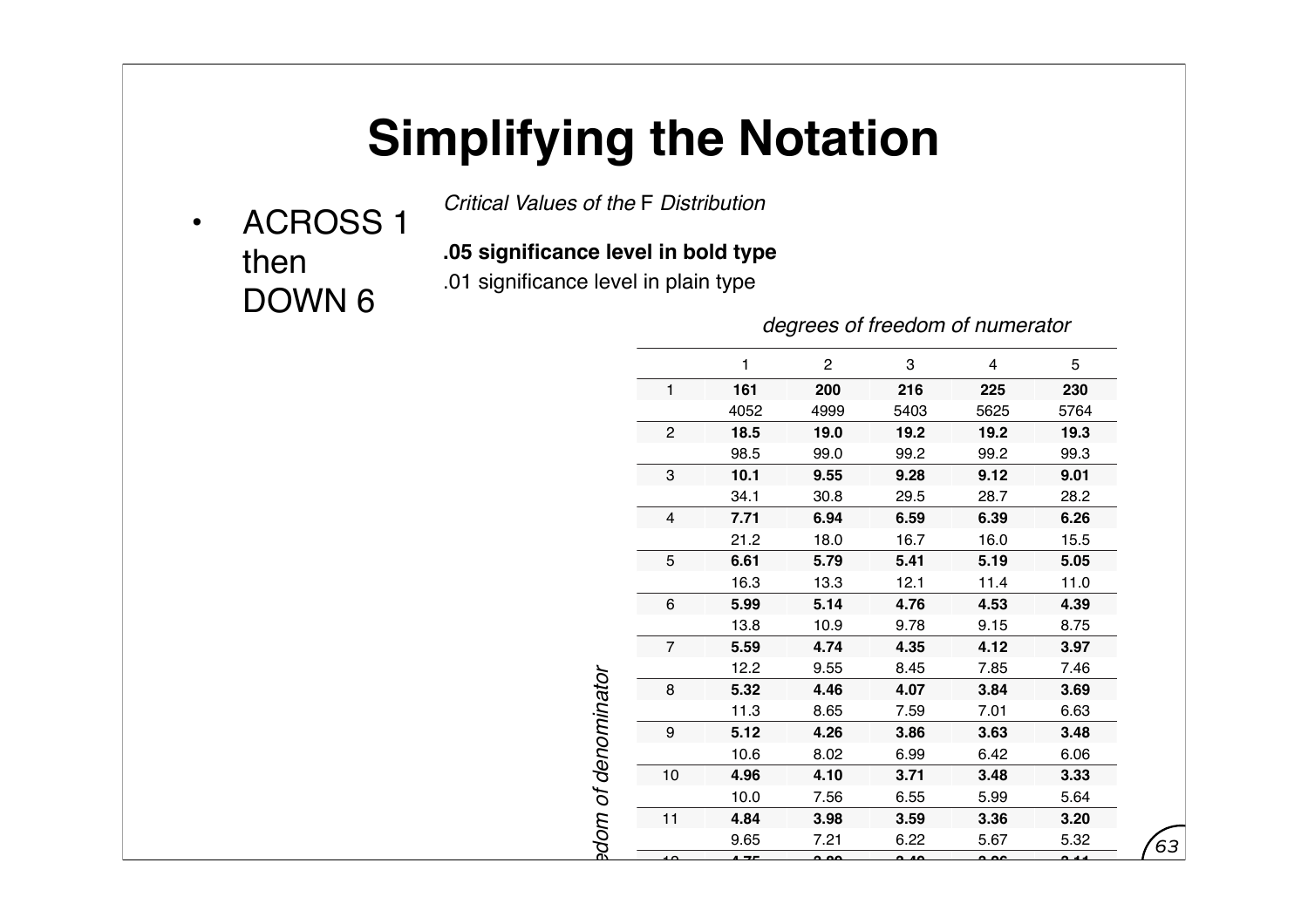• Critical *F*, df = (1,6), at  $p < 0.05$  significance level = 5.99

| Source                     | Sum of<br><b>Squares</b> | Degrees of<br>Freedom | Variance<br>(Mean<br>Square) | F-value | p-value<br>(sig. level) |
|----------------------------|--------------------------|-----------------------|------------------------------|---------|-------------------------|
| <b>BETWEEN-GROUP</b>       | 8                        |                       | 8                            | 12      | $p < .05*$              |
| S/A<br><b>WITHIN-GROUP</b> |                          | 6                     | 2/3                          |         |                         |
| <b>TOTAL</b>               | 12                       |                       |                              |         |                         |

- Observed  $F(1,6) = 12$
- Significant effect,  $p < 05$